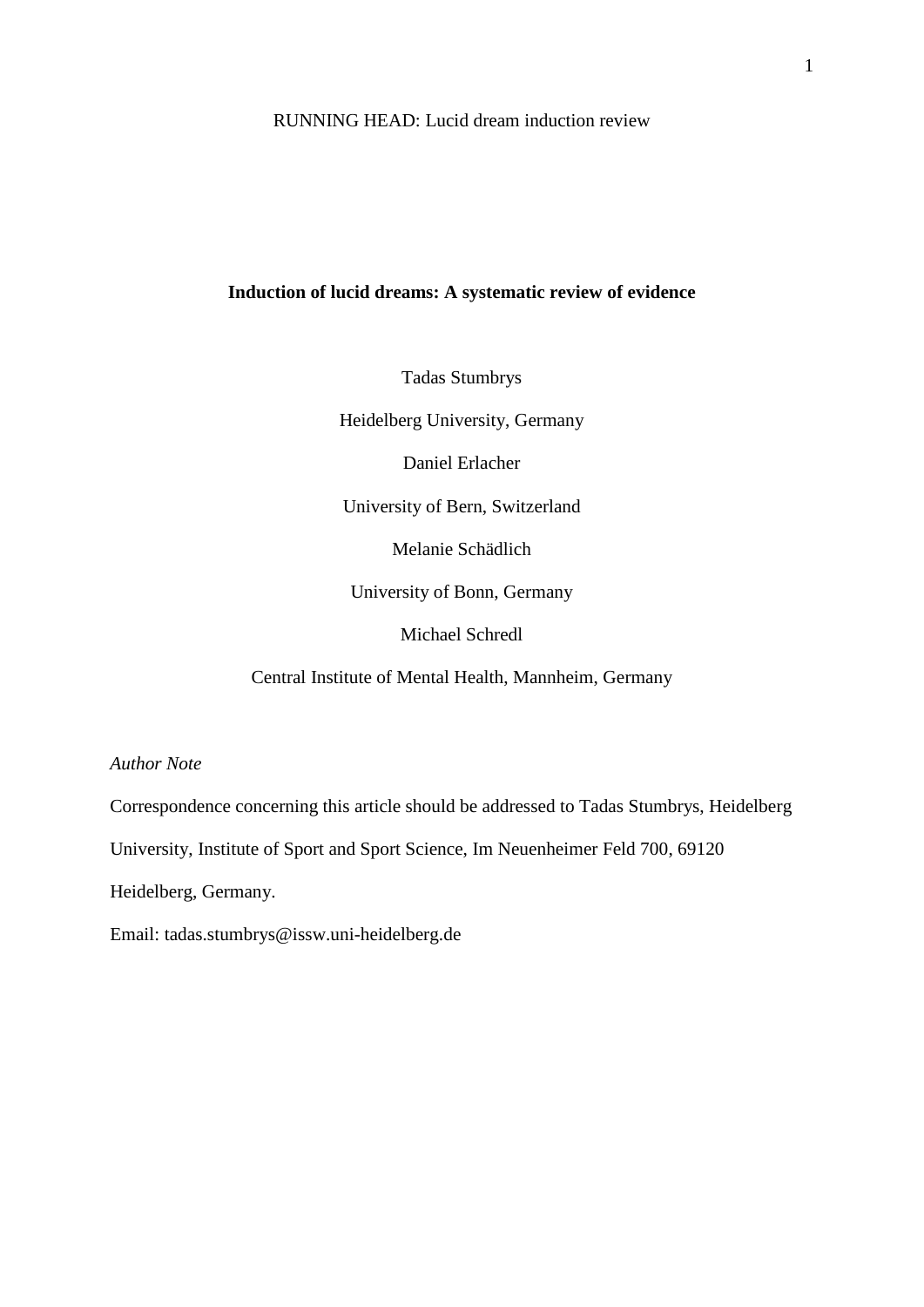## *Abstract*

In lucid dreams the dreamer is aware of dreaming and often able to influence the ongoing dream content. Lucid dreaming is a learnable skill and a variety of techniques is suggested for lucid dreaming induction. This systematic review evaluated the evidence for the effectiveness of induction techniques. A comprehensive literature search was carried out in biomedical databases and specific resources. Thirty-five studies were included in the analysis (11 sleep laboratory and 24 field studies), of which 26 employed cognitive techniques, 11 external stimulation and one drug application. The methodological quality of the included studies was relatively low. None of the induction techniques were verified to induce lucid dreams reliably and consistently, although some of them look promising. On the basis of the reviewed studies, a taxonomy of lucid dream induction methods is presented. Several methodological issues pertaining to both studies reviewed and lucid dream induction research in general are discussed.

*Key words:* lucid dreaming; induction techniques; systematic review; classification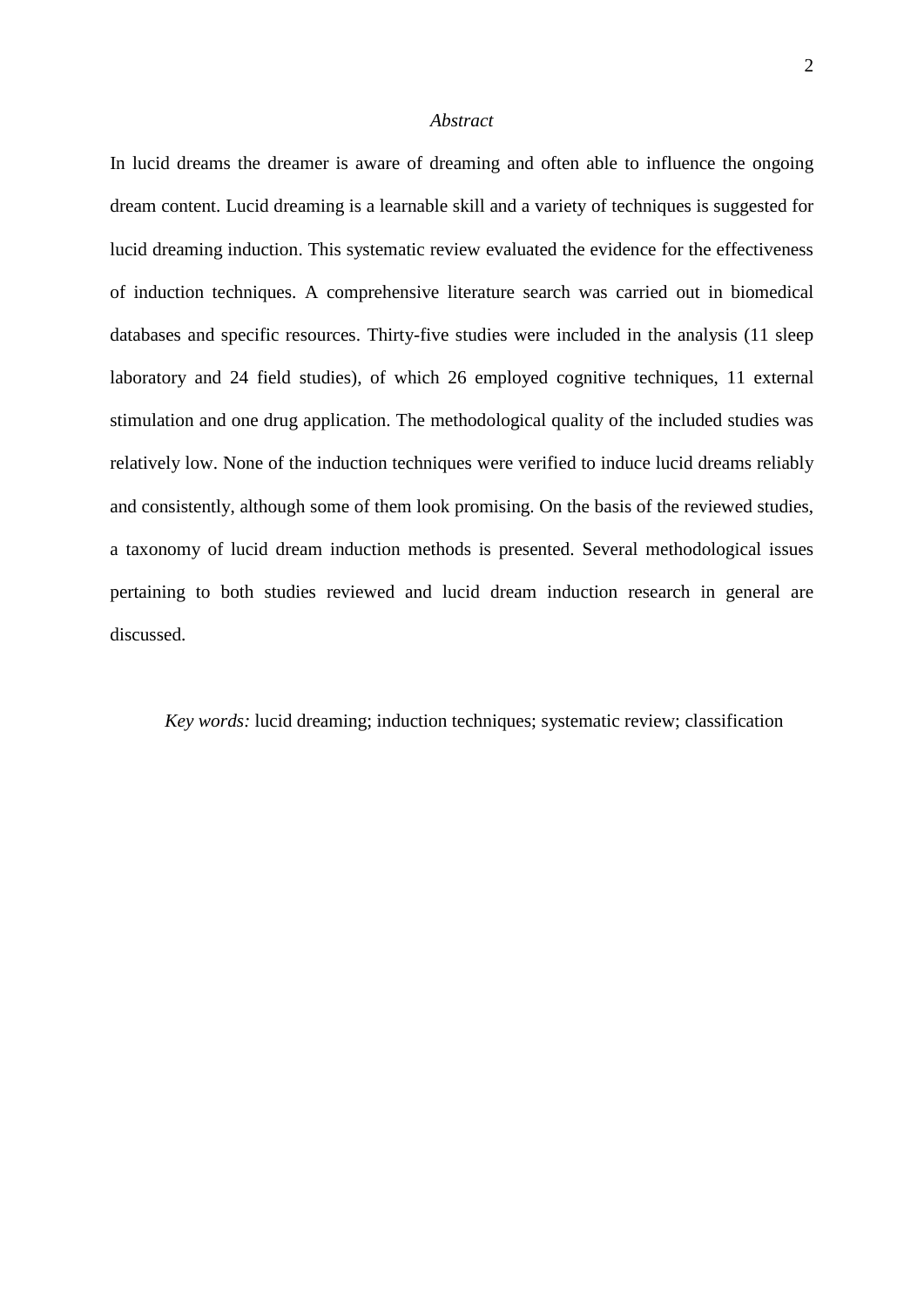## Induction of lucid dreams: A systematic review of evidence

## **1 Introduction**

#### **1.1 Lucid dreams**

A lucid dream is a dream during which the dreamer is aware of the fact that he or she is dreaming and therefore often can consciously influence the dream content (LaBerge, 1985). Although awareness of dreaming while dreaming is usually considered an adequate criterion for lucid dreaming, some discussions have been held whether this is sufficient (Gillespie, 1984; Tart, 1984, 1985). Tart (1984), for example, separates dreaming-awareness-dreams and lucid dreams, for which he poses an additional criterion that overall clarity of waking consciousness should also be retained. Tholey (1985) describes seven aspects of lucidity (clarity): (1) clarity about the state of consciousness (that one is dreaming); (2) clarity about the freedom of choice; (3) clarity of consciousness; (4) clarity about the waking life; (5) clarity of perception; (6) clarity about the meaning of the dream; (7) clarity recollecting the dream. According to him,  $(1) - (4)$  are indispensible prerequisites of lucid dreaming. While in this paper we will follow the conventional minimal criterion for the definition (awareness of dreaming while dreaming), it is important to acknowledge that dream lucidity is not an "allor-nothing" phenomenon but rather a continuum with different degrees: some dreams can be more lucid than others (Barrett, 1992; Moss, 1986).

Despite the fact that the phenomenon of lucid dreaming was known since the times of Aristotle (see Aristotle, trans. 2007), only thirty years ago it was successfully verified in a sleep laboratory by measuring eye movements during REM sleep corresponding with dreamed gaze shifts (Hearne, 1978; LaBerge, 1980a; LaBerge, Nagel, Dement, & Zarcone, 1981). Since then, numerous studies have been conducted and research (overview: Erlacher & Schredl, 2008a) indicates that lucid dreaming is mainly a REM sleep phenomenon.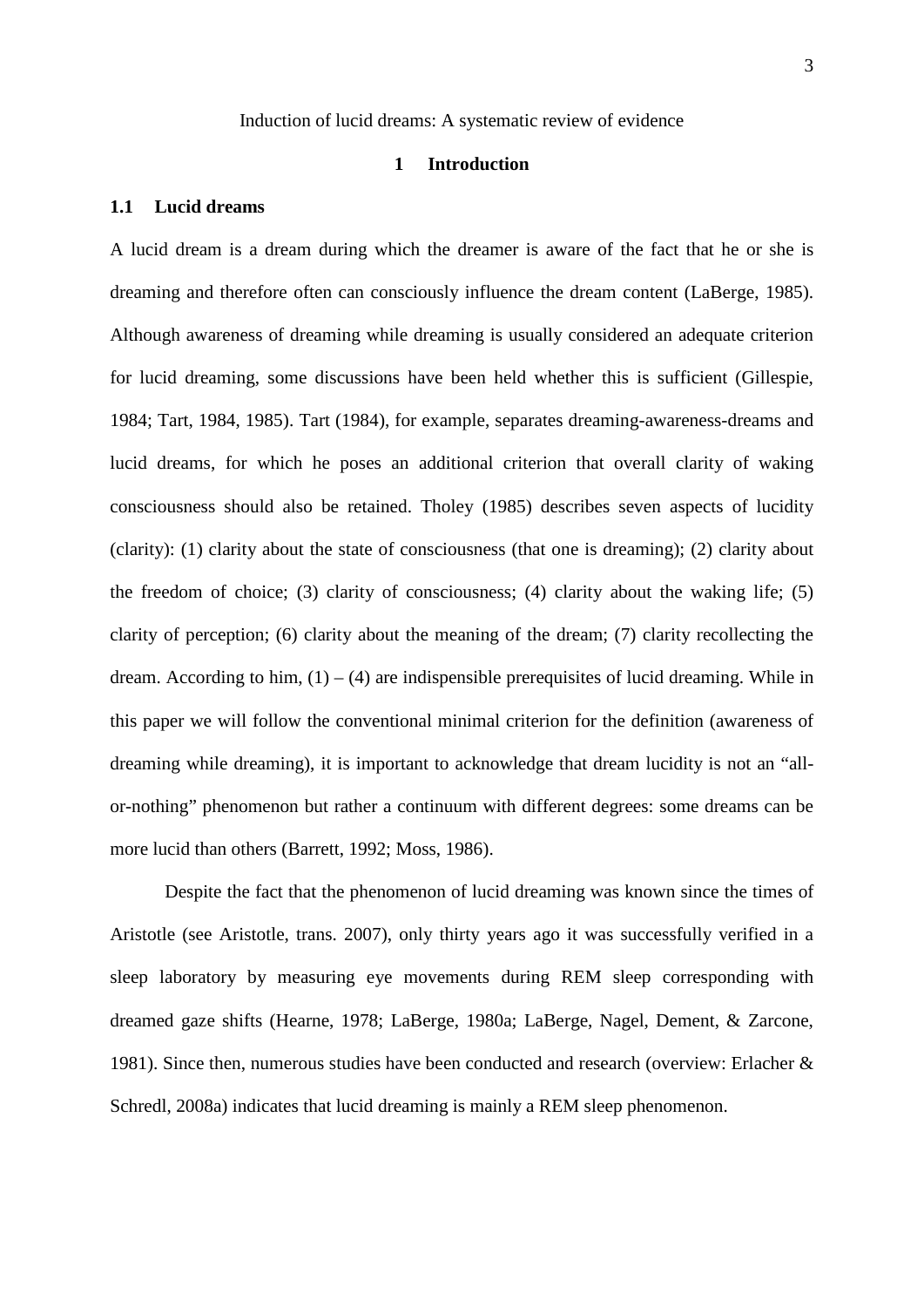During REM dreams the skeletal muscles of the sleeping body are actively suppressed by neural structures in the brain stem, keeping dreamers from actually acting out actions in their dreams (Hobson, Pace-Schott, & Stickgold, 2000). One obvious exception is eye movements. In accordance with the scanning hypothesis, eye movements during REM sleep correspond with shifts of gaze in dream imagery (cf. Roffwarg, Dement, Muzio, & Fisher, 1962). Since lucid dreamers have access to their waking memories (cf. Erlacher, 2009), it is possible for them to move their eyes during the dream according to a prearranged pattern of eye movements (usually: left-right-left-right, LRLR) and produce a distinct electrooculagram (EOG) recording during REM sleep; i.e, they can communicate from within the dream (cf. LaBerge et al, 1981). Then the lucid dreamer can be awakened and asked for a dream report to match the recorded eye signals with the dreamed gaze shifts. In such way, REM lucid dreams were successfully verified by subjective dream reports and objective EOG data in a number of different sleep laboratories across the world (e.g., Dane, 1984; Dresler et al, 2012; Erlacher & Schredl, 2008b; Fenwick et al, 1984; Hearne, 1983; Hickey, 1988; Kueny, 1985; LaBerge et al, 1981; Ogilvie at al, 1983; Voss et al, 2009; Watanabe, 2003).

Most frequently, lucid dreams are initiated from REM sleep (so called "Dream-Initiated Lucid Dream" – DILD), however sometimes they can also be initiated from the waking state ("Wake-Initiated Lucid Dream" – WILD) (LaBerge, Levitan, & Dement, 1986). Physiologically, lucid dreams are associated with elevated levels of automatic nervous system activity (LaBerge et al, 1986), but also with higher H-reflex suppression (Brylowski, Levitan, & LaBerge, 1989). According to the recent findings, lucid REM sleep when compared to nonlucid REM sleep is associated with increased EEG 40 Hz power, especially in frontal and frontolateral regions (Voss, Holzmann, Tuin & Hobson, 2009). Another recent fMRI study found increased activation during REM lucid dreaming in several brain regions, including the bilateral precuneus, cuneus, parietal lobules, and prefrontal and occipito-temporal cortices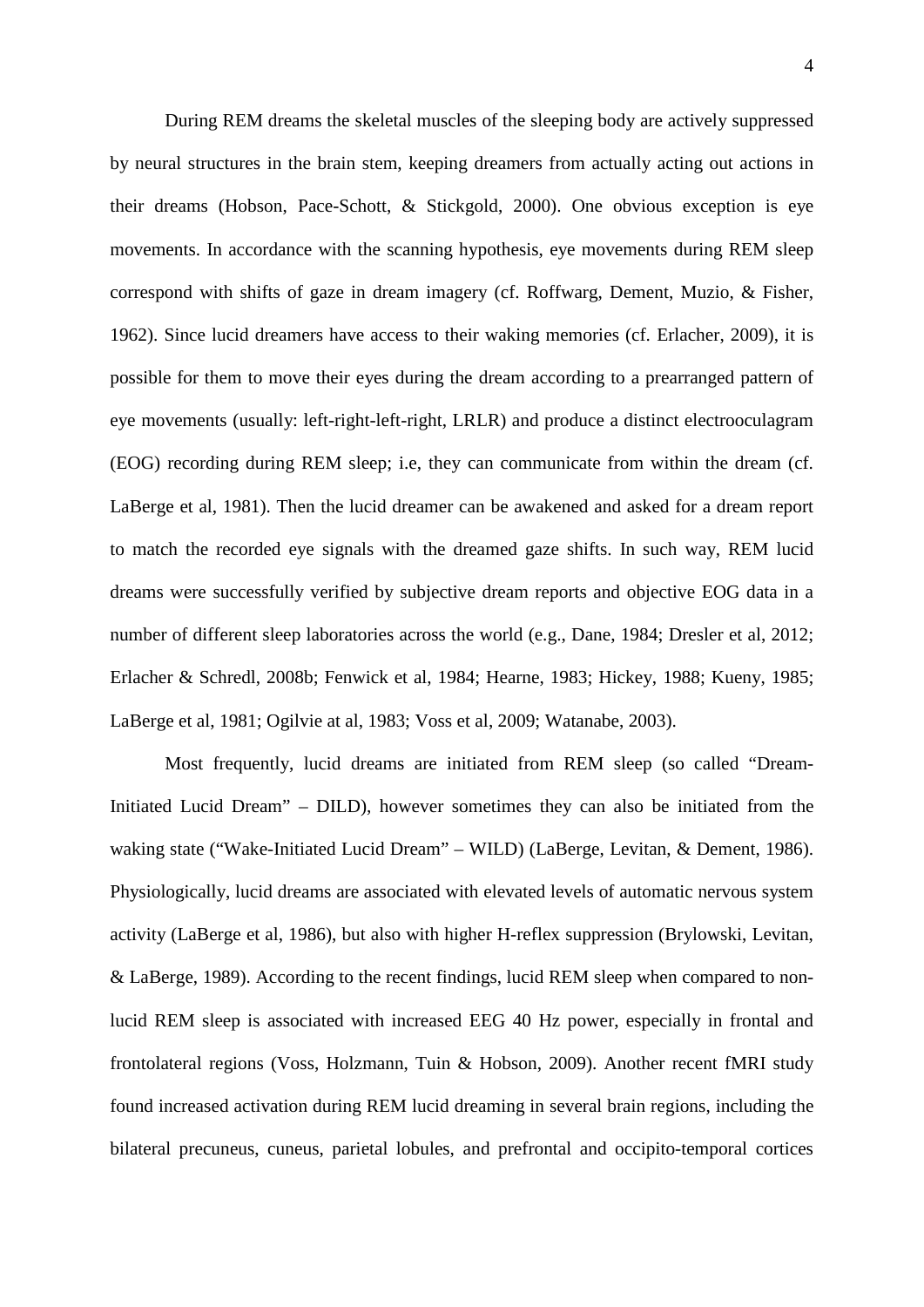(Dresler et al, 2012). This specific pattern of activation might explain the presence of higher order cognitive skills involved in lucid dreaming. The prefrontal cortex is associated with metacognitive regulation and self-assessment, executive function and top-down control of behaviour, attention regulation (Arnsten & Li, 2005; Fernandez-Duque, Baird, & Posner, 2000; Miller & Cohen, 2001; Schmitz, Kawahara-Baccus, & Johnson, 2004), while the precuneus is associated with self-processing operations, such as first-person perspective taking and experience of agency (Cavanna & Trimble, 2006). In lucid dreams the dreamer has to observe and evaluate his or her present experience to recognise the dream state and become lucid and then to take a first-person perspective and agency and guide behaviour and attention according to one's intentions in order to influence the dream content (see also Kahan & LaBerge, 1994).

Although frequent lucid dreaming is considered to be a rare skill, the estimates of lucid dreaming incidence within the general population suggest that about a half of the population have experienced a lucid dream at least once and about one out of five people are experiencing lucid dreams regularly, i.e. at least once a month (Schredl & Erlacher, 2011; Snyder & Gackenbach, 1988; but cf. Stepansky et al., 1998). Differences across different cultures also exist (e.g., Erlacher, Schredl, Watanabe, Yamana, & Gantzert (2008) found significantly lower incidence of lucid dreaming in Japanese student sample in comparison with other countries). Since the onset of lucid dream research it was demonstrated that lucid dreaming is a learnable skill (LaBerge, 1980b; see also Saint-Denys, 1867/1982) and a number of practical applications were suggested (e.g. LaBerge & Rheingold, 1990). Lucid dreaming, for example, was successfully applied in nightmare treatment: several case studies (Abramovitch, 1995; Brylowski, 1990; Spoormaker, van den Bout, & Meijer, 2003; Zadra & Pihl, 1997) and a controlled trial (Spoormaker & van den Bout, 2006) demonstrated that the development of lucid dreaming abilities can decrease nightmare frequency and nightmare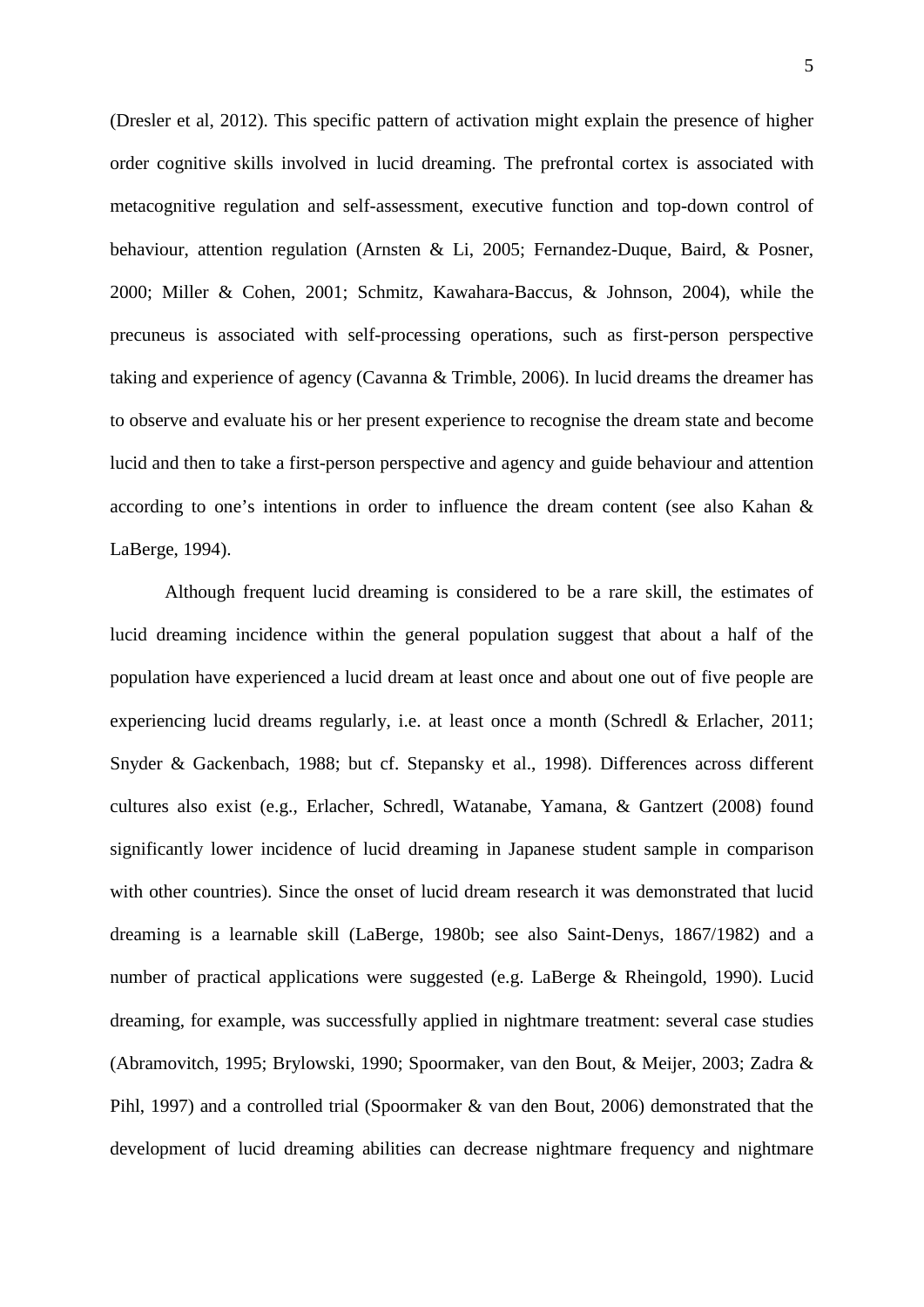intensity. Lucid dreaming can also be used to enhance and perfect motor performance and motor skills (Erlacher & Schredl, 2010; Tholey, 1981) or employed for creative problem solving (Stumbrys & Daniels, 2010). Furthermore, lucid dreaming is an invaluable tool for scientists to explore the mind-body relationship during REM sleep (see e.g. Erlacher & Schredl, 2008a) and its uniqueness warrants lucid dreaming a special place within the whole area of consciousness research (Hobson, 2009). However, in order to utilize the advantages offered by lucid dreaming and make them available both to the scientific community and a wider population, reliable induction techniques must be established to increase the frequency of lucid dreams. This is the main challenge currently facing lucid dream research.

#### **1.2 Induction techniques and their classifications**

By the term "lucid dream induction" we refer to any means aiming to increase the frequency of lucid dreams. A plethora of various techniques (e.g.. Gackenbach, 1985-86; LaBerge & Rheingold, 1990; Price & Cohen, 1988; Tholey, 1983) has been suggested for lucid dream induction and several attempts were made to classify them.

One of the first classification systems was suggested by Gackenbach (1985-86), who classified induction techniques into two broad categories: (1) presleep induction and (2) sleep induction. The first category, presleep induction, includes intentional techniques and "unintentional considerations". According to Gackenbach, intentional techniques focus on the present moment (e.g. reflecting whether one is dreaming right now, engaging into other focused activities, such as meditation or alpha feedback training) or are focused on the future (e.g. autosuggestion, post-hypnotic suggestion or intention to remember that one is dreaming). Furthermore, some techniques might combine both aspects, e.g. Tholey's (1983) combined technique, which includes elements of reflection (present focussing) and intention with autosuggestion (future focussing). "Unintentional considerations" include situations during the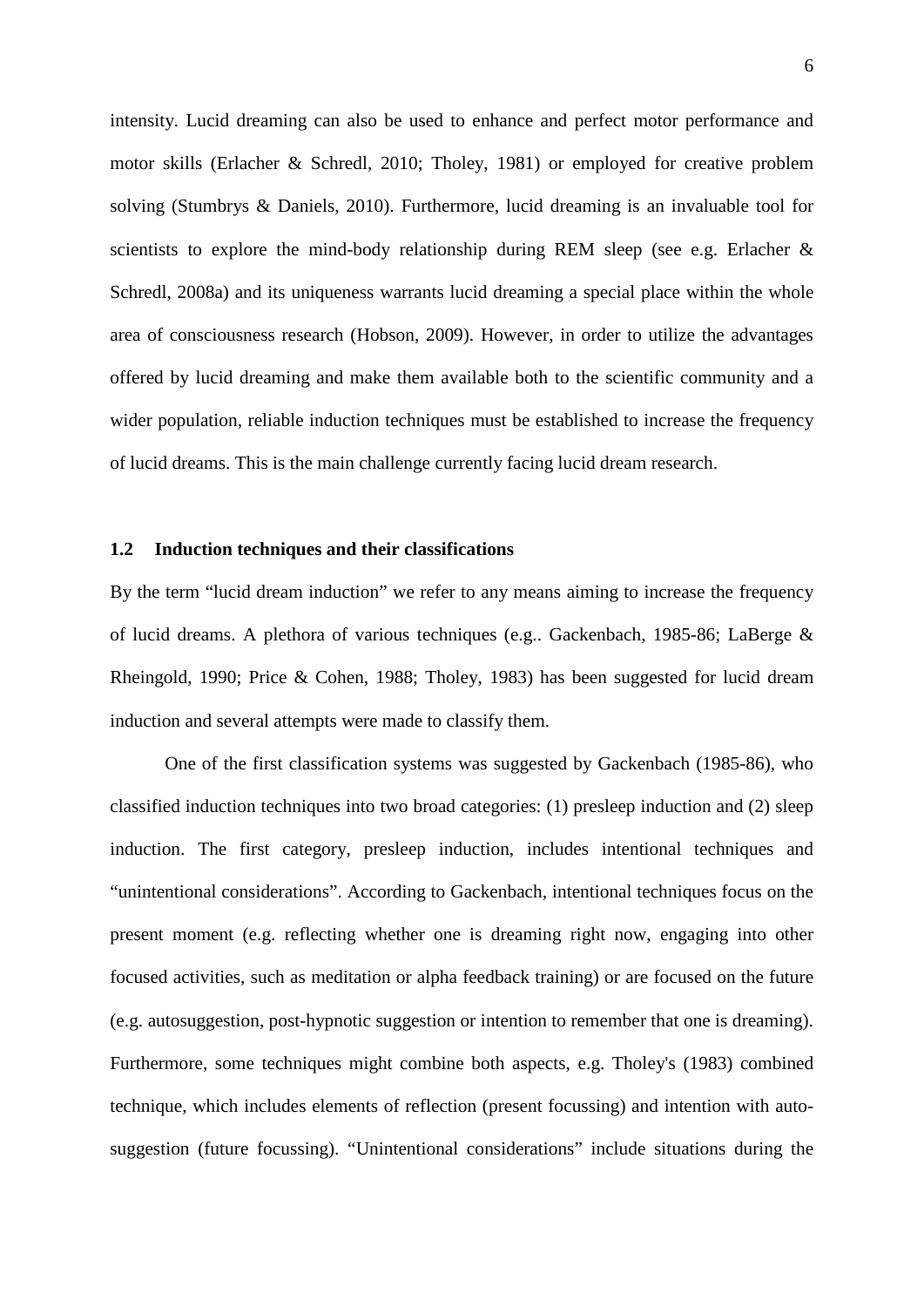day (e.g. interpersonal interactions, emotions) and individual propensities (e.g. field independence, creativity; for overview of individual differences associated with lucid dreaming see Snyder & Gackenbach, 1988) that are not directly related to the attainment of dream lucidity but increase the likelihood of having a lucid dream. The second category, sleep induction, can be divided into external cues and internal cues. External clues are various environmental stimuli (e.g. auditory, tactile) that can be applied during REM sleep to be incorporated into a dream and recognised as a cue by the dreamer that he or she is dreaming. Internal cues can be unusual events or inconsistencies within a dream, a sense of "dreamlikeness" or just a spontaneous insight occurring in a dream which leads to the awareness that one is dreaming.

Another classification of lucid dreaming induction techniques was suggested by Price and Cohen (1988), who grouped them into three broad classes: (1) lucid-awareness training, (2) intention and suggestion techniques and (3) cue "REM-minding" techniques. Lucidawareness training aims to cultivate a proper waking attitude to promote lucidity, such as critically reflecting on a frequent basis whether one is dreaming or not, heightening perceptual awareness, alpha feedback or waking fantasy training. Intention and suggestion techniques aspire to trigger a lucid dream through an act of will or suggestion. Examples of such techniques include intentions to carry out a specific action while dreaming (e.g. flying), to remember that one is dreaming and post-hypnotic suggestions. The third class of induction methods described by Price and Cohen (1988), cue "REM-minding" techniques, resembles Gackenbach's (1985-86) external cues category and includes tactile, auditory and other external stimuli presented during REM sleep to trigger lucidity. Price and Cohen (1988) also acknowledge that there are some other methods that do not fit into their three major classes described, such as Tholey's combined technique or hypnagogic techniques that aim to enter lucid dreams directly from the waking state at sleep onset.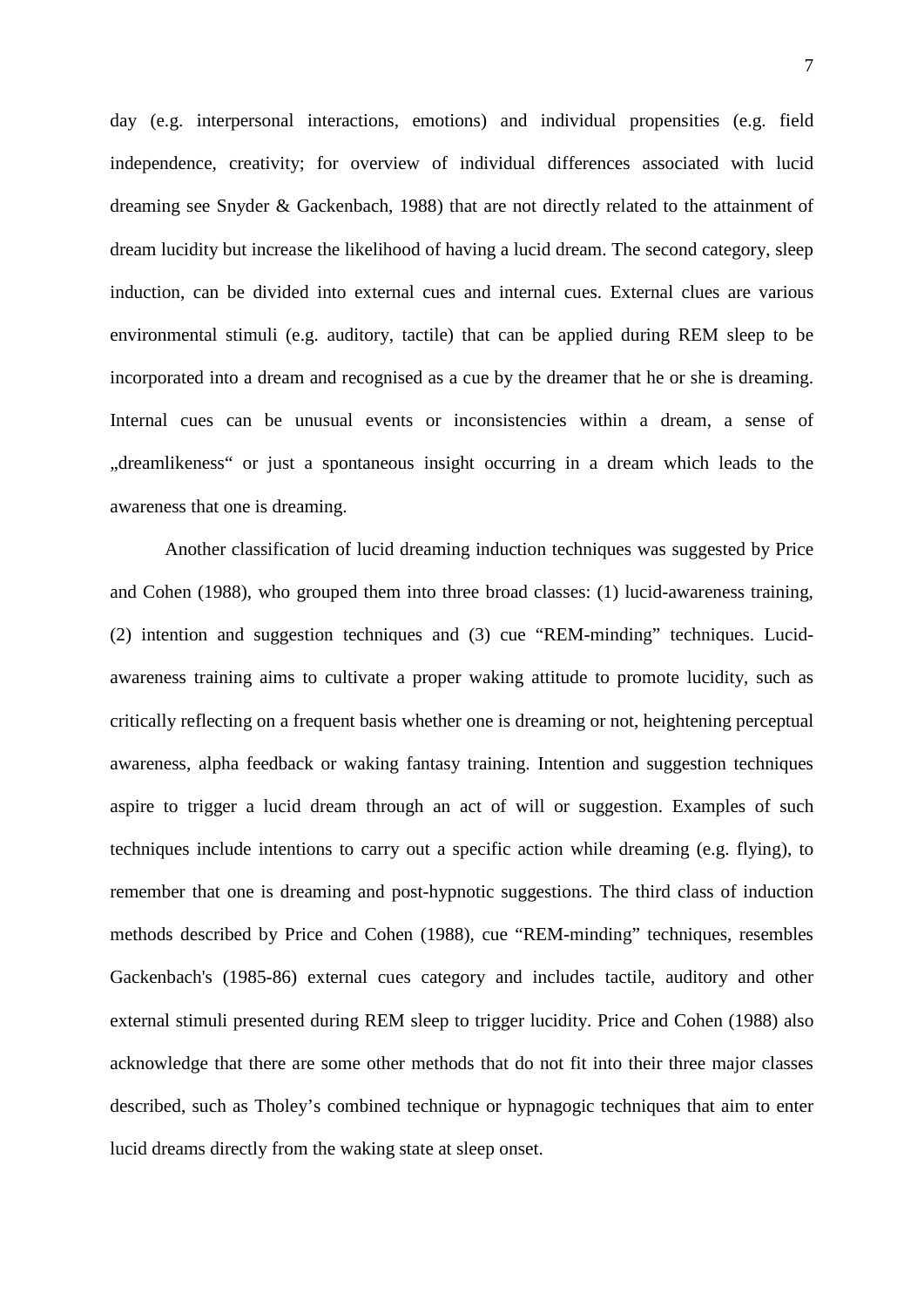Although both these classification systems were useful and provided an adequate coverage of lucid dream induction techniques presented in literature, they seem to be fragmentary, not including all techniques. Over the recent years a number of empirical studies have been carried out that expanded our knowledge about induction techniques and new prospective methods emerged (e.g., Noreika, Windt, Lenggenhager, & Karim, 2010). Another issue is that a considerable number of techniques included in these systems were based on personal or anecdotal accounts and lacked any empirical validation. The overlap between different categories is also a problem of these systems: Some induction methods, e.g. Tholey's combined technique, encompass both lucid awareness training and intention, or an intentional technique might result in an internal cue during a dream that will lead to the attainment of lucidity.

Therefore, in this paper we aim to present an empirically based classification of lucid dream induction techniques together with an extensive systematic review of published empirical evidence on lucid dream induction. Considering difficulties defining the exact boundaries between different groups of induction techniques, we defined the following broad categories:

(1) cognitive techniques – encompass all cognitive activities (lucid awareness training, intention, suggestion, hypnagogic techniques, etc.) that are carried out to increase the likelihood of achieving lucidity in a dream state;

(2) external stimulation – includes all types of stimuli (acoustic, light, electric, vibration, vestibular, brain stimulation, etc.) presented during REM sleep that can trigger dream lucidity;

(3) miscellaneous techniques – cover all other diverse induction methods that are not covered by the two categories above (e.g. intake of specific substances).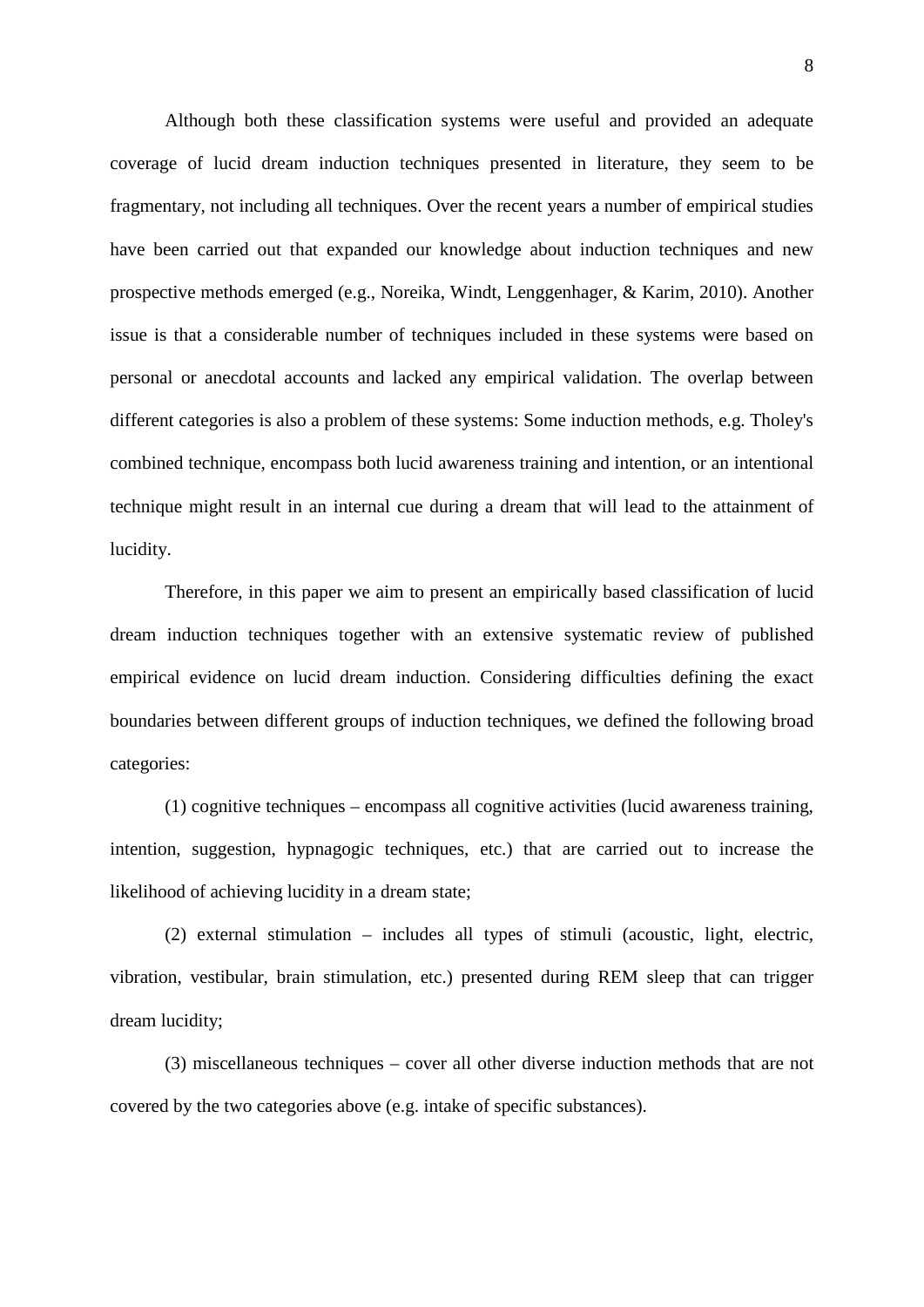We hope that such an empirically-based classification will benefit not only lucid dreaming-interested scientists, providing them most promising directions for future research and most effective means to facilitate lucid dreaming, but also a broader audience, including therapists, artists, athletes, nightmare sufferers and others who may want to purse lucid dreams for their professional or personal reasons.

## **2 Method**

## **2.1 Identification of studies**

A comprehensive literature search was carried out to identify relevant studies, including both electronic bibliographic databases and (lucid) dreaming specific resources. The following electronic databases were searched: MEDLINE, PsycINFO, PsycArticles, Academic Search Premier, IngentaConnect, ScienceDirect, Scopus, Web of Science, ProQuest Dissertations & Theses Database and PSYNDEX. Specific resources included scientific journals dedicated to (lucid) dream research (such as Lucidity Letter, NightLight, International Journal of Dream Research, Dreaming), references in relevant articles and other sources (such as personal collections). When searching the literature databases, the following search query was used: *dream\* AND lucid\* AND (induc\* OR learn\* OR technique\* OR method\* OR exercise\*)*. For a German PSYNDEX database, in addition we also used a corresponding query with German keywords: *traum\* AND (luzid\* OR klar\*) AND (indu\* OR lern\* OR technik\* OR method\* OR train\*)*.

## **2.2 Inclusion and exclusion criteria**

We aimed to identify any empirical studies that were concerned with lucid dream induction or applied any methods to increase the frequency of lucid dreams in their participants. We also included those studies that were not primarily concerned with lucid dream induction but used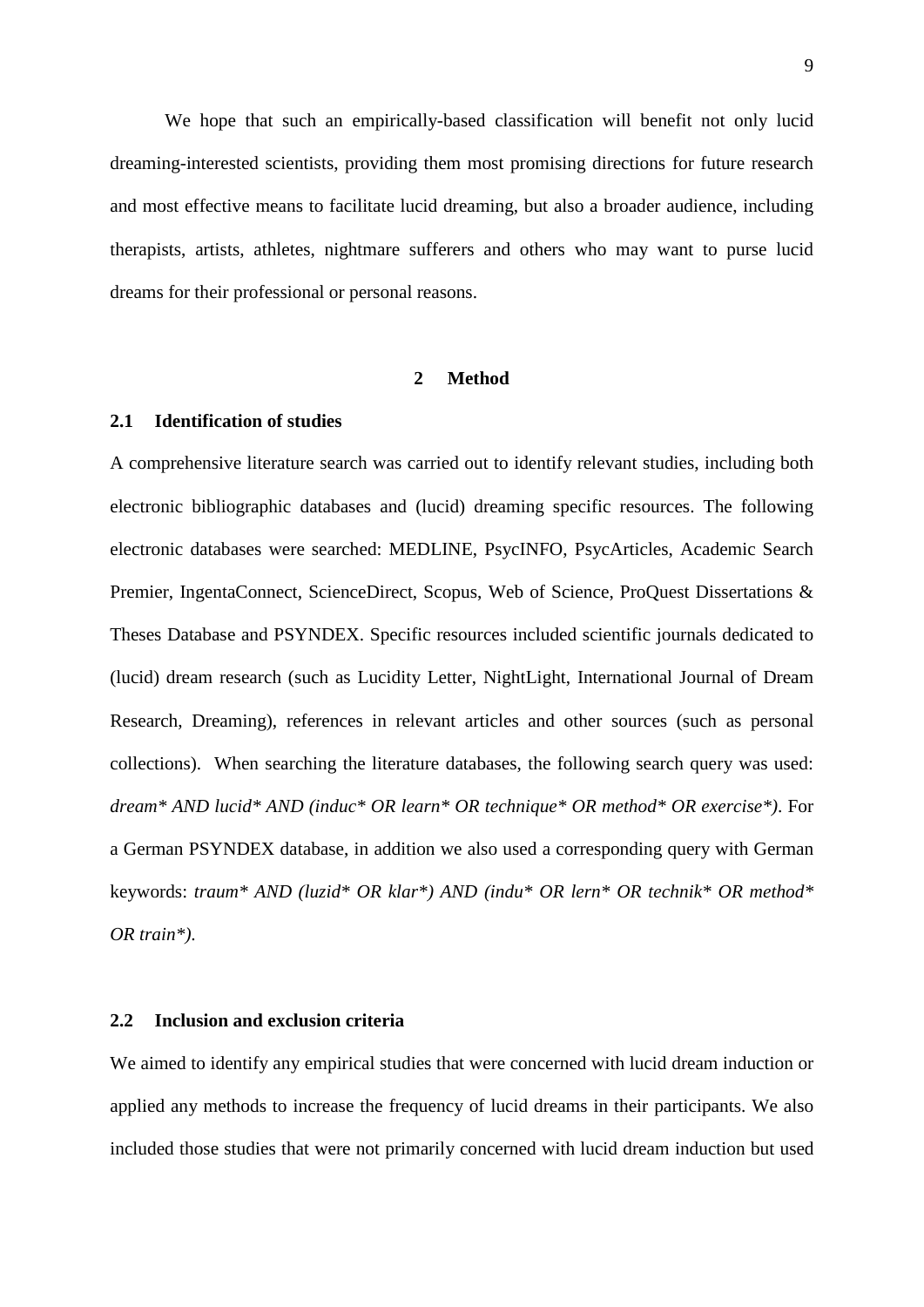some methods to promote lucid dreaming in their participants, e.g. studies that employed lucid dreaming as a treatment for nightmares. Both controlled studies in a sleep laboratory with sleep recording and quasi-experimental field studies without sleep recording were included. No language restrictions were applied. Single case reports were excluded.

#### **2.3 Data extraction, analysis and assessment**

Literature search was conducted in November – December 2010 by one researcher and then carried out by a second researcher in April – May 2011. Data was extracted by using a specially devised form and then was reviewed by a second researcher. The methodological quality of all studies was assessed independently by two researchers using a quality checklist developed by Downs and Black (1998), which can be used for evaluation of both randomised and non-randomised studies. The checklist contains 27 items distributed into five subscales: reporting (n=10), external validity (n=3), internal validity – bias (n=7), internal validity – confounding  $(n=6)$  and power  $(n=1)$ . One item on the reporting subscale (No. 5), can have a maximum score of 2, the other items are scored either 0 or 1 (although the item on power [No. 27], can get the score up to 5, in this review the maximum score for this item was considered 1). Hence the maximum score possible score for methodological quality was 28. The Downs and Black (1998) checklist is considered to be among the six best quality assessment tools to be used for systematic reviews (Deeks et al., 2003). Any differences between the researchers were resolved by discussion. Quality scores of 21 and higher were considered good, 11 to 20 moderate and 10 and lower - poor (Hartling et al, 2004).

## **3 Results**

## **3.1 Literature search and excluded studies**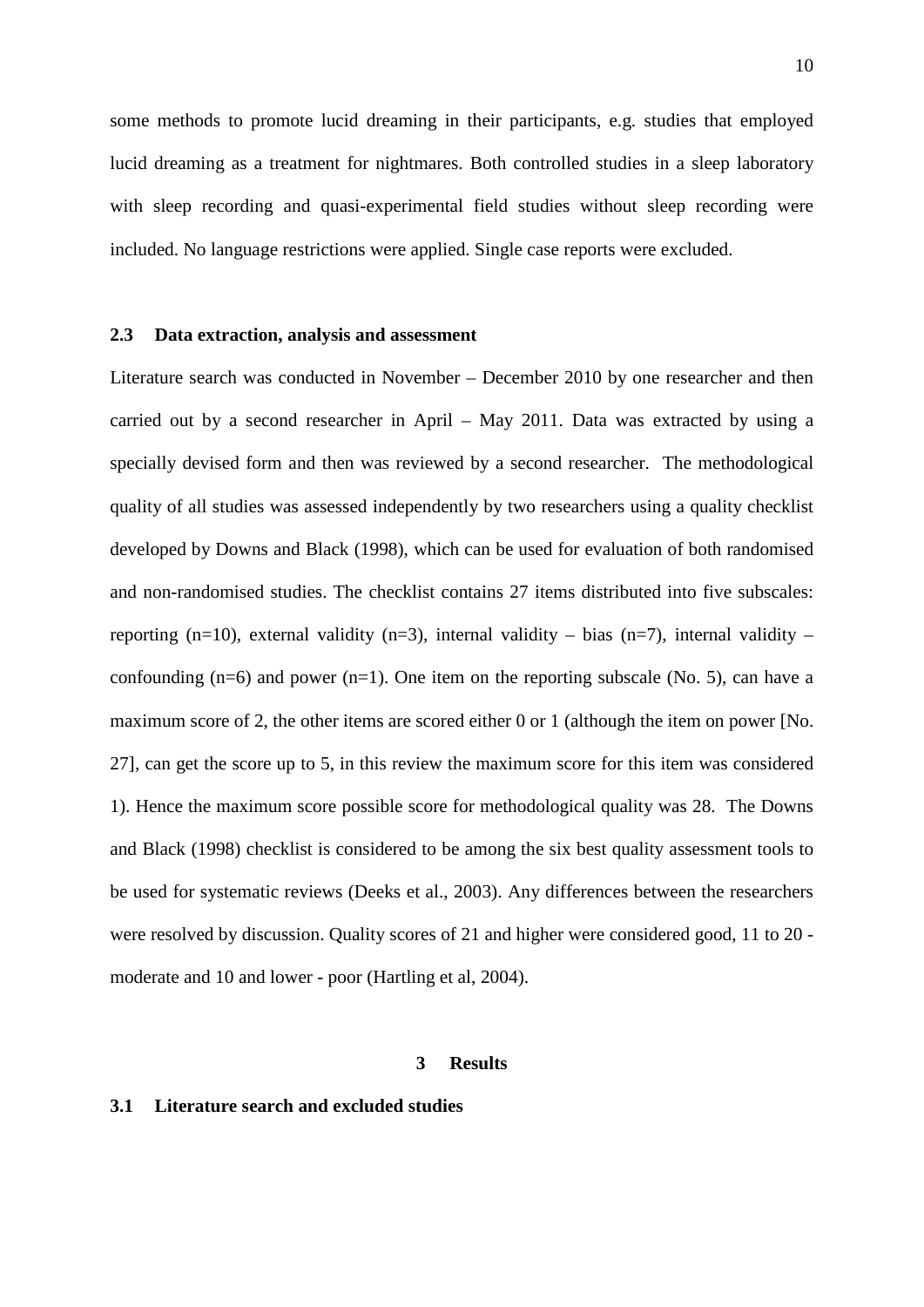Initial literature search and its replication brought equivalent results: Only one additional citation was retrieved and 11 sources were no longer available on ProQuest database. In total, literature search in electronic databases yielded 131 initial references. A first examination of titles and abstracts led to the following: Eighty-three citations were rejected as not relevant, i.e. they were not dealing with lucid dream induction. Further nine citations were rejected according to our inclusion/exclusion criteria, i.e. were either not empirical studies (lacked empirical validation) or just single case studies. Four other citations (three thesis and one conference abstract) were eliminated as information in the abstract was insufficient and full texts were not available. Thus a total of 35 references were examined as full texts. After examination, 19 papers out of them were excluded as not dealing with lucid dream induction, being without an empirical validation or single case studies.

Furthermore, 22 additional papers were identified via hand search in lucid dreamingspecific resources, cited references in relevant articles and personal collections. One study identified via hand search (Ripert in Price et al, 1986) contained unrealistic data (according to the data reported, some participants had about 40 lucid dreams per night) and was judged of extremely poor quality (initial assessment by a first judge yielded 0 score on the Downs and Black (1998) checklist), hence it was discarded from further analysis.

The flowchart of the study identification process is demonstrated in Figure 1.

#### **3.2 Included studies**

Therefore 37 manuscripts (16 identified via literature search in electronic databases and 21 via hand search) were included in the review. Some studies were reported in two different manuscripts (e.g., Zadra, Donderi & Pihl, 1992; Zadra, 1991), while in two other cases (Galvin, 1993; Hickey, 1988) studies involved both sleep laboratory and field experiments witch for the purpose of this review were considered as two separate studies. Thus, a total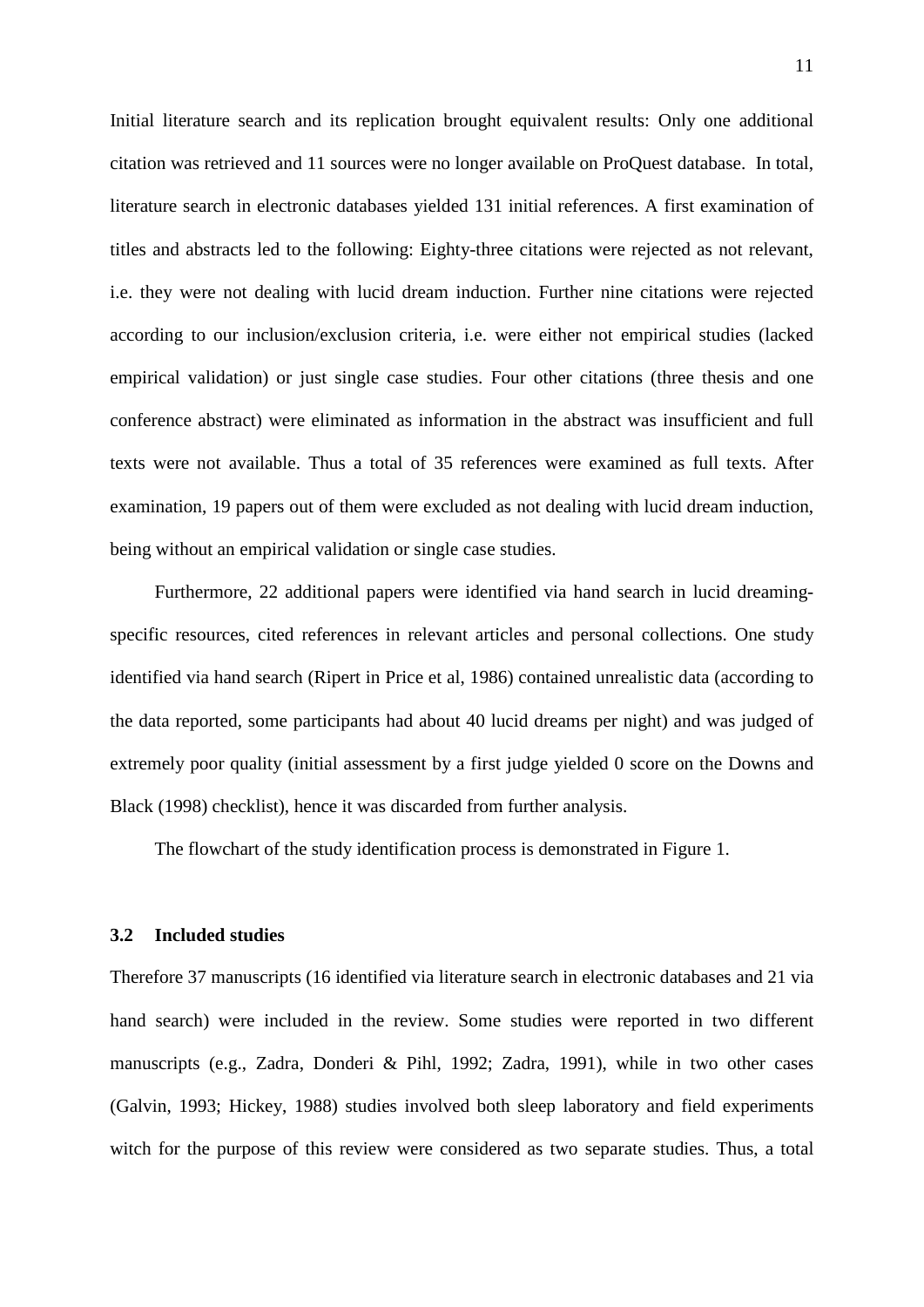number of 35 studies were analysed in this review. Details of the included studies are presented in Table 1.

## **3.3 Methodological quality**

The 35 studies included in the review (11 sleep laboratory and 24 field studies) were assessed for their methodological quality independently by two researchers. The interrater reliability between the initial ratings of the two judges was very high (kappa=.91; 95% CI 0.88-0.94). The agreed final ratings are presented in Table 2.

Taking together, the methodological quality of the studies was quite poor: The average score on the Downs & Black's (1998) checklist was only 9.1 out of 28. Both sleep laboratory and field studies had the same level of methodological quality (9.3 and 9.0, respectively). The "reporting" subscore for the included studies averaged 4.3 out of 11, external validity 0.7 out of 3, internal validity-bias 2.5 out of 7, and internal validity-confounding (selection bias) 1.6 out of 6. None of the studies had a good methodological quality  $(>20)$ . Fourteen studies (40%) had a moderate quality (11 to 20) and 21 (60%) poor  $(\langle 11 \rangle)$ . Considering the overall poor quality of the studies, small sample sizes used, great variability of the exact conditions in which induction techniques were applied and lack of reporting effect sizes respective data for computing effect sizes, it was not possible to carry out a meta-analysis. Hence our analyses will focus on a descriptive level.

## **3.4 Cognitive techniques**

Twenty seven (77%) studies employed cognitive techniques for lucid dream induction. Cognitive techniques were applied in 22 (96%) field experiments and five (45%) sleep laboratory studies. The following techniques were used: MILD (Mnemonic Induction of Lucid Dreams), Reflection or Reality Testing, Intention, Tholey's Combined technique,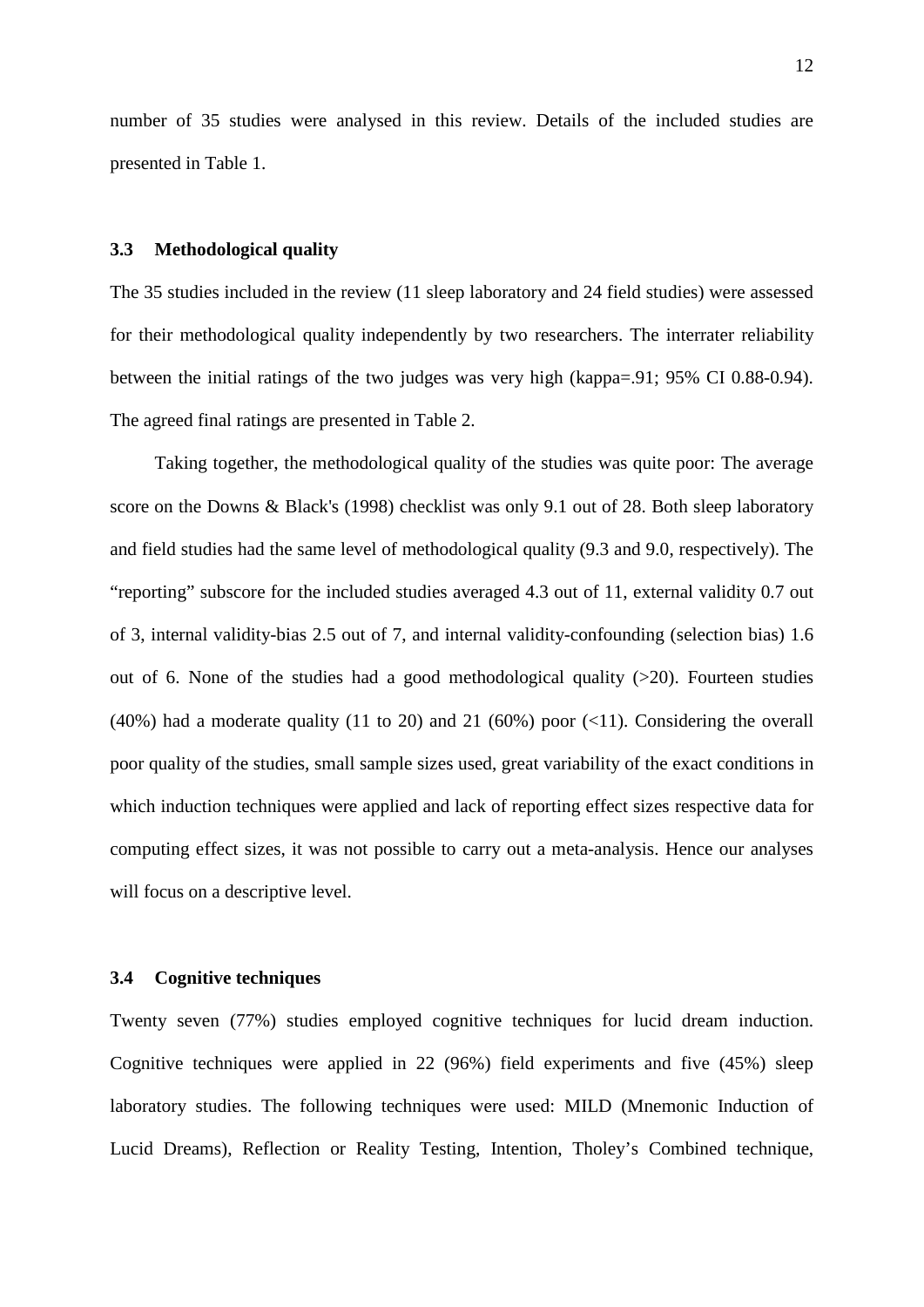Autosuggestion, Dream Re-Entry, Posthypnotic Suggestion, and Alpha Feedback. The overall methodological quality for studies involving cognitive techniques was 9.3.

## **3.4.1 MILD**

MILD technique, which requires to rehearse a dream before falling asleep and visualise becoming lucid while focusing on the intention to remember that one is dreaming (LaBerge, 1980b), was the one most often tested empirically . It was applied in ten studies: nine field experiments and one sleep laboratory study. However, the only sleep laboratory study (Kueny, 1985) that involved MILD, used it only as a control condition, while the nine field studies, conducted entirely by LaBerge, Levitan and their colleagues (Edelstein & LaBerge, 1992; LaBerge, 1988; LaBerge, Phillips, & Levitan, 1994; Levitan, 1989; 1990a; 1990b; 1991a; Levitan & LaBerge, 1994; Levitan, LaBerge, & Dole, 1992), showed poor reportability scores (average "reporting" subscore was only 2.1 out of 11). The overall quality score for those nine studies was also very low (only 5.9).

It seems that MILD practice can increase the frequency of lucid dreaming (LaBerge, 1988; Levitan, 1989; 1991a; Levitan & LaBerge, 1994). The relation between MILD practice and lucid dreaming frequency appears to be quite weak  $(r=0.124)$ , but significant (LaBerge, 1988). When using MILD in early morning hours, lucid dreams seem to be much more likely during following naps than the night before (Edelstein & LaBerge, 1992; LaBerge, Phillips, & Levitan, 1994; Levitan, 1990a; 1991a; Levitan, LaBerge, & Dole, 1992). It appears to be favourable to wake up 30-120 minutes earlier, stay awake for those 30-120 minutes, go back to bed, practice MILD and take a nap (LaBerge, Phillips, & Levitan, 1994; Levitan, 1990a; 1991a; Levitan, LaBerge, & Dole, 1992). The shorter periods of wakefulness, such as taking a nap after 10 minutes (LaBerge, Phillips, & Levitan, 1994) or immediately after awakening (Levitan, 1991a), as well as longer ones, such as taking a nap after 4 hours (Levitan, 1990a)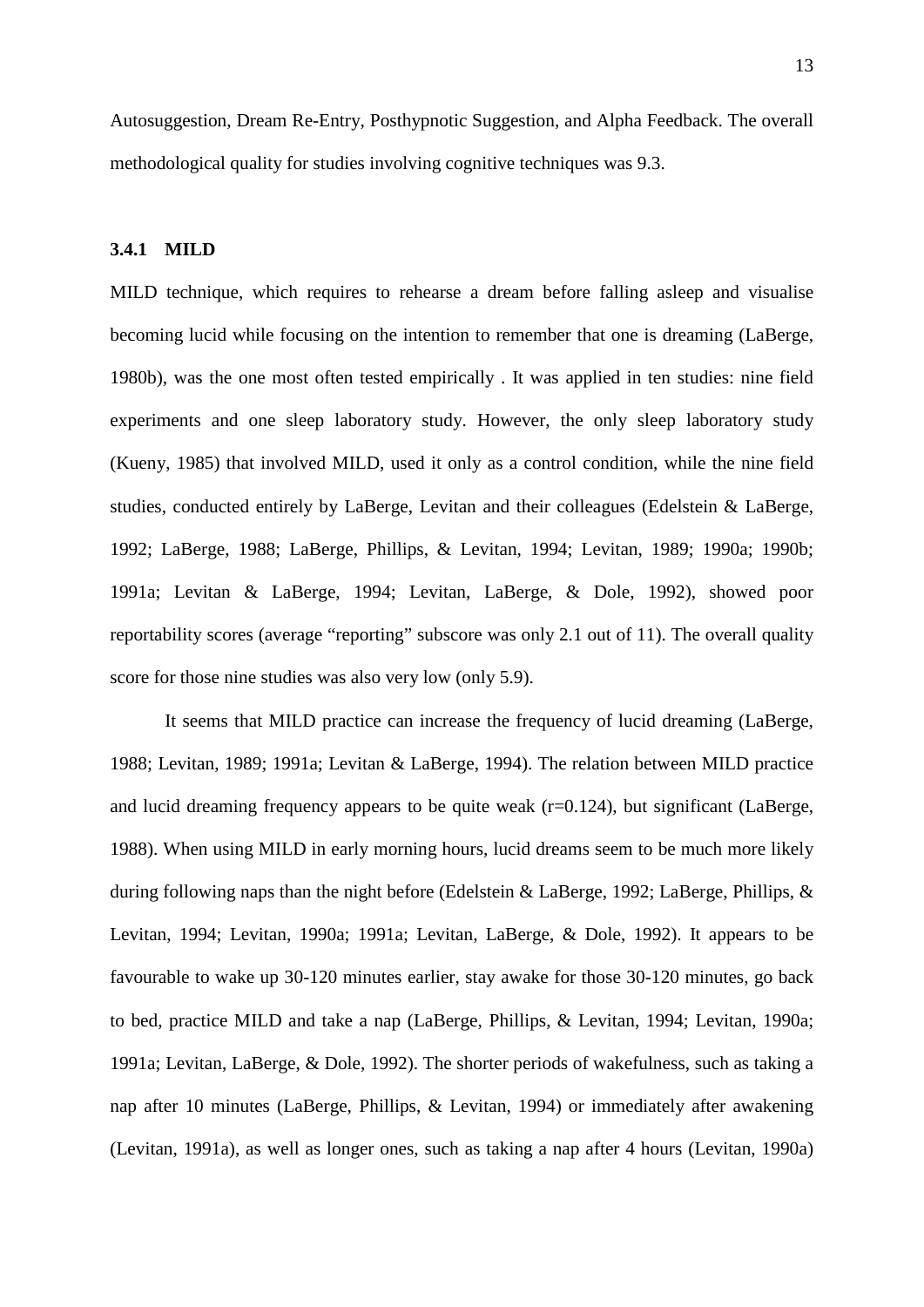or after 14-17 hours in the afternoon (Levitan, LaBerge, & Dole, 1992), seem to be less favourable for MILD practice. MILD seems to be slightly more effective than light stimuli presented during REM sleep; however, the combination of both appears to be even more favourable for lucid dream induction (LaBerge, 1988; Levitan & LaBerge, 1994).

#### **3.4.2 Reflection / reality testing**

Reflection or reality testing technique involves asking oneself regularly during the day whether one is dreaming or not, and examining the environment for possible incongruences (Tholey, 1983). Reflection / reality testing was employed in one sleep laboratory experiment (Dane, 1984), but was not used as an experimental condition, and in eight field studies (LaBerge, 1988; Levitan, 1989; Levitan & LaBerge, 1994; Malamud, 1979; Purcell, 1988; Purcell, Mullington, Moffitt, Hoffmann, & Pigeau, 1986; Reis, 1989; Schlag-Gies, 1992). However, one field study did not report the relevant findings (Levitan & LaBerge, 1994) and in another study (Reis, 1989) it was used only in combination with external stimulation, so only the data from the remaining six field studies (average methodological quality 11.5) was considered.

Reflection / reality testing seems to increase frequency of lucid dreams (Levitan, 1989; Purcell, 1988; Purcell, Mullington, Moffitt, Hoffmann, & Pigeau, 1986; Schlag-Gies, 1992), although one study did not find any relation between reality testing practice and lucid dream frequency (LaBerge, 1988). There are some indications that reflection / reality testing might be more effective than other cognitive techniques, such as autosuggestion (Levitan, 1989; Schlag-Gies, 1992), posthypnotic suggestion (Purcell, Mullington, Moffitt, Hoffmann, & Pigeau, 1986) or intention (Schlag-Gies, 1992). Comparison with MILD is ambiguous: in one study (LaBerge, 1988) reality testing seemed to be somewhat less effective than MILD, while other study (Levitan, 1989) yielded opposite results.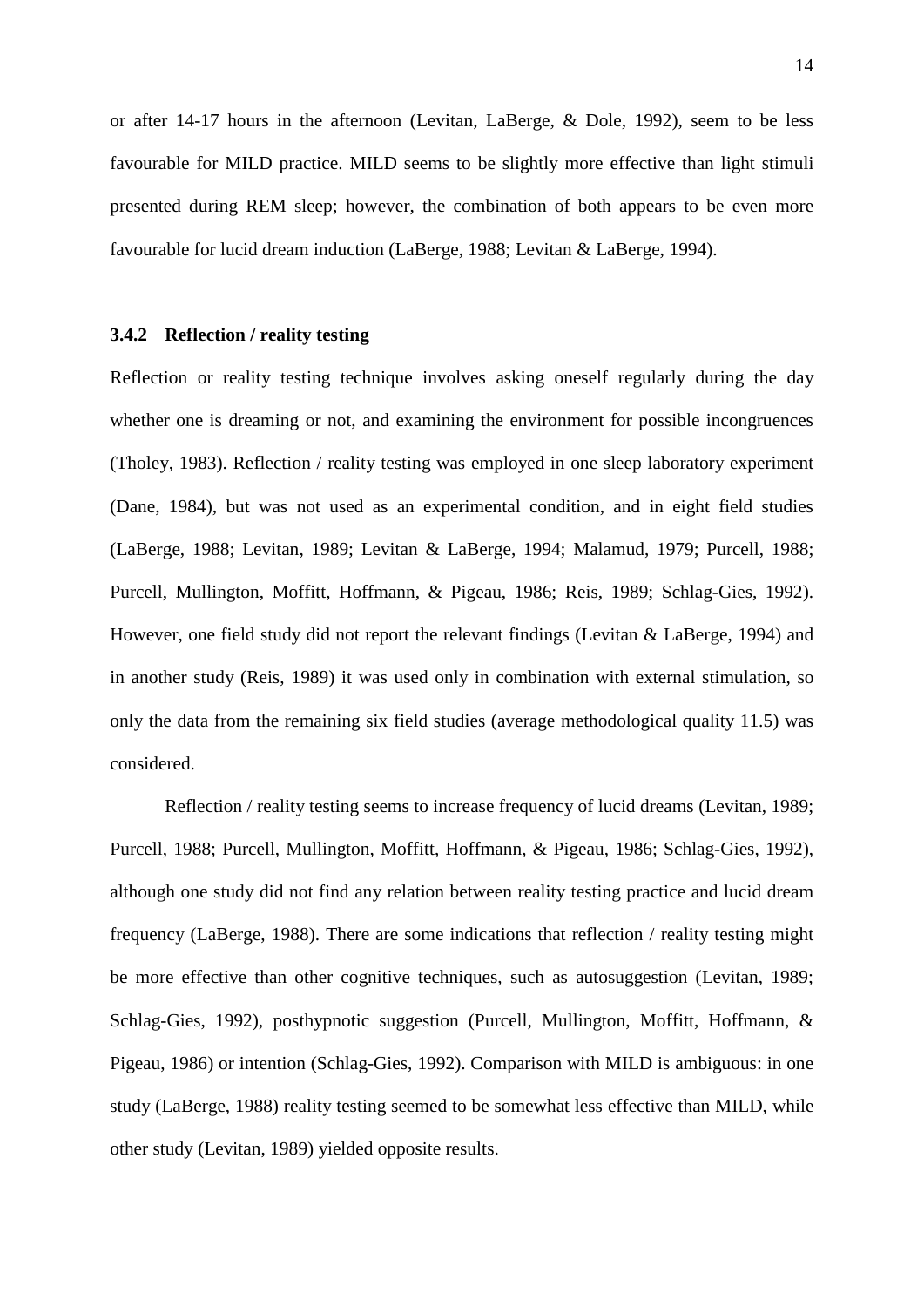## **3.4.3 Intention**

Intention technique requires that a person – before falling asleep – imagine himself or herself as intensively as possible being in a dream situation and recognise that one is dreaming (Tholey, 1983). Therefore intention technique is fairly similar to MILD, however it does not involve "mnemonic" component, i.e. while the emphasis in MILD is to *remember* that one is dreaming, in intention technique it is to *recognise* that one is dreaming. The technique was employed in four field studies; however, three of them were not specifically concerned with lucid dream induction, but used it as a means for nightmare treatment (Spoormaker, van den Bout, & Meijer, 2003; Spoormaker & van den Bout, 2006; Zadra & Pihl, 1997). The fourth one compared intention technique with other induction methods (Schlag-Gies, 1992). The average methodological quality for these studies was 10.3.

About a half of nightmare sufferers who were taught lucid dreaming with the intention technique had lucid dreams within one to three months (Spoormaker, van den Bout, & Meijer, 2003; Spoormaker & van den Bout, 2006; Zadra & Pihl, 1997). The other study showed that intention technique can be successfully used for lucid dream induction; however, it seems to be somewhat less effective than reflection technique and similarly effective as autosuggestion (Schlag-Gies, 1992).

## **3.4.4 Autosuggestion**

In autosuggestion technique a person suggests to himself or herself to have a lucid dream during the night while being in a relaxed stated before falling asleep (Tholey, 1983). Only two studies empirically explored autosuggestion technique (Levitan, 1989; Schlag-Gies, 1992), with an average quality score of 13.0. The findings regarding effectiveness of this technique are inhomogeneous: While in one study autosuggestion technique seemed to increase the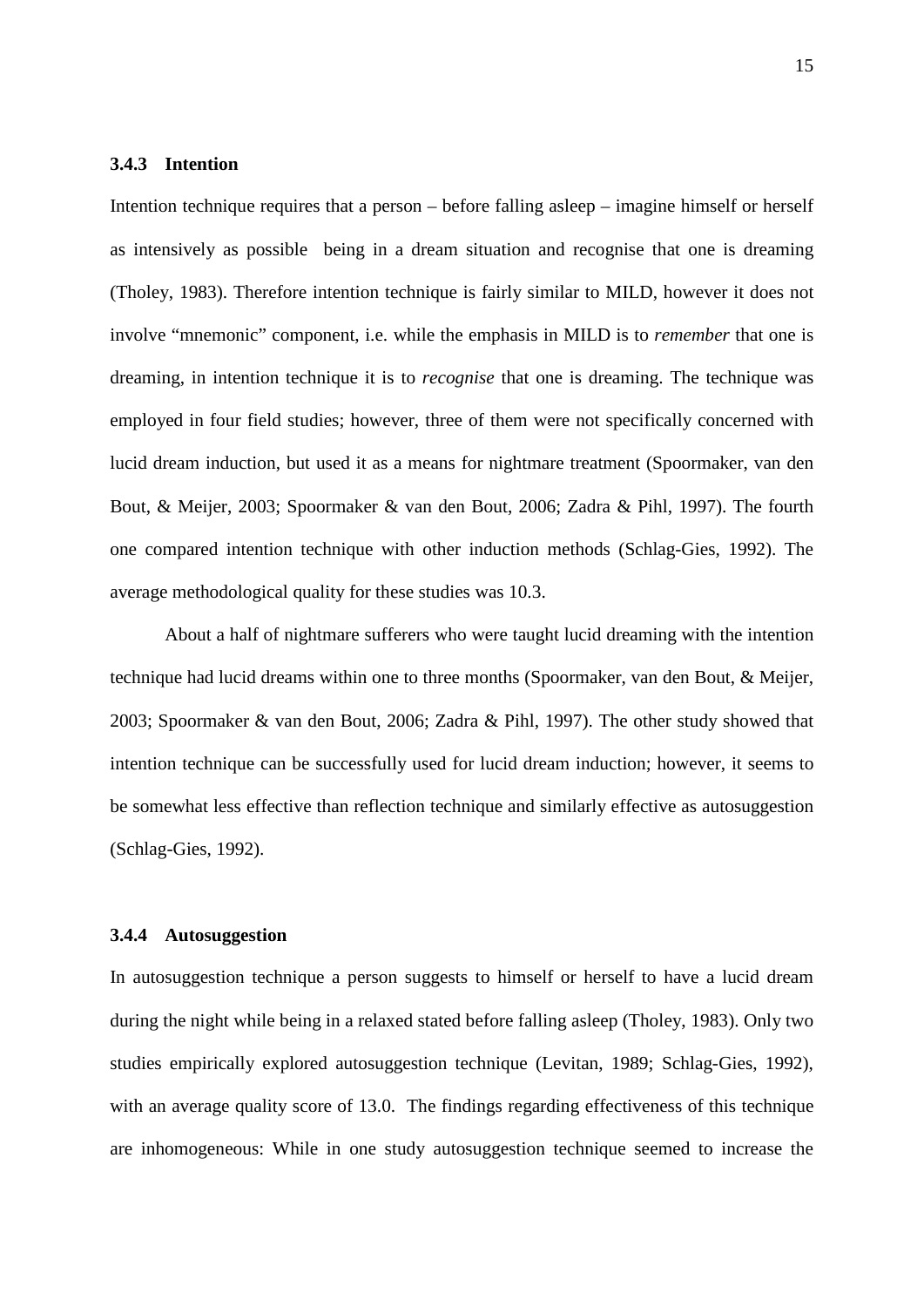number of lucid dreams (Schlag-Gies, 1992), in the other study no such effect was found (Levitan, 1989). Autosuggestion appears to be less effective than reflection / reality testing, but similarly effective as intention technique (Schlag-Gies, 1992). There are some indications that autosuggestion might be slightly more useful for frequent lucid dreamers, who have one or more lucid dreams per month (Levitan, 1989).

## **3.4.5 Tholey's combined technique**

Tholey's (1983) combined technique incorporates elements of reflection, intention and autosuggestion. It involves developing a reflective frame of mind (reflection), imagining being in a dream and recognising this (intention), as well as suggesting oneself to become lucid when falling asleep (autosuggestion). Tholey's combined technique was used in two field studies (Paulsson & Parker, 2006; Zadra, Donderi, & Pihl, 1992). Their methodological quality was moderate (mean score 15.5). The evidence suggests that Tholey's combined technique can significantly increase the frequency of lucid dreaming, especially for those participants who had previous experience with lucid dreams (Paulsson & Parker, 2006; Zadra, Donderi, & Pihl, 1992). But even those participants who had not had any prior lucid dreaming experience had significantly more lucid dreams when using the technique in comparison to the controls who were not exposed to Tholey's combined technique (Zadra, Donderi, & Pihl, 1992).

## **3.4.6 Post-hypnotic suggestion**

In post-hypnotic suggestion a hypnotherapist suggest to a person is who is in a hypnotic trance to have a lucid dream the next night. This method was used in two sleep laboratory experiments (Dane, 1984; Galvin, 1993) and two field studies (Galvin, 1993; Purcell, Mullington, Moffitt, Hoffmann, & Pigeau, 1986). The overall quality of these studies was fair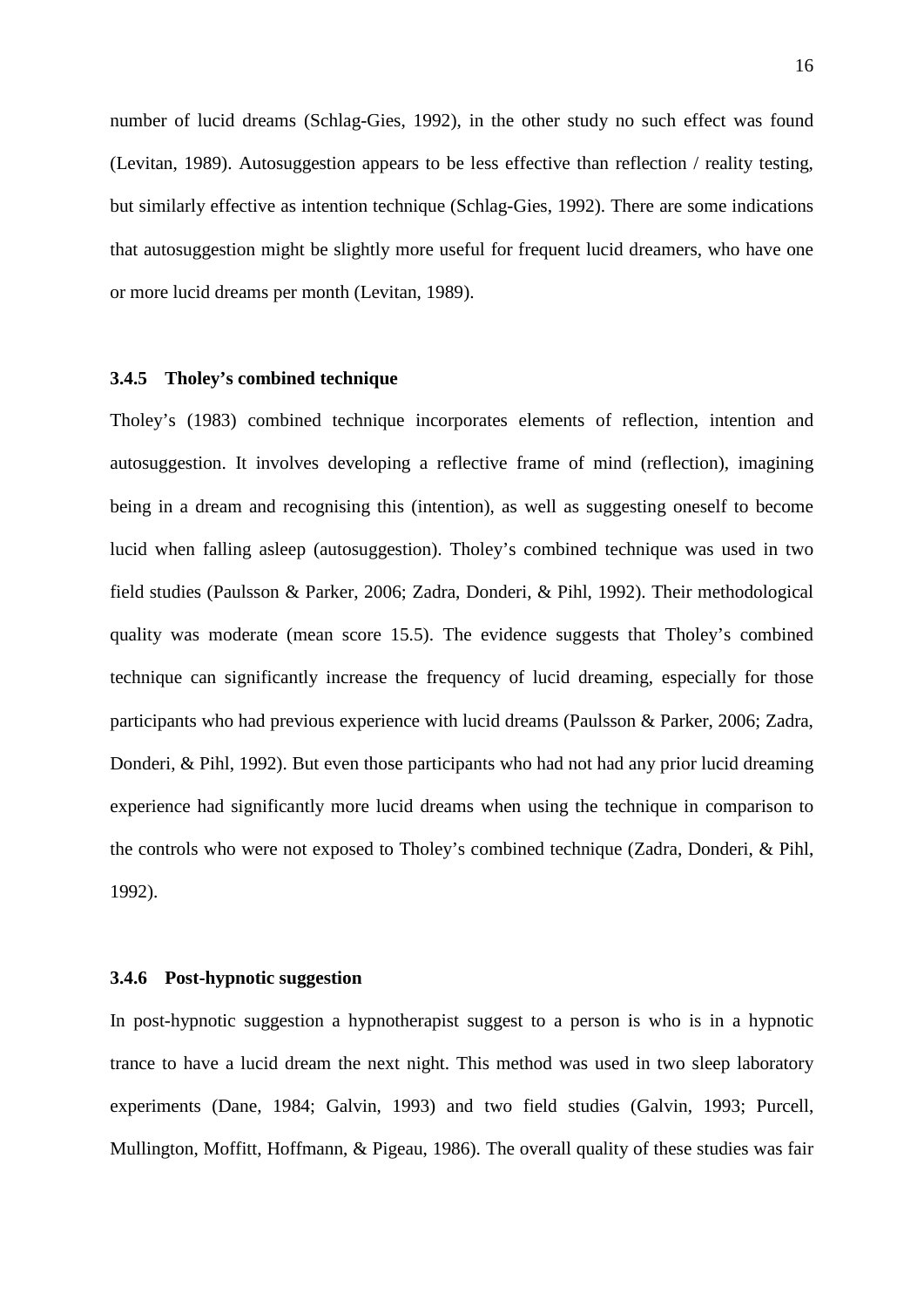(mean 13.3). While in one study 14 out of 15 hypnotically susceptible women reported lucid dreams during the only night spent in a sleep laboratory (Dane, 1984), the other sleep laboratory study failed to replicate these findings (Galvin, 1993). The findings from the field experiments are also inhomogeneous: According to one study, post-hypnotic suggestion helped to increase self-reflectiveness in dreams and the majority of the participants were able to have at least one lucid dream during a nine week period (Galvin, 1993), the other study did not find any effects during a three weeks period (Purcell, Mullington, Moffitt, Hoffmann, & Pigeau, 1986). It is notable that in the successful sleep laboratory study (Dane, 1984) posthypnotic suggestion resulted in a greater number of NREM lucid dreams than REM lucid dreams.

## **3.4.7 Alpha feedback**

One sleep laboratory study (methodological quality: 11) employed EEG alpha activity biofeedback training before sleep for lucid dream induction (Ogilvie, Hunt, Tyson, Lucescu, & Jeakins, 1982). This method was based on an assumption that lucid dreams are associated with relatively high degrees of EEG alpha frequency synchronisation. Alpha feedback training had no effect neither on lucidity nor on REM alpha levels in this study.

## **3.4.8 Dream re-entry**

One field study (Levitan, 1991b) explored the method of dream re-entry, which aims to enter the dream state directly from a short awakening after a dream. The dreamer is instructed to keep still and focus his or her mind on a particular activity like counting while falling asleep. Using this approach, one might enter the dream state without losing conscious awareness (this idea has ancient origins in the Tibetan dream yoga tradition, see e.g. Wangyal, 1998). Two methods for focussing were used: "Counting" (which requires the participant to focus on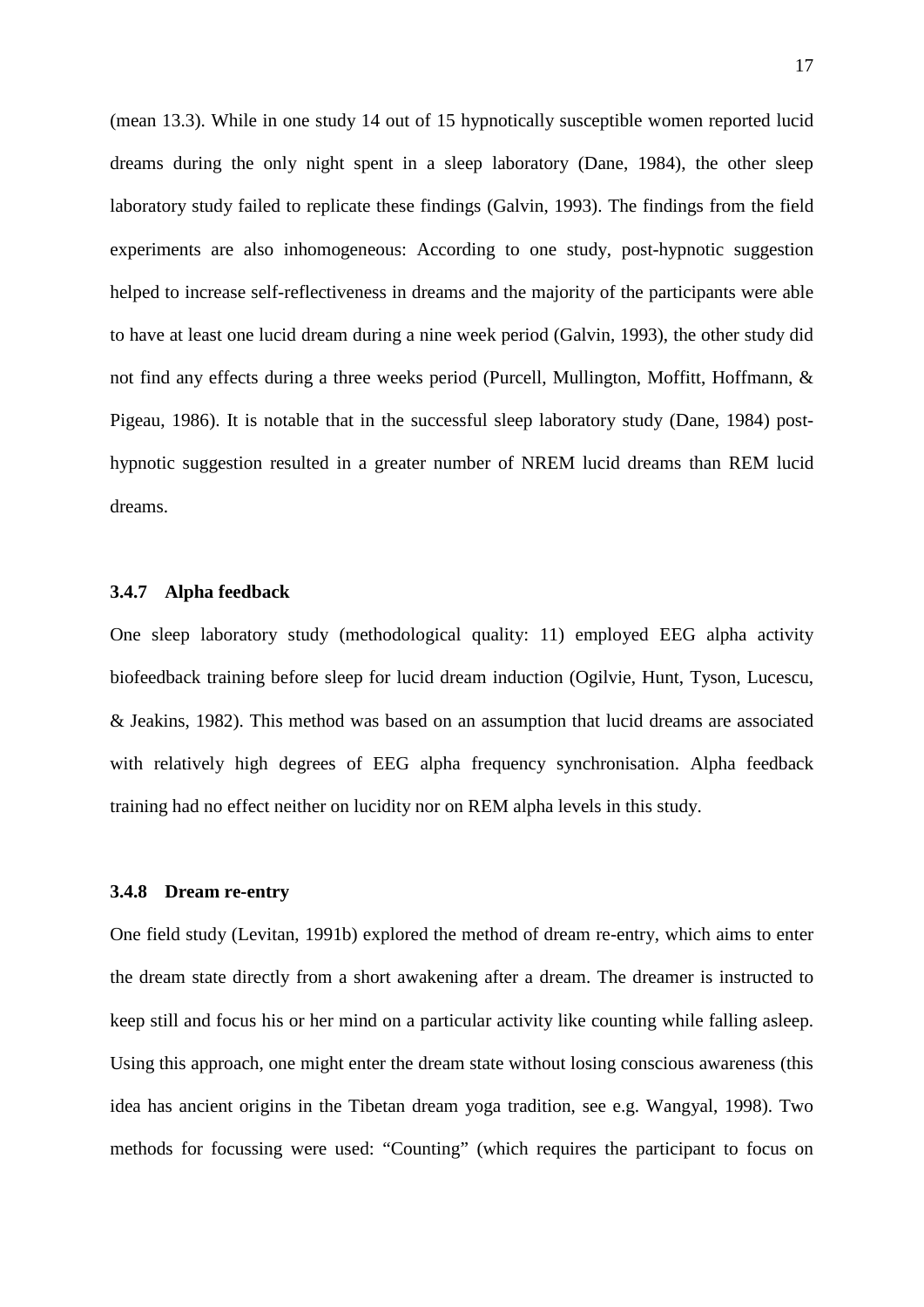counting while falling asleep) and "Body" (focus on the own body while falling asleep). Dream re-entry appeared to be fairly successful (43 out of 191 attempts [23%] resulted in lucid dreams) with "Counting" method seemingly slightly more favourable than "Body" method. Notably, participants using "Counting" method were seemingly more likely to fail to return to sleep, whereas using "Body" method they were more likely to enter sleep without dream recall. However, the methodological quality of this study was low (5).

## **3.4.9 Other (eclectic) approaches**

One study (Hickey, 1988), which involved both field and sleep laboratory experiments (methodological quality 7, both) used a combination of various methods, such as MILD, reality testing, re-dreaming among others, to promote lucidity in children aged 10-12 years. Although 12 of 13 children reported at least one lucid dream in their home setting during a 6 week training period (24 lucid dreams in total) and two of four children had a verified lucid dream in a sleep laboratory (6 lucid dreams were recorded in 16 nights), due to an eclectic approach used, it is impossible to measure the exact impact of each of the techniques used.

## **3.5 External stimulation**

Eleven (31%) studies used external stimulation during REM sleep to trigger lucidity. External stimuli were employed in seven (64%) sleep laboratory studies and four (17%) field experiments. External stimulation involved light stimulus, acoustic stimulus, vibro-tactile stimulus, electro-tactile stimulus, vestibular bodily stimulation and water stimulus. The methodological quality of studies that employed external stimulation was 8.1.

## **3.5.1 Light stimulation (including DreamLight, DreamLink, NovaDreamer)**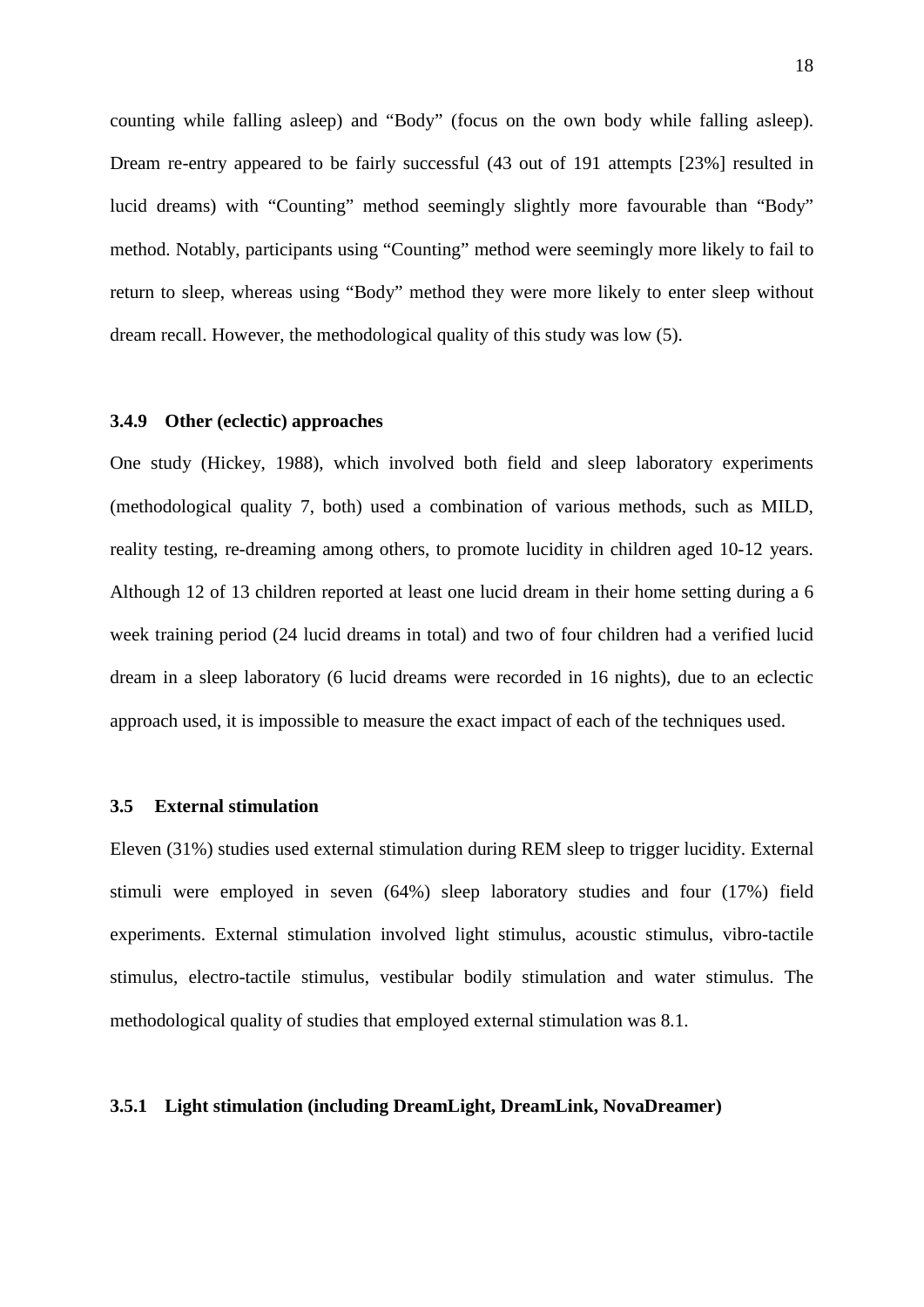Light stimuli were administered in four studies: one sleep laboratory experiment (LaBerge, Levitan, Rich, & Dement, 1988) and three field studies which used specially constructed and commercially available devices (DreamLight, DreamLink, NovaDreamer) for producing light stimuli during REM sleep (LaBerge, 1988; LaBerge & Levitan, 1995; Levitan & LaBerge, 1994). One field experiment (LaBerge & Levitan, 1995) had a fair methodological quality (14), while the remaining three studies were of a rather poor quality (average: 5.0). While light cues can be successfully incorporated in dreams and trigger lucidity (LaBerge & Levitan, 1995; LaBerge, Levitan, Rich, & Dement, 1988), there are some indications that light stimuli might be slightly less effective than cognitive MILD technique but the combination of two seems to be even more promising (LaBerge, 1988; Levitan & LaBerge, 1994).

## **3.5.2 Acoustic stimulation**

Acoustic stimuli (such as voice "this is a dream", a musical tone or buzzer noise) were applied in three sleep laboratory studies (Kueny, 1985; LaBerge, Owens, Nagel, & Dement, 1981; Ogilvie, Hunt, Kushniruk, & Newman, 1983) and one field study (Reis, 1989) with an average methodological quality of 6.3. There are some indications that acoustic stimulus might help to achieve dream lucidity (LaBerge, Owens, Nagel, & Dement, 1981), but it is not conclusive (Kueny, 1985; Reis, 1989). One study did not find any difference between playing a voice message and a musical tone; however, it seems that gradually increasing in volume, acoustic stimuli are more effective than a constant one (Kueny, 1985). It is also possible that providing an acoustic stimulus during REM sleep with little alpha activity in the EEG might be more effective than during high alpha REM (Ogilvie et al., 1983). Other findings, however, suggest that lucidity itself might be associated with high alpha EEG activity (e.g. Ogilvie et al., 1982).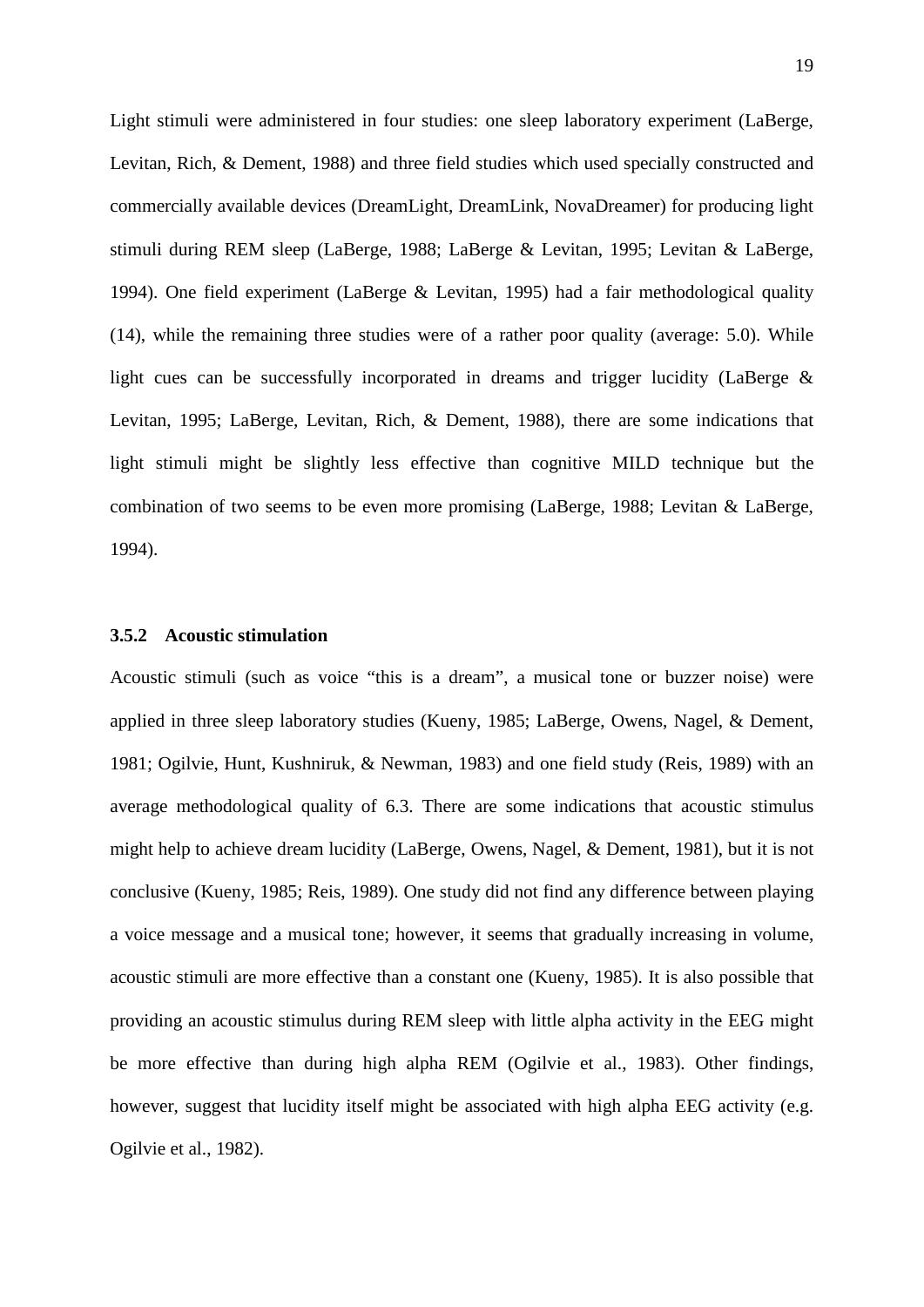## **3.5.3 Vibro-tactile stimulation**

One field study, with a methodological quality of 6, used vibro-tactile stimulation for lucid dream induction (Reis, 1989). While vibro-tactile stimulation, when used in combination with reflection (or also in addition combined with acoustic stimuli), resulted in some lucid dreams, due to a great variety of conditions used (e.g. training sessions received, their durations, etc.), the generalisation of findings is complicated.

## **3.5.4 Electro-tactile stimulation**

Electro-tactile stimuli, applied on the wrist, were used in one sleep laboratory experiment (Hearne, 1983) with a quite good success rate: Out of 12 participants who spent a single night in a sleep laboratory, six achieved lucidity due to electric stimulation, two other subjects also achieved lucidity, but woke up at signalling and another one became lucid after falsely perceiving stimulation. The methodological quality of the study was 9.

## **3.5.5 Vestibular stimulation**

One study (Leslie & Ogilvie, 1996) employed vestibular stimulation – participants were rocked during REM sleep at a constant frequency while sleeping in a hammock. Although findings are not conclusive, there are some indications that vestibular stimulation can increase dream reflectiveness in early vs. late morning REM periods. The methodological quality of the study was 14.

## **3.5.6 Water stimulus**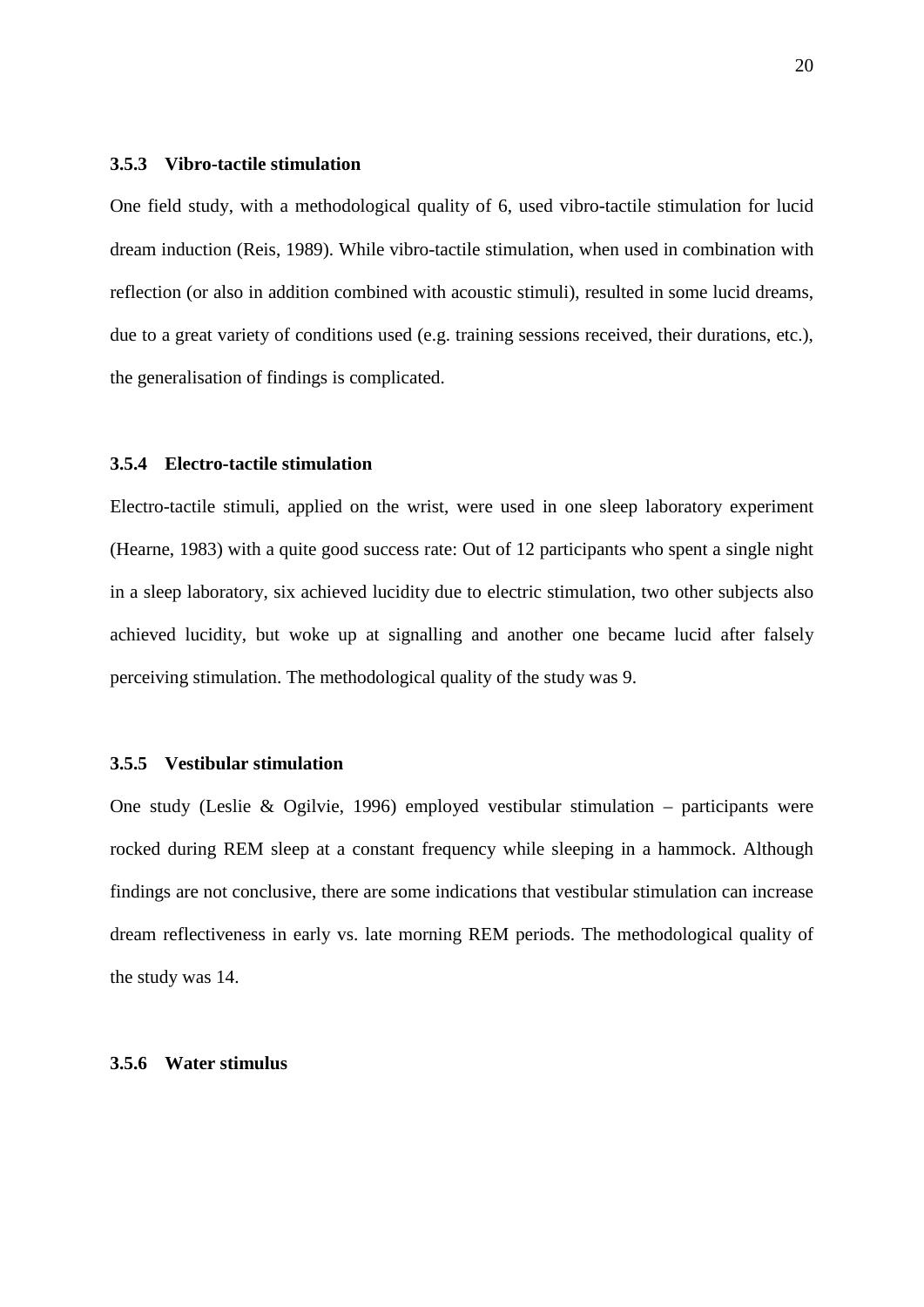In one sleep laboratory study (Hearne, 1978), with a methodological quality score of 12, a water stimulus was applied, i.e. some water was splashed on the face or hand of the participants. Water stimulus had no effect on dream lucidity.

#### **3.6 Application of drugs**

One study (LaBerge, 2004) administered an acetylcholine esterase inhibitor class drug – Donepezil (Aricept $\hat{A}$ <sup>®</sup>) – to enhance lucid dreaming. Two doses of donepezil (5 mg and 10 mg) were used as well as a control placebo condition. Nine out of 10 participants reported one or more lucid dreams in two nights, when they received donepezil, while only one participant reported a lucid dream on the control placebo night. Donepezil seemed to significantly enhance lucidity rate, frequency of sleep paralysis and increased estimated time awake during the night. The higher dose was associated with stronger effects, but seemed to provide some adverse effects (i.e. mild insomnia and gastrointestinal symptoms such as nausea and vomiting). The methodological quality of the reported study was 7.

## **4 Discussion**

Thirty-five studies that explored over a dozen various techniques for lucid dream induction were examined in this review. Three classes of methods were employed by researchers to facilitate lucid dream induction: Cognitive techniques, external stimulation and drug application. Cognitive techniques are based on the continuity hypothesis of dreaming, which states that dreams reflect waking-life experiences (Schredl & Hofmann, 2003), and aim to increase the likelihood of lucid dreams by training cognitive skills, such as prospective memory (MILD technique), self-reflection or intention. External stimulation techniques intend to trigger lucid dreams during REM sleep either by presenting a cue (visual, auditory, tactile, etc.) that might be incorporated in the dream and recognised by the dreamer or by a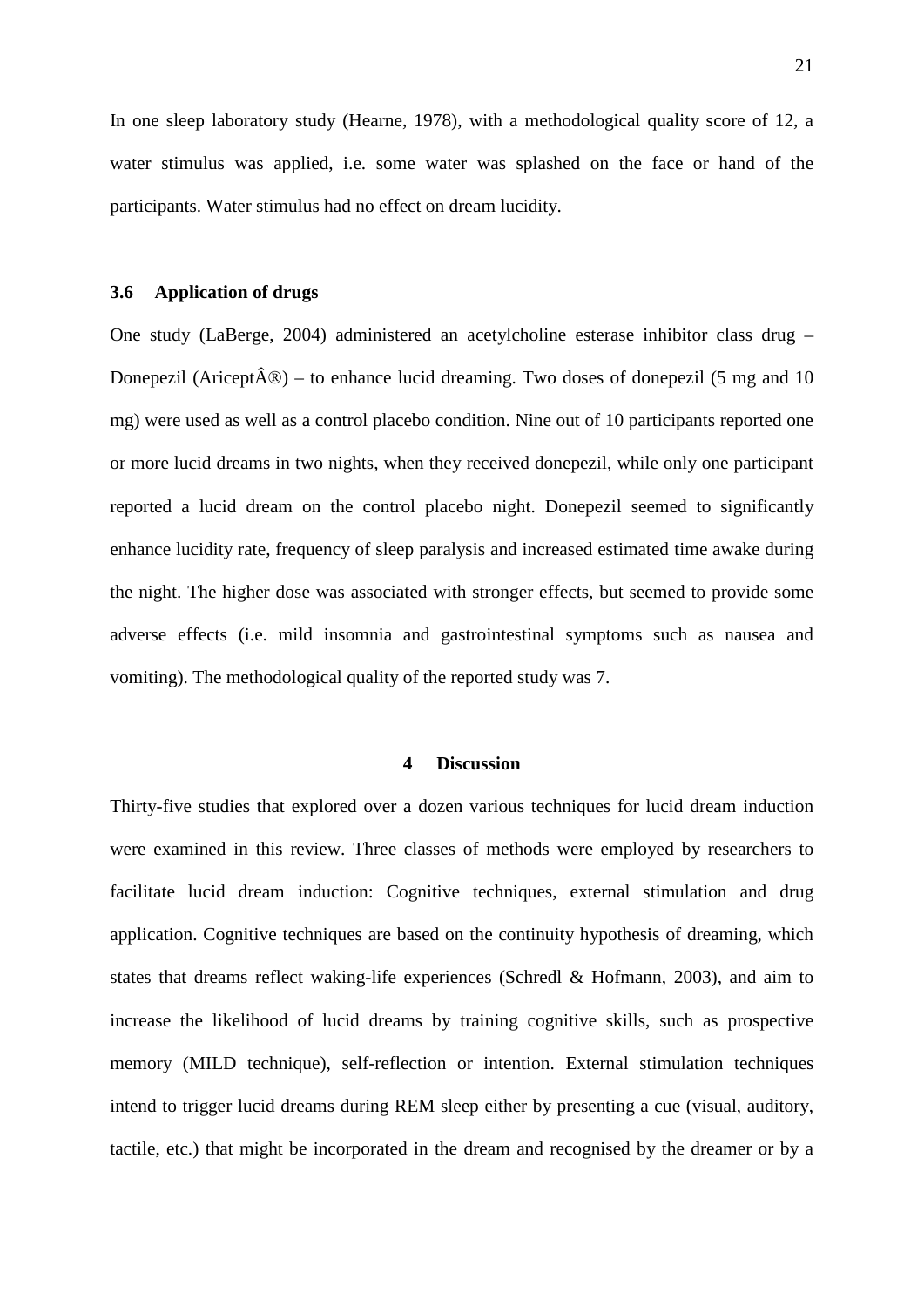specific activation (e.g. vestibular). Finally, drug application methods aim to alter cholinergic levels of the brain to enhance lucidity in dreams. Cognitive techniques were applied mainly in field studies, while external stimuli were primarily used in sleep laboratory experiments. None of induction techniques were verified to induce lucid dreams reliably, consistently and with a high success rate. Most lucid dream induction methods produced only slight effects, although some of the techniques look promising.

One of such promising methods among cognitive techniques seems to be Tholey's combined technique, which was successfully tested in two studies with a relatively high methodological quality. MILD technique, applied in the early morning after 30-120 minutes of wakefulness, perhaps also in a combination with light stimuli presented during REM sleep, is another example, although it was explored within a single research group only. Similarly, the intention technique as well as reflection/reality testing might also be a successful means for lucid dream induction. Although only explored in a single study with a low methodological quality, dream re-entry techniques showed a good success rate and therefore need further investigation and replication. The effectiveness of autosuggestion and posthypnotic suggestion techniques is not clear. It might depend strongly on a person's hypnotic suggestibility, i.e., the high success rate in one study (Dane, 1984) with highly susceptible participants might be explained by the participants' high hypnotic suggestibility (selection criteria). Although it is an interesting idea to associate dream lucidity with alpha activity in the EEG during REM sleep, this causality of this relation seems to be unclear (cf. Ogilvie et al., 1983; Ogilvie et al., 1982) and a possibility of using such biofeedback is a rather complicated method for lucid dream induction.

Concerning external stimulation techniques, the situation is somehow less clear. Although some stimuli, such as light flashing on the eyes of a dreamer or an electrical impulse applied on the wrist during REM sleep might be effective for lucid dream induction,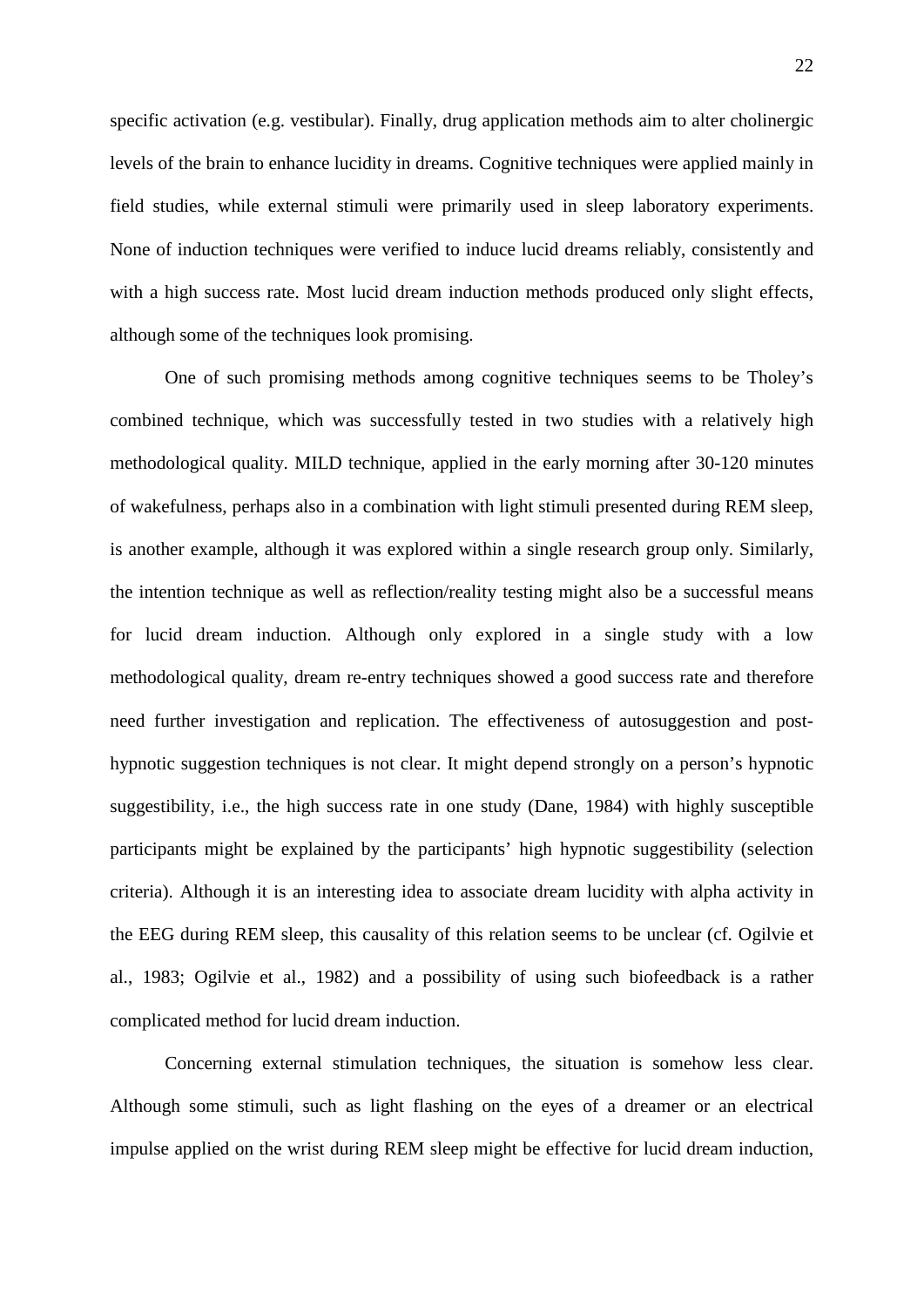these findings should be interpreted with caution: the results were achieved in within one research group, which afterwards developed special commercially available induction devices based on these modalities (LaBerge's DreamLight, DreamLink, NovaDreamer light cue devices, Hearne's electrical "dream machine"). So there might be a bias in these findings, for example, not publishing unsuccessful trials. For instance, Venus (1982) reported little success with Hearne's "dream machine". Among other modalities, gradually in volume increasing acoustic stimuli might also help to achieve lucidity in dreams. Although the findings are not conclusive, vestibular and vibro-tactile stimulations showed some success and might also contribute to lucid dream induction, but further investigations with these modalities are needed. It is much less clear whether water stimuli can possibly trigger lucid dreams. While in most cases lucidity is attained when a dreamer recognises a prearranged external stimulus as a cue in the dream that he or she is dreaming, in some cases an external cue can trigger lucidity even without being actively recognised by the dreamer (e.g. LaBerge et al, 1981; LaBerge et al, 1988). However, for successful recognition of a cue during the dream some cognitive preparation might also be needed - the dreamer should have an appropriate mindset to recognize the cue.

A separate category of induction techniques, which was not covered in earlier reviews (e.g. Gackenbach, 1985-86; Price & Cohen, 1988), emerged in this review – drug application as a means to induce lucid dreaming. While only donepezil was tested empirically (LaBerge, 2004), it has been speculated that also other substances, such as DMAE (2 dimethylaminoethanol), rivastigmin, galantamine, huperzine, can enhance lucidity in dreams via altering cholinergic system, i.e. increasing the levels of acetylcholine in the brain (LaBerge, 2004; Sergio, 1988; see also Yuschak, 2006). Although the only study showed some success with donepezil, more rigorous studies have to be carried out in order to have a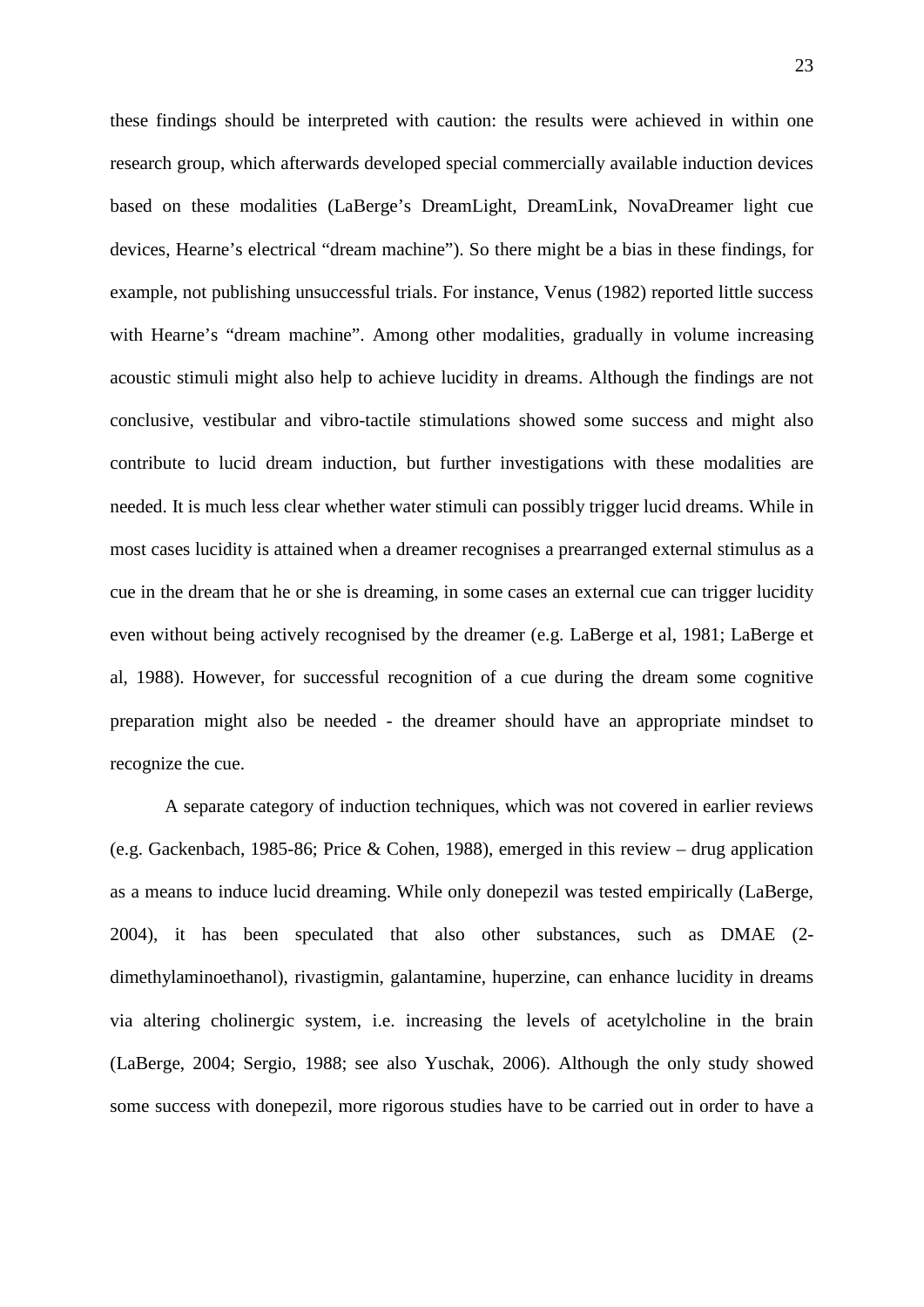better picture of the effects of such substances, paying special attention to adverse effects like insomnia and gastrointestinal symptoms.

On the basis of the reviewed studies, we present a taxonomy of lucid dream induction methods (Table 3), which is based on empirical evidence identified in this review. Induction techniques are first classified into the three broad categories cognitive techniques, external stimulation and miscellaneous methods.

Cognitive techniques are divided further into DILD and WILD, in accordance with a suggestion by LaBerge and Rheingold (1990), as these two categories represent two different approaches in initiation of lucid dreams. With the former, lucid dream is initiated from within a dream, i.e. a person becomes lucid during a dream, while with the latter, one aims to retain conscious awareness when falling asleep and directly (re)enter the dream state. WILD techniques (also called techniques for retaining lucidity) can be used either immediately after awakening from a dream (dream re-entry, Levitan, 1991b) or after some period of wakefulness (Tholey, 1983). In miscellaneous techniques, we include drug application and WBTB (Wake-up-Back-To-Bed) method (Erlacher, 2010), where a person goes back to bed and takes a nap after a certain period of awakening (e.g. 30-120 min) during early morning hours (Edelstein & LaBerge, 1992; LaBerge, Phillips, & Levitan, 1994; Levitan, 1990a; 1991a; Levitan, LaBerge, & Dole, 1992). Although WBTB was tested empirically in combination with MILD only, it seems to be a method for facilitating lucidity on its own and perhaps might be successfully applied in combination with other induction techniques.

To provide a clearer picture of possible efficacy of induction methods, we have employed a traffic light metaphor to code the effectiveness evidence levels. Green colour was designated to those induction methods that were demonstrated to be successful in at least two empirical studies without divergent evidence. Yellow colour was used for those methods that showed some success when tested empirically, but the findings were not replicated or are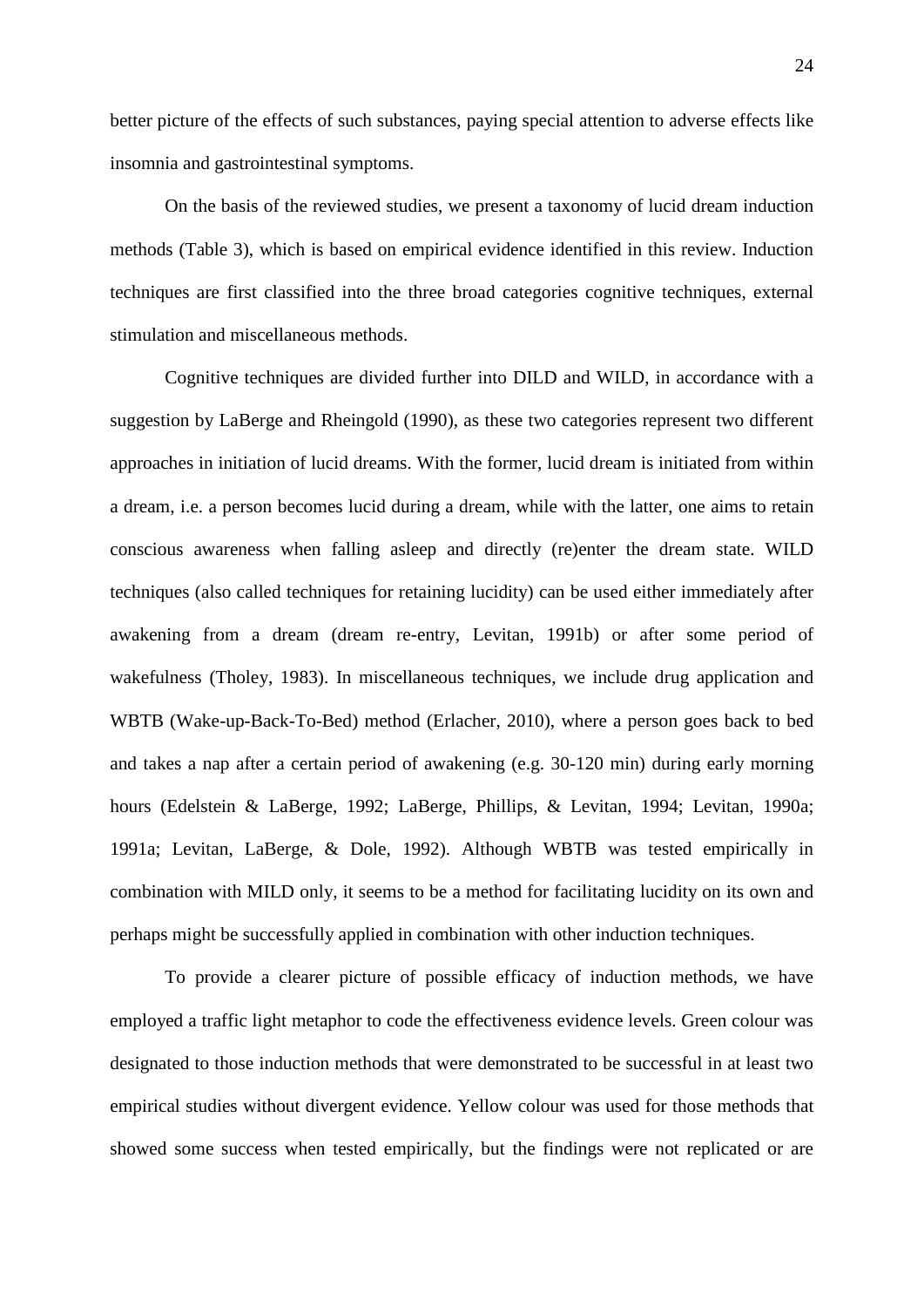ambiguous. Finally, red colour was assigned to those methods which verification was unsuccessful. These designated effectiveness evidence levels, however, do not take into account methodological rigorousness of the studies included. For example, although Tholey's combined technique was verified in two studies only, both of these had a fair methodological quality and were carried out by independent research groups, while MILD was explored in nine field experiments, but within a single research group and very poor methodological rigorousness.

While conducting the review, we also identified a number of proposed lucid dream induction methods that were not tested empirically and warrant further investigation. Among cognitive techniques, such methods include WILD techniques based on concentration on hypnagogic imagery or actively visualision (LaBerge & Rheingold, 1990; Tholey, 1983). For external stimulation, transcranial magnetic simulation (TMS) and transcranial direct current stimulation (tDCS) are proposed to be applied during REM sleep (Karim, 2010; Noreika et al, 2010) which can increase cortical excitability of brain structures that are supposedly linked to lucid dreaming, such as the dorsolateral prefrontal cortex (DLPFC) (Hobson et al., 2000) and therefore trigger lucidity in dreams. Alternatively, galvanic vestibular stimulation (GVS) can be used for direct stimulation of vestibular system (Noreika et al, 2010), which is also linked to lucid dreaming (cf. Leslie & Ogilvie, 1996). In addition to donepezil, galantamine, rivastigmin, huperzine and DMAE have been suggested as drugs that can enhance lucidity in dreams (LaBerge, 2004; Sergio, 1988).

Before discussing in details methodological issues pertaining the studies reviewed, some limitations should be made about the methodology of the present review. Although we put an extensive effort in locating all possible existing evidence on lucid dream induction, it may still be that some evidence remained unidentified. Also we had to restrict ourselves to evaluate only such evidence which has been published at least in some form (e.g. journal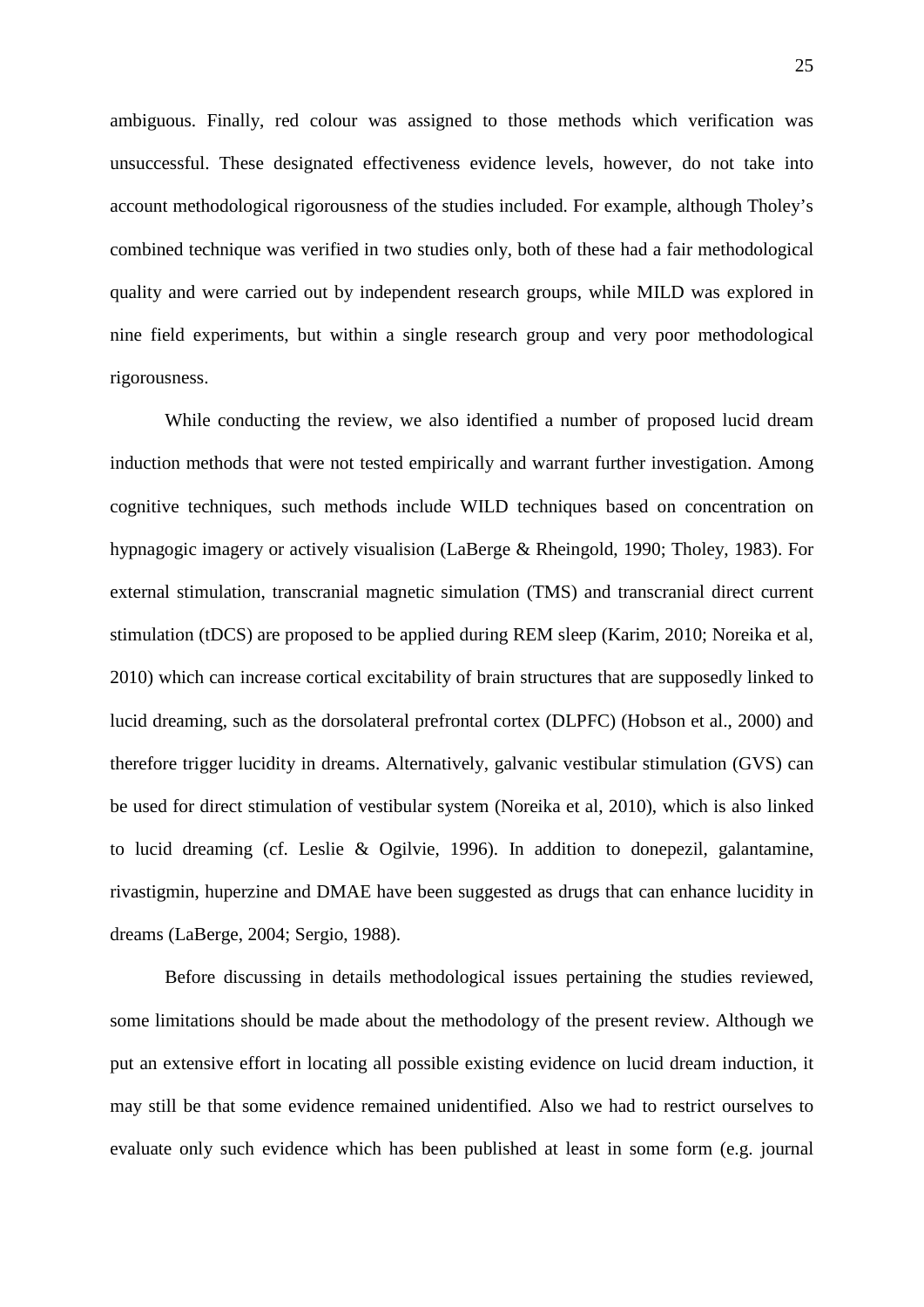article, thesis/dissertation, conference abstract, etc.). This might have affected the assessment of some evidence which was only partially available in a published form (e.g. conference presentations where only abstracts were available without the actual content of the presentation) and therefore was evaluated only according to what was published, but not necessary to what was actually presented, as the presenter might have clarified some points during the presentation itself. Finally, the methodological quality checklist used in this study (Downs & Black, 1998) is more tailored to evaluate clinical (medical) studies and its assessment criteria might have been too rigorous for the evaluation of studies within a more explorative field of lucid dream research. There were items, for example, 8 (assessment of adverse effects), 11 and 12 (representative sampling) or 24 (concealment of randomisation both from participants and staff), that were always or nearly always scored as 0.

The review revealed a number of methodological issues related both to the methodological quality of the studies reviewed and lucid dream research in general. While the application of a rigorous checklist might not have revealed all subtle methodological quality differences within the studies reviewed, the assessment results are nevertheless indicative. None of the reviewed studies can be considered as having a good methodological quality and the majority of the studies were rather methodologically poor. Based on our assessment, some suggestions for researchers on how to improve the methodological quality of their studies can be provided.

Firstly and foremostly, researchers should pay special attention to how they are reporting their studies. Many papers do not clearly describe the main outcomes to be measured and detailed outcome data, including estimates of the random variability (standard deviations, confidence intervals, etc) and especially effect sizes. We were not able to carry out a meta-analysis regarding the effectiveness of different induction techniques and had to limit the review to a descriptive level. Reporting of effect sizes would allow proper meta-analysis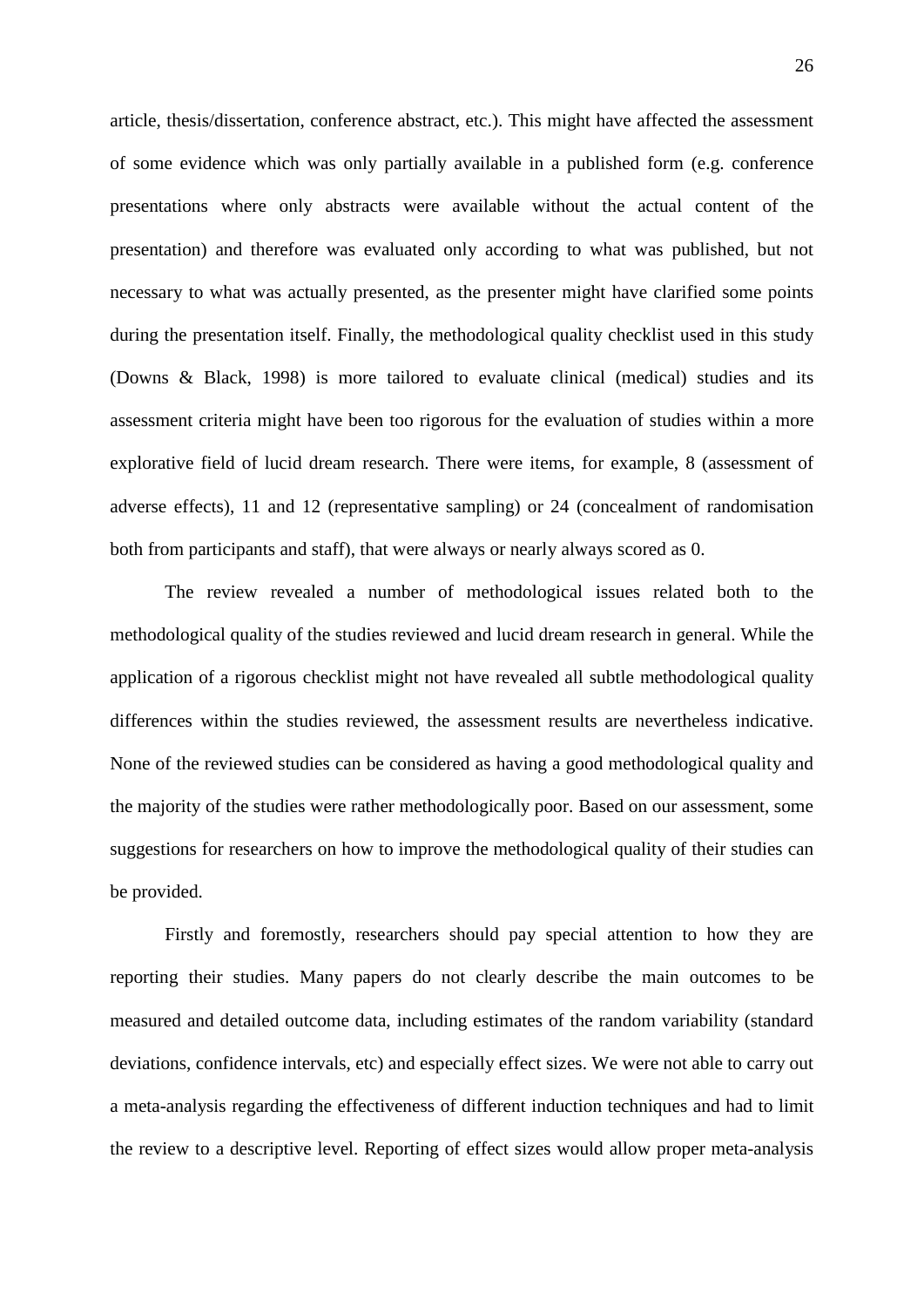and more accurate comparisons among different techniques to be done. Principal confounders and any adverse effects also have to be noted when reporting studies.

All reviewed studies lacked external validity – most participants were self-selected lucid dreamers or university students which makes it impossible to generalise the findings. Although it might be difficult to conduct a study with a representative sample, some attempt could be made to improve external validity (e.g. do the same study with different samples).

Internal validity was also an issue for many studies. Most studies were not blinded both for participants and those measuring the outcomes. In field studies, compliance with the study procedure was not always reliable - only few studies had some additional means (e.g. detailed questionnaires to be filled) to monitor if the participants have followed the exact procedure. Validity and reliability of outcome measures was another problem for some studies (see discussion about a criterion for successful induction below). Some studies relied only on participants' subjective judgement whether they had a lucid dream or not, which sometimes might be fallacious (see Snyder & Gackenbach, 1988) and some extra measures (e.g. external raters of dream reports) might be useful.

Finally, the vast majority of the reviewed studies lacked sufficient power to detect significant effects. Researchers are advised to consider possible effect sizes beforehand and calculate their sample sizes accordingly.

One of the major issues concerning lucid dream induction research in general is what to define a valid criterion for successful induction. The strict criterion for sleep laboratory studies would be unambiguous predefined eye signals on the EOG during REM or NREM sleep (see below) and a dream report received immediately after awakening following signalling, which confirms lucidity and volitional eye signals. The situation is less clear when (1) only eye signals are present on the EOG without a fully confirmatory dream report, or (2) only dream report is present that indicates lucidity, but no predefined eye signals are visible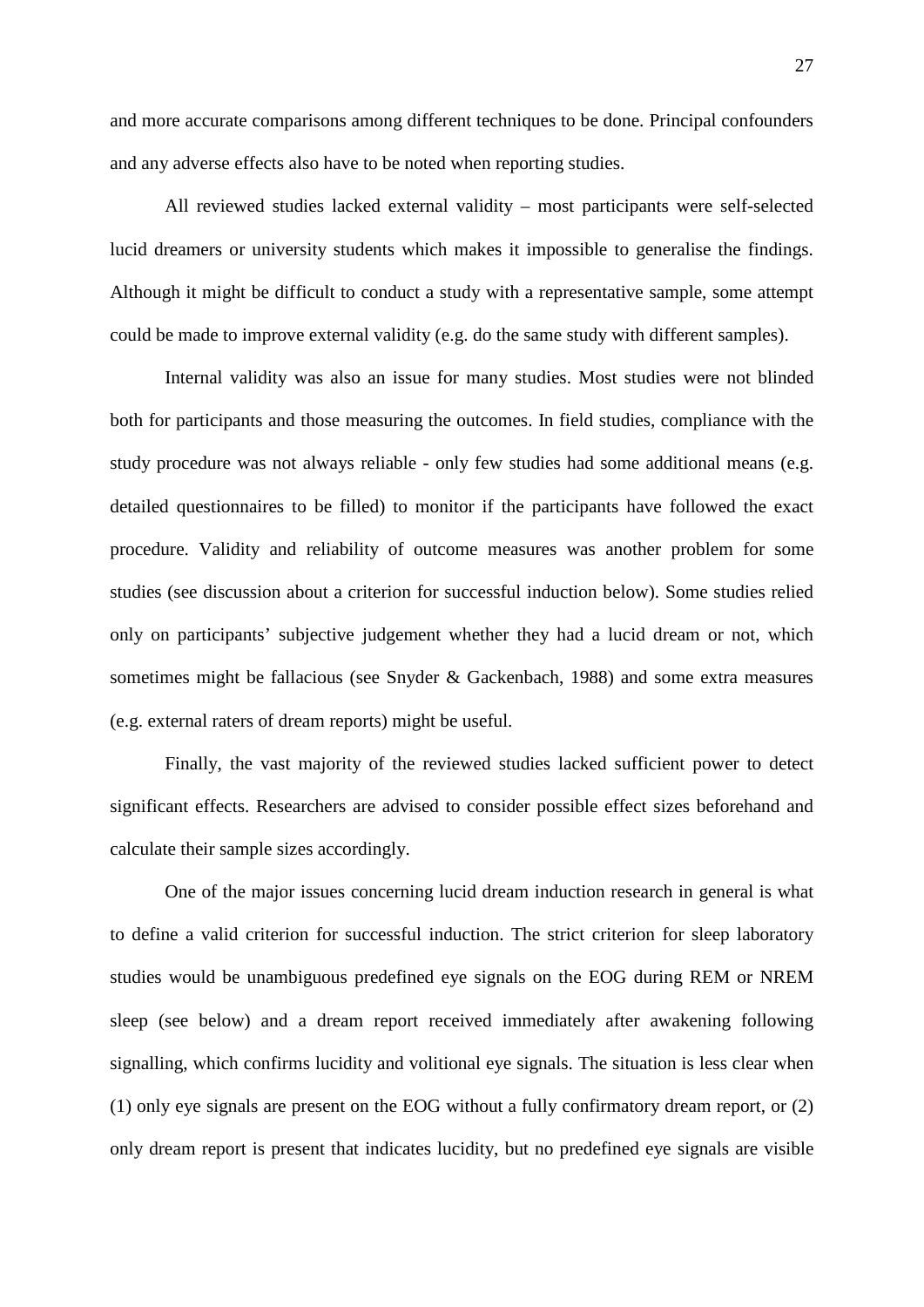on the EOG or they are ambiguous. The latter situation is encountered in field experiments also, where no polysomnographic sleep recording is being carried out. Some field studies (e.g., LaBerge & Levitan, 1995; Purcell et al, 1986; Zadra et al, 1992) employed external blinded judges to score dream reports for lucidity, but even with this approach the validation of lucid dreams is complicated: It would still rely on the dreamer's recollection of the dream, which might be impaired by sleep inertia – a transitional state between sleep and wakefulness in which cognitive performance is decreased (Tassi & Muzet, 2000), especially if the dream was not recorded immediately after awakening. This also brings a further issue of introspection – subjective dream reports are very difficult to verify and while the presence of predefined eye-movement on the EOG can be considered as an objective verification, their absence leaves the question of verification open (cf. Nisbett & Wilson, 1977). Although the presence of predefined eye signals in the EOG but absence of a confirmatory dream report, might also be a result of sleep inertia, it is also possible that regular eye movements during REM sleep just accidently corresponded with the predefined signal. To minimize such a risk, longer sequences of predefined eye movements (e.g. LRLRLR) should be used instead of shorter ones (e.g. LRLR). Furthermore, to consider a dream as lucid unambiguously, the person should also be *convinced* that he or she is dreaming, because in some cases (e.g. Dane, 1984) researchers encouraged their participants to make a signal even if they were not sure whether they are dreaming or not. More sophisticated communication with the dreamer might also be devised, so that participants can give one signal when they think they are dreaming (e.g. LRLRLR) and another signal (e.g. LRLRLRLR) when they consider themselves awake.

Further, although lucidity sometimes is considered a sort of "all-or-nothing" phenomenon, i.e. either the dreamer knows that he or she is dreaming and *is lucid* or does not realise this and therefore *is not lucid*, it seems that there are different degrees of lucidity within dreams and in some dreams a person might be more lucid than in others, which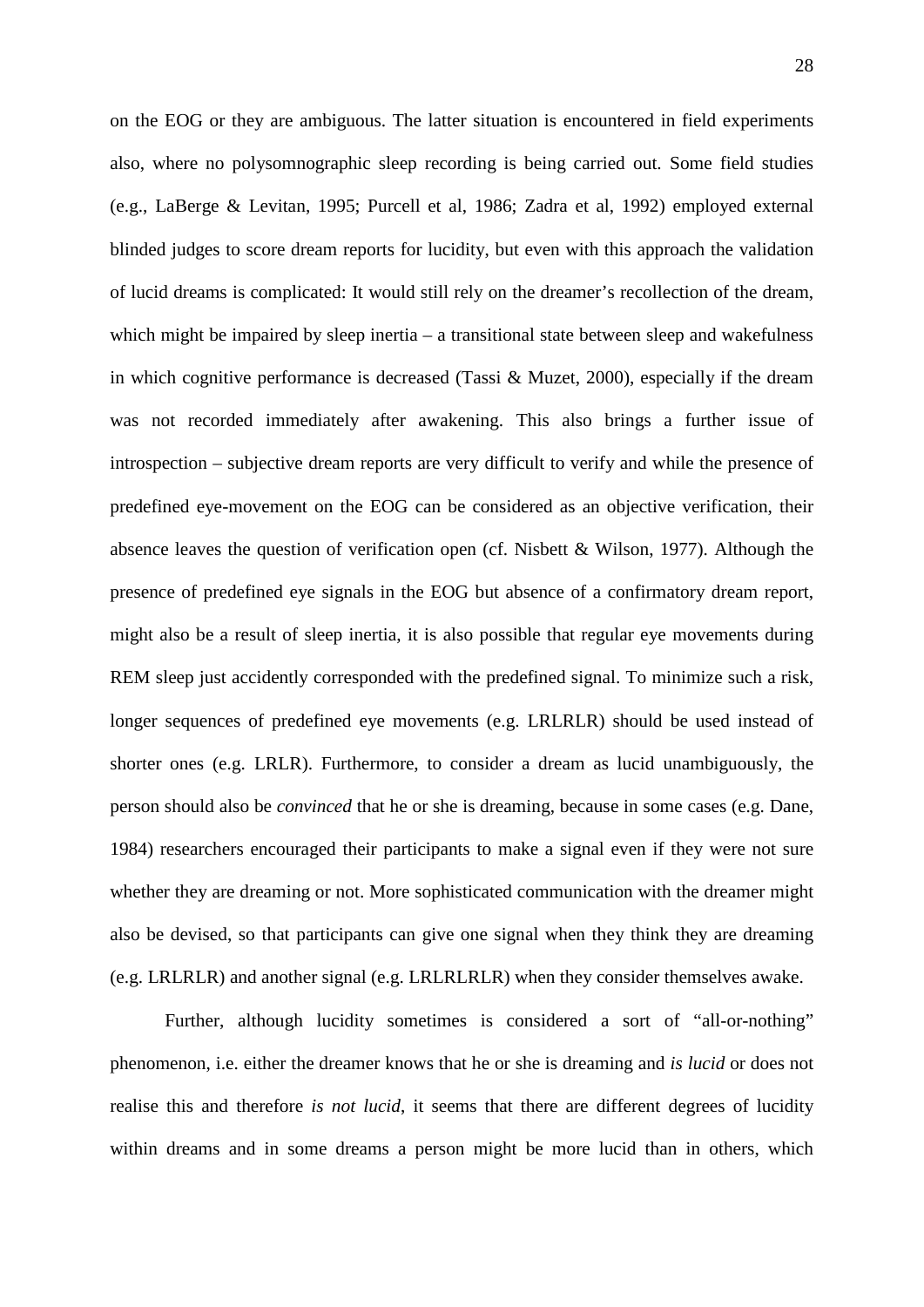suggests a continuum of dream lucidity (Barrett, 1992; Moss, 1986). Different degrees of lucidity usually are not taken into account in the induction studies. Purcell and co-workers developed a dream self-reflectiveness scale (Purcell, 1988; Purcell et al, 1986); however, it involves only two categories for dream lucidity and control. On the other hand, some researchers are using even more specific requirements for dreams to be considered as lucid dreams. While the conventional (minimal) criterion for a lucid dream is awareness of dreaming during the dream, Schlag-Gies (1992), for example, considers a dream as lucid only if some consequences arise from the awareness of being in the dream (e.g. intention to change the setting). Therefore, detailed lucidity scales must be devised in order to discriminate those different degrees of lucidity and their associations with different induction techniques. This would allow comparing induction methods both on qualitative and qualitative basis.

Furthermore, possible differences between sleep laboratory studies and field experiments for lucid dream induction must also be considered. Dreams obtained in sleep laboratory studies usually show a high rate of laboratory references (Schredl, 2008), which might be an additional trigger for dream lucidity. The participants who are coming to a sleep laboratory specifically for the experiment (sometimes they are even paid for that) and know that they will be observed by the experimenters through the whole night might be more motivated than of those participants who are carrying experimental procedures in their home setting. On the other hand, the pressure to produce a lucid dream might be very high and can even interfere with sleeping well enough to produce REM sleep and lucid dreams.

The time at which lucid dream induction techniques are applied might also be a crucial factor for the success of the technique. For example, as it was already noted, MILD technique if applied in the early morning hours (e.g. with WBTB method) seems to produce more lucid dreams. Therefore researchers should also put a time factor into consideration, i.e., explore *when* a particular technique should be applied for the best results.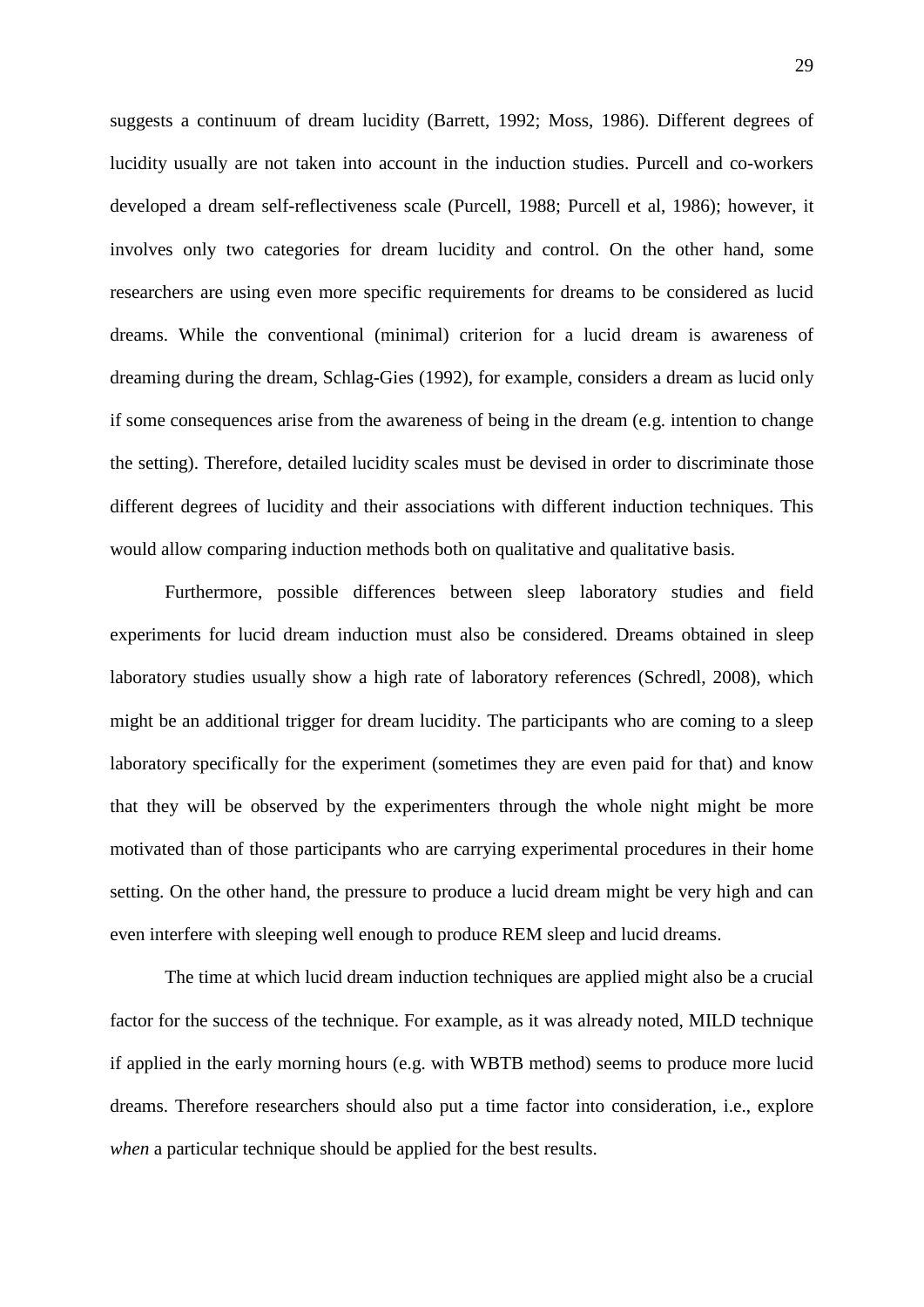The sleep stage in which a lucid dream occurs should also be taken into consideration. Although lucid dreams by a large extent happen in REM sleep and are mainly considered REM phenomena (LaBerge, 1990), they can also occur in NREM sleep. For example, Dane's (1984) study had an unusually high number of signal verified NREM lucid dreams, recorded both in NREM1 and NREM2 stages of sleep. While to our knowledge, none of lucid dreams has been recorded in NREM3 stage of sleep, self-awareness in deep sleep might also be possible (cf. Mason et al., 1997). Hobson (2009) proposes that lucid dreaming represent a dissociative state with elements of both waking and dreaming, while the alternative hypothesis is that REM sleep (and perhaps to some extent NREM sleep as well) is capable of supporting reflective consciousness (LaBerge, 2010). Further research should explore differences between REM and NREM lucid dreams in greater details. It might be that different techniques have a different success rate in eliciting REM and NREM lucid dreams.

It is also very likely that some techniques will work better for some people than others. For example, Levitan (1989) found that autosuggestion was most successful for frequent lucid dreamers while had a very little success for infrequent or non-lucid dreamers. It might be that individual differences will also play a role in success for a particular technique. For example, it might be that for highly hypnotically susceptible people post-hypnotic suggestion will work well, while those with good prospective memory skills might benefit from MILD or those with good attention might be most successful with recognising an external cue. Those individual differences and the level of experience should also be considered when testing different techniques.

Finally, the overall trend regarding the number of studies carried out in lucid dream research is alarming. Out of 37 manuscripts included in this review, two were published in 1970s, 16 in 1980s, 15 in 1990s and only four in 2000s. After a "golden age" of lucid dream research in 1980s and 90s, the scientific interest in lucid dreams seems to be declining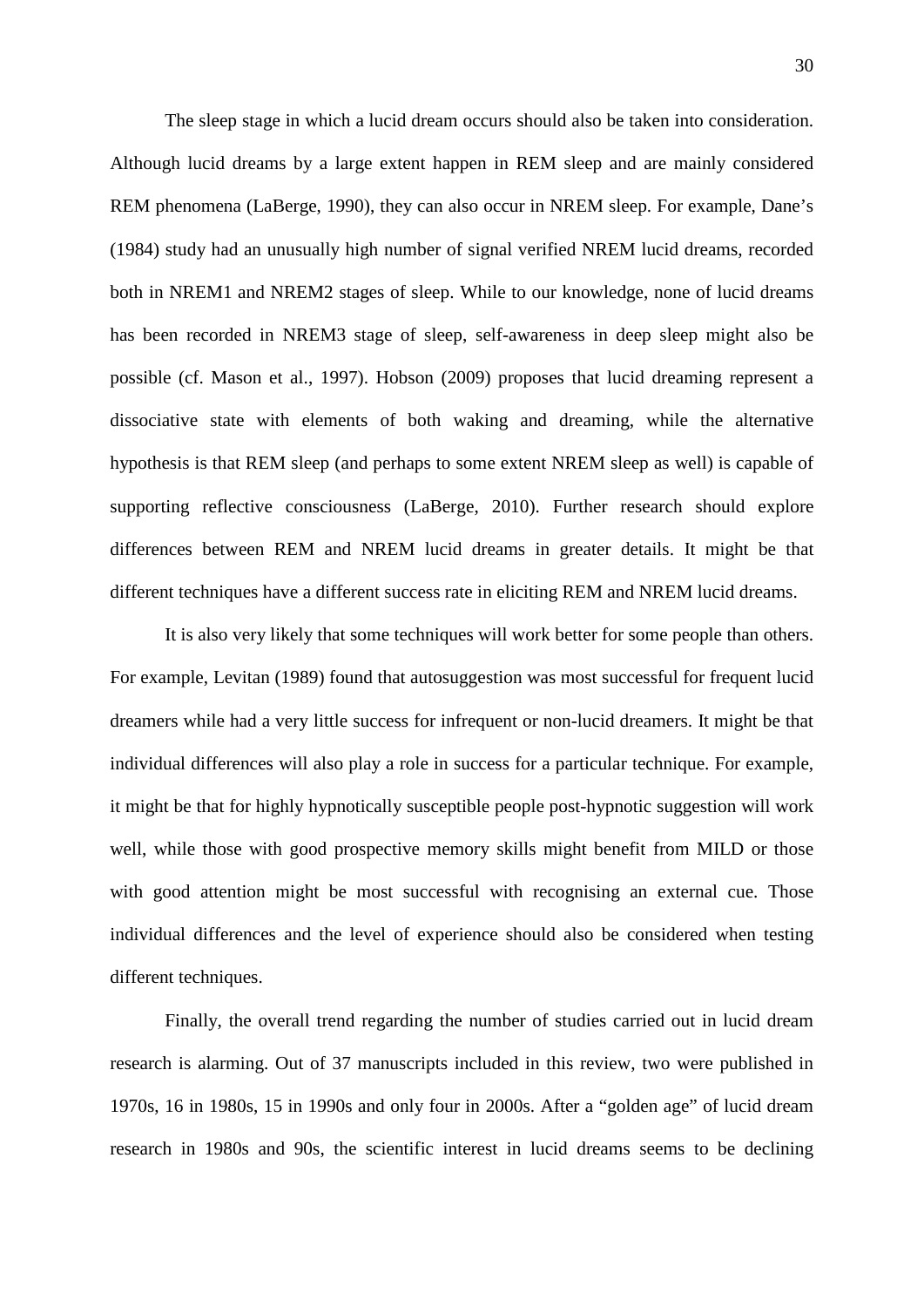dramatically. However, with the help of new brain imaging technologies that are becoming available for lucid dream research (Dresler et al., 2011), lucid dreaming might become an invaluable tool for understanding the dreaming brain and wider questions of consciousness. But both to progress lucid dream research and make lucid dreaming available to wider populations, reliable induction techniques must be established. No single technique showed to be effective enough to facilitate lucid dreams with a high success rate and perhaps a more eclectic approach might be useful in lucid dream induction: To combine different techniques and advantages offered by them. Sleep laboratory research perhaps can benefit from a combination of cognitive techniques and external stimulation delivered during REM sleep. Inclusion of WBTB and/or ingestion of specific substances might increase odds for lucidity further, but a special word of caution should be made regarding the use of chemical substances: Their effectiveness must be explored in clinical trials and adverse effects should be carefully monitored, especially those occurring after chronic use of such substances. Combination of cognitive techniques and WBTB might be the most appropriate solution for "home lucid dreaming" and the dreamers can also benefit from specially developed devices that can identify REM sleep and deliver external cues. Increasing public interest in lucid dreaming and active online dreamers' communities where people are sharing their experiences and tips for successful lucid dreaming might be another soil that would yield another generation of lucid dream induction techniques.

## **5 Future directions**

We hope that the present review will serve as a new starting point in the lucid dream science, inviting researchers to further explore the most promising directions for induction research and to employ the most effect techniques for general lucid dream research and practical applications. The following ideas, we believe, are worth to tackle and pursue further.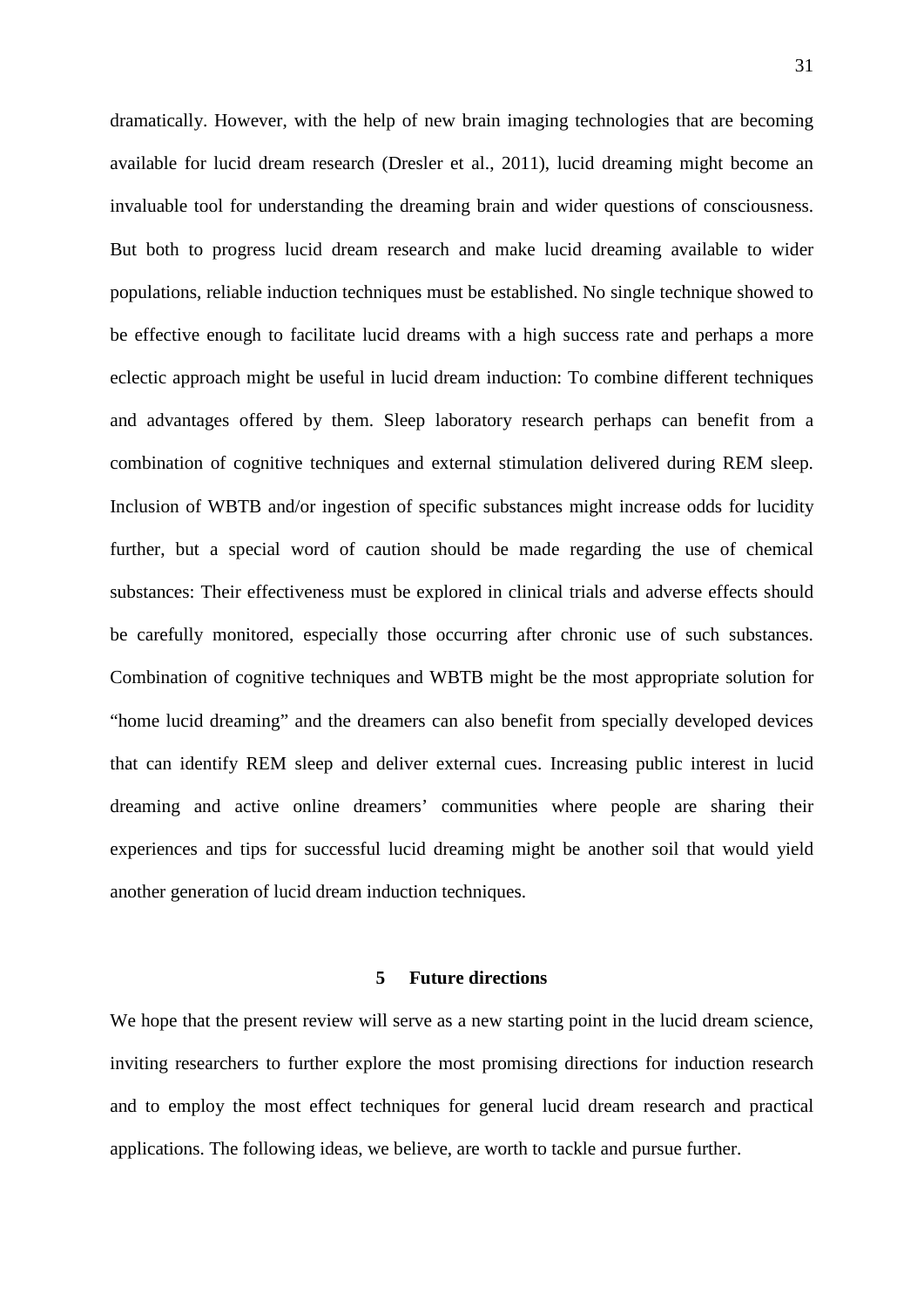The techniques that showed to be most effective, such as Tholey's combined technique or MILD, should be tested further and the circumstances under which they are most successful should be explored (e.g. in combination with WBTB). Also the methods that demonstrated some initial success but were not further investigated (e.g. WILD techniques, vibro-/electro-tactile, vestibular stimulations) must be more thoroughly tested. Application of the Acetylcholinesterase inhibitor class drugs, such as donepezil, galantamine, rivastigmin, definitely warrant further investigation, as well as new prospective yet untested methods like tDCS, TMS or GVS (Noreika et al, 2010). While the different methods and their effects on dream lucidity have to be tested separately, it may well be that more eclectic approaches combining the advantages of different techniques will show to be the most effective (e.g. to do a cognitive technique after awakening in early morning hours (WBTB) while taking an Acetylcholinesterase inhibitor drug and applying an external stimulation in a subsequent REM period). We also advise researchers to take into account the methodological considerations described above both to increase the quality of their studies and reports and shed more light on other factors (e.g. individual differences, sleep stages, timings) that may play an important role in promoting conscious awareness in dreams.

Effective lucid dream induction, allowing to have lucid dreams on demand, will open exciting opportunities both for dream/consciousness research and practical applications. With new brain imaging methods further differences can be elicited comparing lucid and non-lucid REM sleep (e.g. Dresler et al, 2012), mapping brain regions involved in self-reflective awareness and secondary consciousness in dreams. This may also help to clarify whether lucid dreaming should be considered as a distinctive hybrid state - a mixture - of REM sleep and wakefulness or only as a special instance of REM sleep (cf. Hobson, 2009; LaBerge, 2010). A possible induction of NREM lucid dreaming will make those questions even more interesting. Further, availability of lucid dreaming for brain imaging, will open opportunities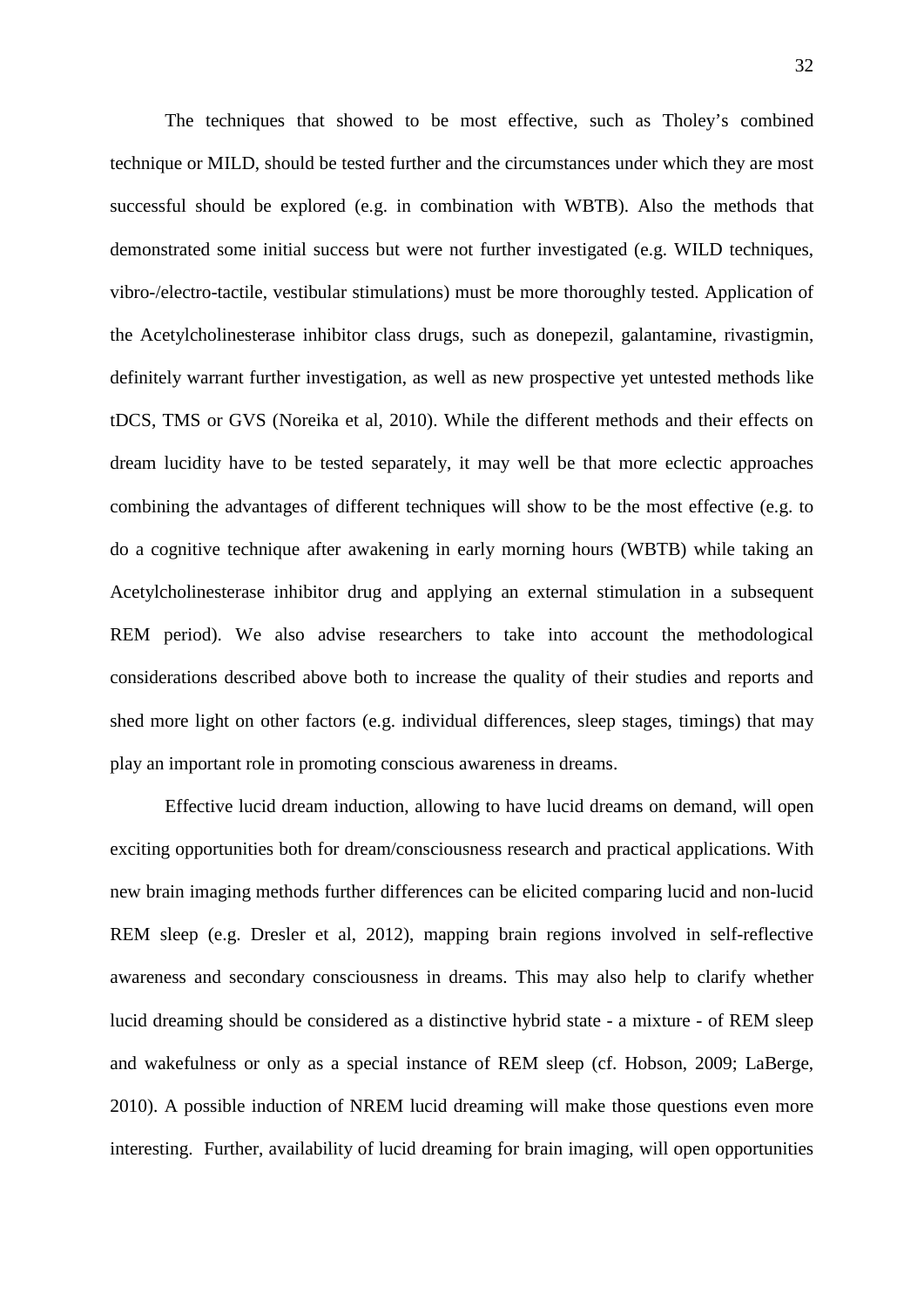to explore the neural correlates of specific dream mentation as well as "dream reading" inferring dream content from its underlying neural activity (Dresler et al, 2011).

Finally, effective induction techniques will make practical applications of lucid dreams possible for wider audiences. Nightmare sufferers could employ lucid dreaming techniques to decrease their nightmare frequency and intensity (Abramovitch, 1995; Brylowski, 1990; (Spoormaker & van den Bout, 2006; Spoormaker, van den Bout, & Meijer, 2003; Zadra & Pihl, 1997). Athletes could use this to improve their performance, perfect existing motor skills and acquire new ones, explore more risky actions, practice without fear of injury or negative judgements, manipulate phenomenal space and time (Erlacher & Schredl, 2010; Tholey, 1981, 1990). Similarly, lucid dreaming could be used to rehearse any skill (e.g. presenting in front of an audience) to reduce performance anxiety and increase self-confidence (LaBerge & Rheingold, 1990). Lucid dreams can also be employed for creative problem solving – for example, by asking a dream character for a creative advice (Stumbrys & Daniels, 2010). Opportunities for self-integration, growth, development of mental flexibility, spirituality are also present in lucid dreams (LaBerge & Rheingold, 1990). While the benefits of lucid dreams currently are utilised only by a few (for example, Erlacher, Stumbrys and Schredl (2011- 2012) in a sample of 840 German athletes found that only 5% of them used the lucid dream state to practice sport skills), efficient techniques could unlock these hidden potentials for much broader audiences.

## **References**

Abramovitch, H. (1995). The nightmare of returning home: a case of acute onset nightmare disorder treated by lucid dreaming. *Israel Journal of Psychiatry and Related Sciences*, *32*(2), 140-5.

Aristotle. (2007). On Dreams. eBooks@Adelaide. Retrieved February 23, 2012, from [http://ebooks.adelaide.edu.au/a/aristotle/dreams/complete.html.](http://ebooks.adelaide.edu.au/a/aristotle/dreams/complete.html)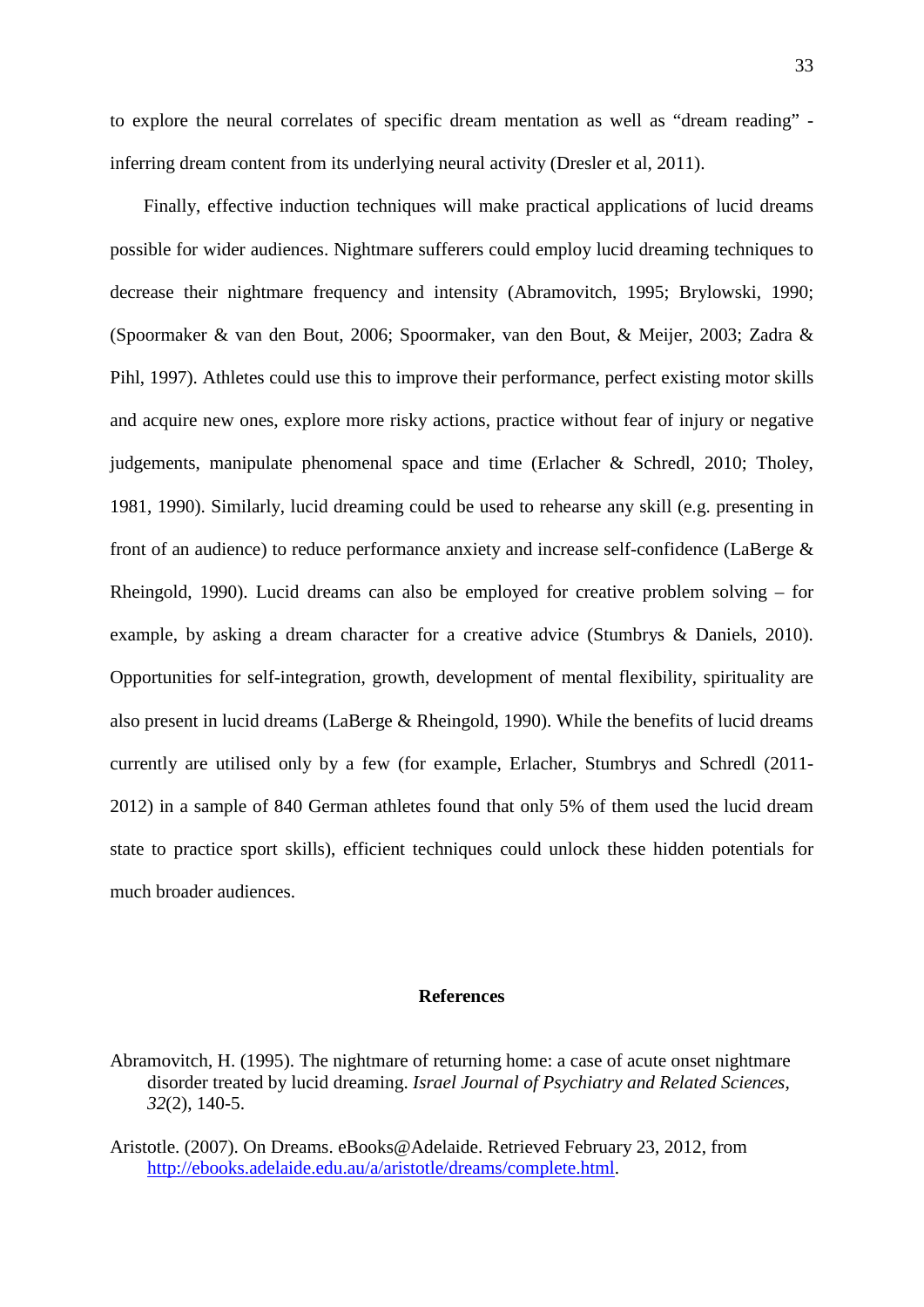- Arnsten, A. F. T., & Li, B.-M. (2005). Neurobiology of executive functions: catecholamine influences on prefrontal cortical functions. *Biological Psychiatry, 57*(11), 1377-84.
- Barrett, D. (1992). Just how lucid are lucid dreams? *Dreaming*, *2*(4), 221-228.
- Brylowski, A. (1990). Nightmares in crisis: clinical applications of lucid dreaming techniques. *Psychiatric Journal of the University of Ottawa*, *15*(2), 79-84.
- Brylowski, A., Levitan, L., & LaBerge, S. (1989). H-reflex suppression and autonomic activation during lucid REM sleep: a case study. *Sleep, 12*(4), 374-378.
- Cavanna, A. E., & Trimble, M. R. (2006). The precuneus: a review of its functional anatomy and behavioural correlates. *Brain, 129*, 564-83.
- Dane, J. R. (1984). *A Comparison of Waking Instructions and Posthypnotic Suggestion for Lucid Dream Induction*. Unpublished doctoral dissertation. Georgia State University, US.
- Dane, J. R., & Van De Castle, R. L. (1984). A comparison of waking instruction and posthypnotic suggestion for lucid dream induction. *Lucidity Letter*, *3*(4).
- Deeks, J. J., Dinnes, J., D'Amico, R., Sowden, a J., Sakarovitch, C., Song, F., Petticrew, M., et al. (2003). Evaluating non-randomised intervention studies. *Health Technology Assessment*, *7*(27), 1-173.
- Downs, S. H., & Black, N. (1998). The feasibility of creating a checklist for the assessment of the methodological quality both of randomised and non-randomised studies of health care interventions. *Journal of Epidemiology and Community Health*, *52*(6), 377-84.
- Dresler, M., Koch, S. P., Wehrle, R., Spoormaker, V. I., Holsboer, F., Steiger, A., Sämann, P. G., Obrig, H., Czisch, M. (2011). Dreamed movement elicits activation in the sensorimotor cortex. *Current Biology, 21*(21), 1833-1837.
- Dresler, M., Wehrle, R., Spoormaker, V. I., Koch, S. P., Holsboer, F., Steiger, A., Obrig, H., et al. (2012). Neural correlates of dream lucidity obtained from contrasting lucid versus non-lucid REM sleep: a combined EEG/fMRI case study. *Sleep*, in press.
- Edelstein, J., & LaBerge, S. (1992). The best time for lucid dreaming: Naps, mishaps, and recaps. *NightLight*, *4*(2), 4, 9.
- Erlacher, D. (2009). Recall of a specific word list in lucid dreams: An explorative online study. *International Journal of Dream Research*, *2*(1), 37-40.
- Erlacher, D. (2010). *Anleitung zum Klarträumen. Die nächtliche Traumwelt selbst gestalten*. Norderstedt: BoD.
- Erlacher, D., & Schredl, M. (2008a). Do REM (lucid) dreamed and executed actions share the same neural substrate? *International Journal of Dream Research*, *1*(1), 7-13.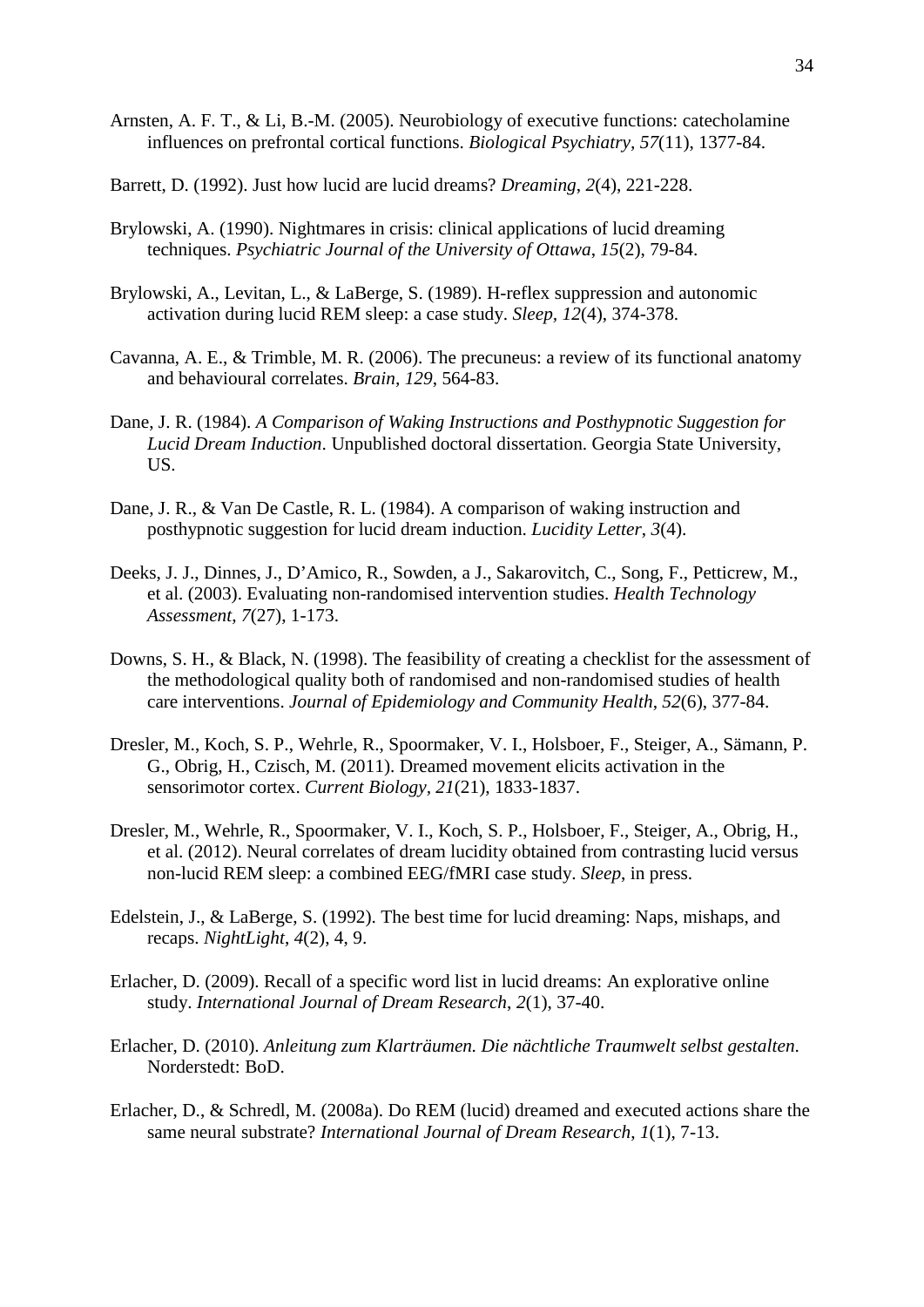- Erlacher, D., & Schredl, M. (2008b). Cardiovascular responses to dreamed physical exercise during REM lucid dreaming. *Dreaming, 18*(2), 112-121.
- Erlacher, D., & Schredl, M. (2010). Practicing a motor task in a lucid dream enhances subsequent performance: A pilot study. *The Sport Psychologist*, *24*(2), 157-167.
- Erlacher, D., Schredl, M., Watanabe, T., Yamana, J., & Gantzert, F. (2008). The incidence of lucid dreaming within a Japanese university student sample. *International Journal of Dream Research*, *1*(2), 39-43.
- Erlacher, D., Stumbrys, T., & Schredl, M. (2011-2012). Frequency of lucid dreams and lucid dream practice in German athletes. Imagination, Cognition and Personality, 31(3), 237- 246.
- Fenwick, P., Schatzman, M., Worsley, A., Adams, J., Stone, S., & Baker, A. (1984). Lucid dreaming: correspondence between dreamed and actual events in one subject during REM sleep. *Biological Psychology, 18*(4), 243-52.
- Fernandez-Duque, D., Baird, J. A, & Posner, M. I. (2000). Executive attention and metacognitive regulation. *Consciousness and Cognition, 9*, 288-307.
- Gackenbach, J. I. (1985). A survey of considerations for inducing conscious awareness of dreaming while dreaming. *Imagination, Cognition and Personality*, *5*(1), 41-55.
- Galvin, F. J. (1993). *The effects of lucid dream training upon the frequency and severity of nightmares*. Unpublished doctoral dissertation. Boston University, US.
- Gillespie, G. (1984). Can we distinguish between lucid dreams and dreaming awareness dreams? *Lucidity Letter, 3*(2&3), 9-11.
- Hearne, K. M. T. (1978). *Lucid Dreams: An Electro-Physiological and Psychological Study*. . Unpublished doctoral dissertation. University of Liverpool, UK.
- Hearne, K. M. T. (1983). Lucid dream induction. *Journal of Mental Imagination*, *7*(1), 19-24.
- Hartling, L., Brison, R. J., Crumley, E. T., Klassen, T. P., & Pickett, W. (2004). A systematic review of interventions to prevent childhood farm injuries. *Pediatrics*, *114*(4), e483-96.
- Hickey, D. A. (1988). The validation of lucid dreams in school age children. *Sleep Research*, *17*, 114.
- Hobson, J. A. (2009). The neurobiology of consciousness: Lucid dreaming wakes up. *International Journal of Dream Research*, *2*(2), 41-44.
- Hobson, J. A., Pace-Schott, E. F., & Stickgold, R. (2000). Dreaming and the brain: Toward a cognitive neuroscience of conscious states. *Behavioral and Brain Sciences*, *23*(6), 793- 842; discussion 904-1121.
- Kahan, T. L., & LaBerge, S. (1994). Lucid dreaming as metacognition: Implications for cognitive science. *Consciousness and Cognition, 3*, 246-264.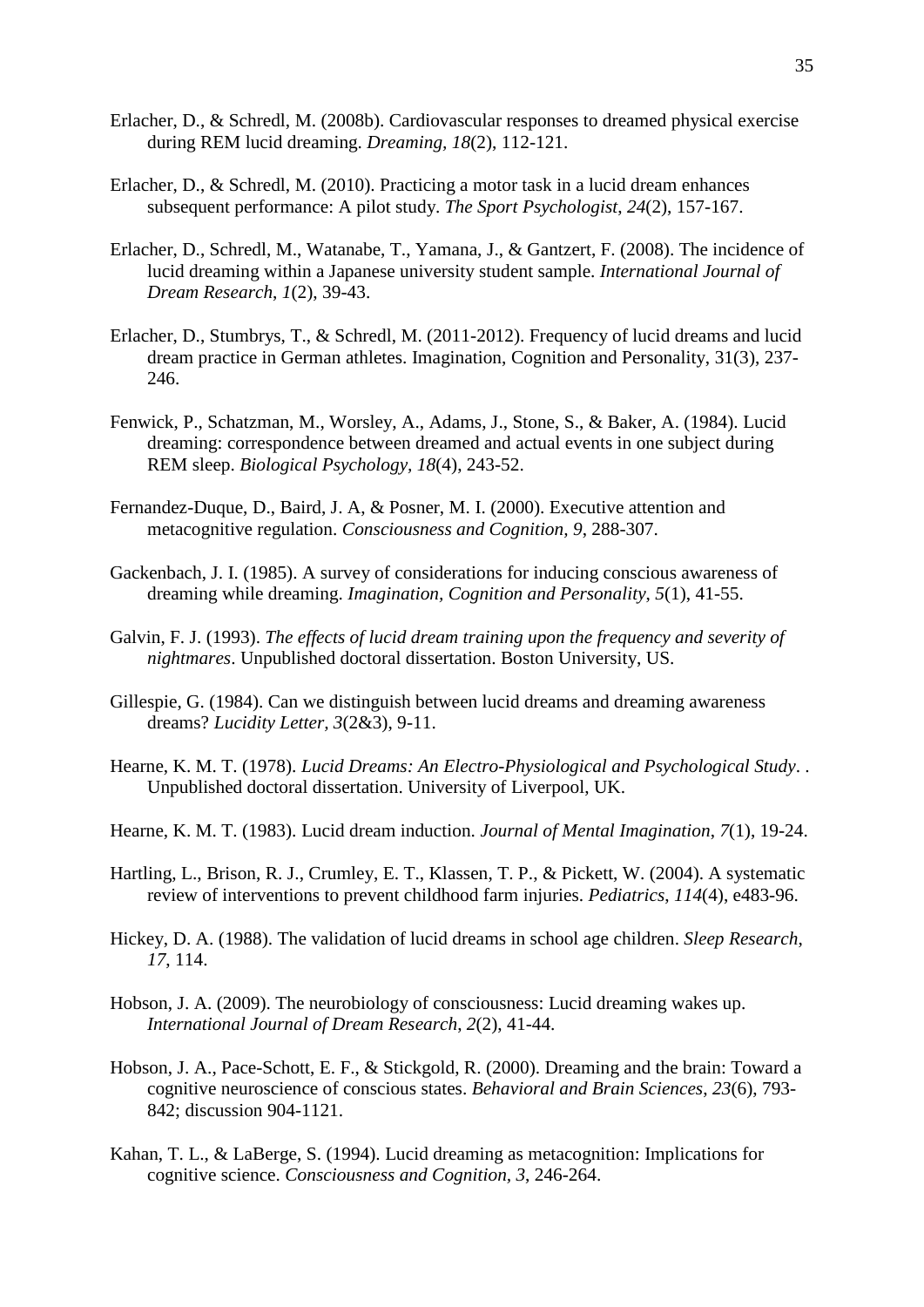- Karim, A. A. (2010). Transcranial cortex stimulation as a novel approach for probing the neurobiology of dreams: Clinical and neuroethical implications. Commentary on "The neurobiology of consciousness: Lucid dreaming wakes up" by J. Allan Hobson. *International Journal of Dream Research*, *3*(1), 17-20.
- Kueny, S. R. (1985). *An Examination of Auditory Cueing in REM Sleep for the Induction of Lucid Dreams*. Unpublished doctoral dissertation. Pacific Graduate School of Psychology, US.
- LaBerge, S. (1985). *Lucid dreaming. The power of being awake and aware in your dreams*. Los Angeles: Tarcher.
- LaBerge, S. (1987). Induction of lucid dreaming by luminous stimulation. *Lucidity Letter*, *6*(2).
- LaBerge, S. (1988). Induction of lucid dreams including the use of the Dreamlight. *Lucidity Letter*, *7*(2).
- LaBerge, S. (1990). Lucid dreaming: Psychophysiological studies of consciousness during REM sleep. In R. R. Bootzen, J. F. Kihlstrom, & D. L. Schacter (Eds.), *Sleep and Cognition* (pp. 109–126). Washington, D.C: American Psychological Association.
- LaBerge, S. (2010). Signal-verfied lucid dreaming proves that REM sleep can support reflective consciousness. Commentary on "The neurobiology of consciousness: Lucid dreaming wakes up" by J. Allan Hobson. *International Journal of Dream Research*, *3*(1), 26-27.
- LaBerge, S. P. (1980a). *Lucid dreaming: An exploratory study of consciousness during sleep*. Unpublished doctoral dissertation. Stanford University, US.
- LaBerge, S. P. (1980b). Lucid dreaming as a learnable skill: A case study. *Perceptual and Motor Skills*, *51*(3 Pt 2), 1039–1042.
- LaBerge, S. P. (2004). *Substances that enhance recall and lucidity during dreaming*. United States Patent Application Publication No. US 2004/0266659 A1.
- LaBerge, S. P., Nagel, L. E., Dement, W. C., & Zarcone, V. P. J. (1981). Lucid dreaming verified by volitional communication during REM sleep. *Perceptual and Motor Skills*, *52*(3), 727–732.
- LaBerge, S., & Levitan, L. (1995). Validity established of DreamLight cues for eliciting lucid dreaming. *Dreaming*, *5*(3), 159-168.
- LaBerge, S., Levitan, L., & Dement, W. (1986). Lucid dreaming: Physiological correlates of consciousness during REM sleep. *Journal of Mind and Behavior, 7*(2-3), 251-258.
- LaBerge, S., Levitan, L., Rich, R., & Dement, W. C. (1988). Induction of lucid dreaming by light stimulation during REM sleep. *Sleep Research*, *17*, 104.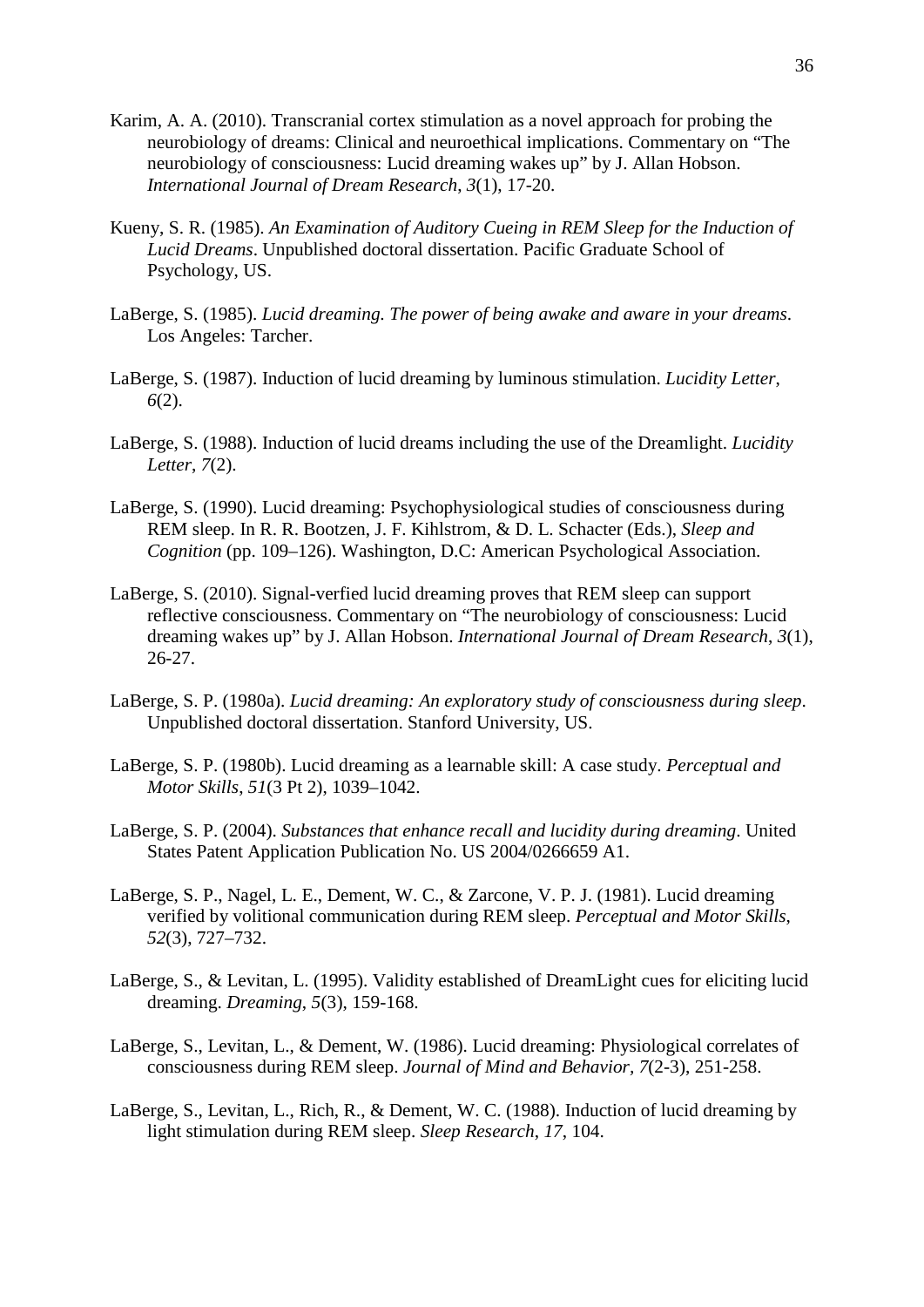- LaBerge, S., Owens, J., Nagel, L. E., & Dement, W. C. (1981). "This is a dream": Induction of lucid dreams by verbal suggestion during REM sleep. *Sleep Research*, *10*, 150.
- LaBerge, S., Phillips, L., & Levitan, L. (1994). An hour of wakefulness before morning naps makes lucidity more likely. *NightLight*, *6*(3), 1-4, 9.
- LaBerge, S., & Rheingold, H. (1990). *Exploring the World of Lucid Dreaming*. New York: Ballantine Books.
- Leslie, K., & Ogilvie, R. D. (1996). Vestibular dreams: The effect of rocking on dream mentation. *Dreaming*, *6*(1), 1-16.
- Levitan, L. (1989). A comparison of three methods of lucid dream induction. *NightLight*, *1*(3), 3, 9-12.
- Levitan, L. (1990a). The best time for lucid dreaming. *NightLight*, *2*(3), 9-11.
- Levitan, L. (1990b). Is fifteen minutes enough? It's too soon to tell... *NightLight*, *2*(4), 4, 14.
- Levitan, L. (1991a). Get up early, take a nap, be lucid! *NightLight*, *3*(1), 1-4, 9.
- Levitan, L. (1991b). Between wakefulness and sleep. *NightLight*, *3*(4), 4, 9-11.
- Levitan, L., & LaBerge, S. (1994). Of the MILD technique & dream recall, of minds & dream machines. *NightLight*, *6*(2), 9-12.
- Levitan, L., LaBerge, S., & Dole, J. (1992). Morning naps are better than afternoon naps for lucid dreaming. *NightLight*, *4*(4), 4, 9-10.
- Malamud, J. R. (1979). *The Development of a Training Method for the Cultivation of "Lucid" Awareness in Fantasy, Dreams, and Waking Life*. Unpublished doctoral dissertation. New York University, US.
- Mason, L. I., Alexander, C. N., Travis, F. T., Marsh, G., Orme-Johnson, D. W., Gackenbach, J., Mason, D. C., Rainforth, M., Walton, K. G. (1997). Electrophysiological correlates of higher states of consciousness during sleep in long-term practitioners of the 9Transcendental Meditation program. *Sleep*, *20*(2), 102-10.
- Miller, E. K., & Cohen, J. D. (2001). An integrative theory of prefrontal cortex function. *Annual Review of Neuroscience, 24*, 167-202.
- Moss, K. (1986). The dream lucidity continuum. *Lucidity Letter*, *5*(2), 25-28.
- Nisbett, R. E., & Wilson, T. D. (1977). Telling more than we can know: Verbal reports on mental processes. *Psychological Review, 84*(3), 231-259.
- Noreika, V., Windt, J. M., Lenggenhager, B., & Karim, A. A. (2010). New perspectives for the study of lucid dreaming: From brain stimulation to philosophical theories of selfconsciousness. Commentary on "The neurobiology of consciousness: Lucid dreaming wakes up" by J. Allan Hobson. *International Journal of Dream Research*, *3*(1), 36-45.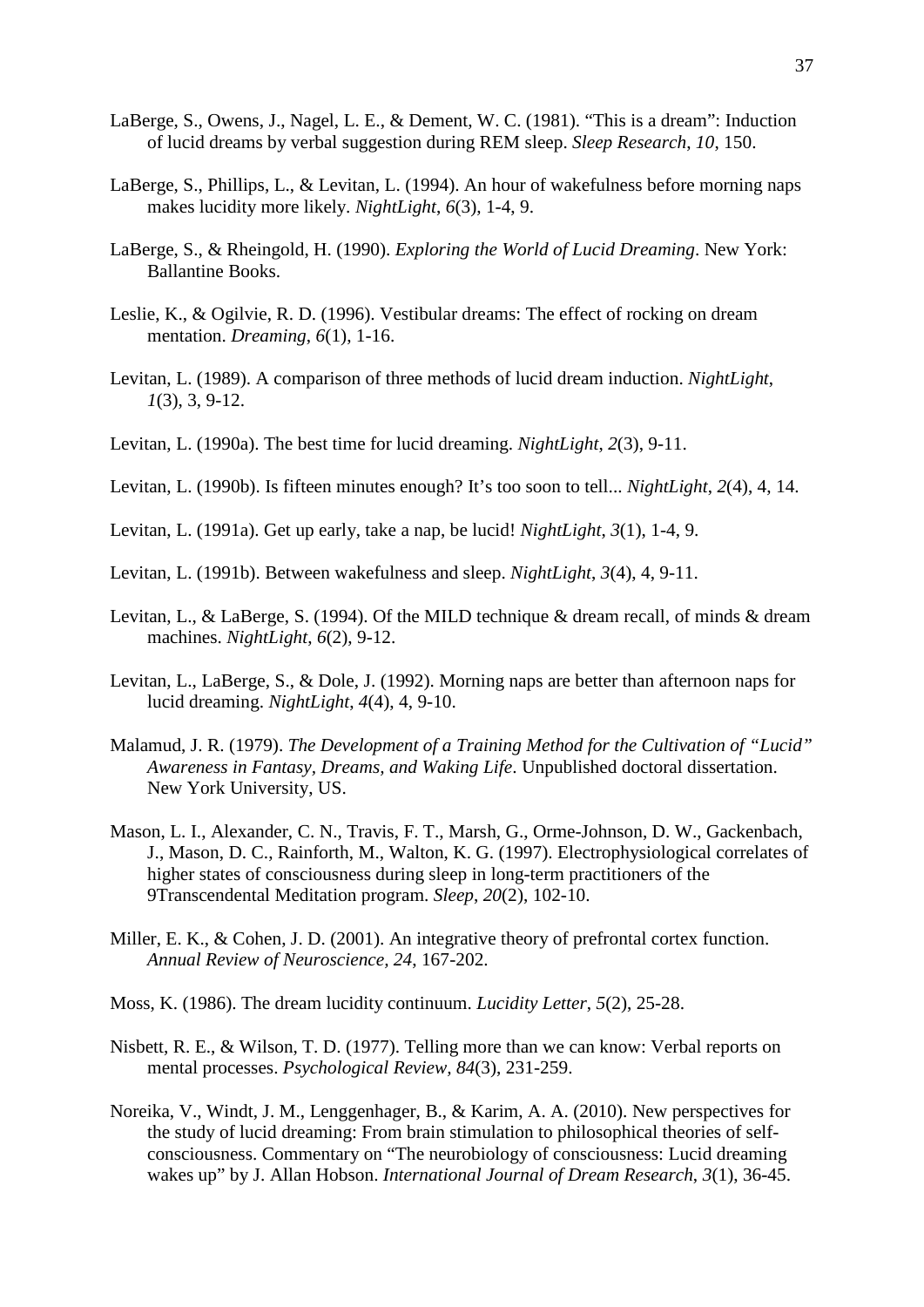- Ogilvie, R., Hunt, H., Kushniruk, A., & Newman, J. (1983). Lucid dreams and the arousal continuum. *Lucidity Letter*, *2*(2), 49.
- Ogilvie, R. D., Hunt, H. T., Tyson, P. D., Lucescu, M. L., & Jeakins, D. B. (1982). Lucid dreaming and alpha activity: a preliminary report. *Perceptual and Motor Skills*, *55*(3 Pt 1), 795-808.
- Paulsson, T., & Parker, A. (2006). The effects of a two-week reflection-intention training program on lucid dream recall. *Dreaming*, *16*(1), 22-35.
- Price, R. F., & Cohen, D. B. (1988). Lucid dream induction: An empirical evaluation. In J. Gackenbach & S. LaBerge (Eds.), *Conscious Mind, Sleeping Brain: Perspectives on Lucid Dreaming* (pp. 105-134). New York: Plenum Press.
- Price, R., LaBerge, S., Bouchet, C., Ripert, R., & Dane, J. (1986). The problems of induction. *Lucidity Letter*, *5*(1).
- Purcell, S. D. (1988). *The education of attention to dreaming in high and low frequency dream recallers: The effects on dream self-reflectiveness lucidity and control*. Unpublished doctoral dissertation. Carleton University, Canada.
- Purcell, S., Mullington, J., Moffitt, A., Hoffmann, R., & Pigeau, R. (1986). Dream selfreflectiveness as a learned cognitive skill. *Sleep*, *9*(3), 423-437.
- Reis, J. (1989). Entwicklung Einer Biofeedback-Technik zur Induktion von Klartraumen. *Bewusst Sein*, *1*(1), 57-66.
- Roffwarg, H. P., Dement, W. C., Muzio, J. N., & Fisher, C. (1962). Dream imagery: Relationship to rapid eye movements of sleep. *Archives of General Psychiatry*, *7*(4), 235-258.
- Saint-Denys, H. D. (1982). *Dreams and How to Guide Them*. (M. Schatzman, Trans.). London: Duckworth. (Original work published 1867).
- Schlag-Gies, C. (1992). *Untersuchung der Effektivität zur Induktion von Klarträumen*. Unpublished diploma thesis. Saarland University, Germany.
- Schredl, M. (2008). Laboratory references in dreams: Methodological problem and/or evidence for the continuity hypothesis of dreaming? *International Journal of Dream Research*, *1*(1), 3-6.
- Schredl, M., & Erlacher, D. (2011). Frequency of lucid dreaming in a representative German sample. *Perceptual and Motor Skills*, *112*(1), 104-108.
- Schredl, M., & Hofmann, F. (2003). Continuity between waking activities and dream activities. *Consciousness and Cognition, 12*(2), 298-308.
- Schmitz, T. W., Kawahara-Baccus, T. N., & Johnson, S. C. (2004). Metacognitive evaluation, self-relevance, and the right prefrontal cortex. *NeuroImage, 22*(2), 941-7.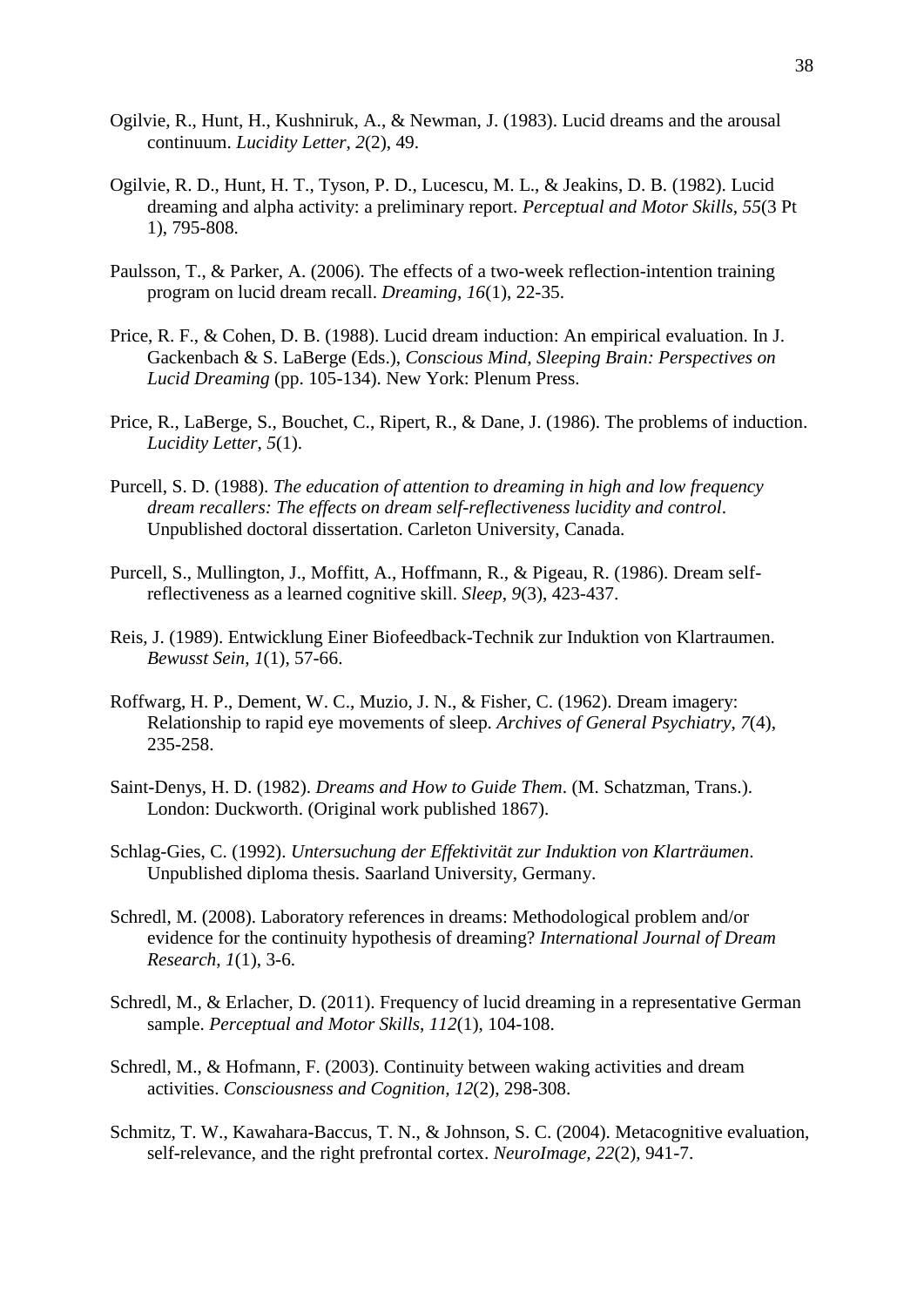- Sergio, W. (1988). Use of DMAE (2-dimethylaminoethanol) in the induction of lucid dreams. *Medical Hypotheses*, *26*(4), 255-257.
- Snyder, T., & Gackenbach, J. (1988). Individual differences associated with lucid dreaming. In J. Gackenbach & S. LaBerge (Eds.), *Conscious Mind, Sleeping Brain: Perspectives on Lucid Dreaming* (pp. 221-259). New York: Plenum Press.
- Spoormaker, V. I., Bout, J. van den, & Meijer, E. J. G. (2003). Lucid dreaming treatment for nightmares: A series of cases. *Dreaming*, *13*(3), 181-186.
- Spoormaker, V. I., & Den Bout, J. van. (2006). Lucid dreaming treatment for nightmares: a pilot study. *Psychotherapy and Psychosomatics*, *75*(6), 389-394.
- Stepansky, R., Holzinger, B., Schmeiser-Rieder, A., Saletu, B., Kunze, M., & Zeitlhofer, J. (1998). Austrian dream behavior: Results of a representative population survey. *Dreaming*, *8*(1), 23-30.
- Stumbrys, T., & Daniels, M. (2010). An exploratory study of creative problem solving in lucid dreams: Preliminary findings and methodological considerations. *International Journal of Dream Research*, *3*(2), 121-129.
- Tart, C. (1984). Terminology in lucid dream research. *Lucidity Letter, 3*(1), 4-6.
- Tart, C. (1985). What do we mean by lucidity? *Lucidity Letter, 4*(2), 12-17.
- Tassi, P., & Muzet, A. (2000). Sleep inertia. *Sleep Medicine Reviews*, *4*(4), 341–353.
- Tholey, P. (1981). Empirische Untersuchungen über Klarträume. *Gestalt Theory*, *3*(1/2), 21- 62.
- Tholey, P. (1983). Techniques for inducing and manipulating lucid dreams. *Perceptual and Motor Skills*, *57*, 79-90.
- Tholey, P. (1985). Haben Traumgestalten ein Bewußtsein? Eine experimentellphänomenologische Klartraumstudie. *Gestalt Theory, 7*, 29-46.
- Tholey, P. (1990). Applications of lucid dreaming in sports. *Lucidity Letter, 9*, 6-17.
- Venus, S. (1982). Early Results With Hearne's Dream Machine. *Lucidity Letter*, *1*(2), 7.
- Voss, U., Holzmann, R., Tuin, I., & Hobson, J. A. (2009). Lucid dreaming: a state of consciousness with features of both waking and non-lucid dreaming. *Sleep, 32*(9), 1191- 200.
- Wangyal, T. (1998). *The Tibetan Yogas of Dream and Sleep*. New York: Snow Lion Publications.
- Watanabe, T. (2003). Lucid dreaming: Its experimental proof and psychological conditions. *Journal of International Society of Life Information Science, 21*(1), 159-162.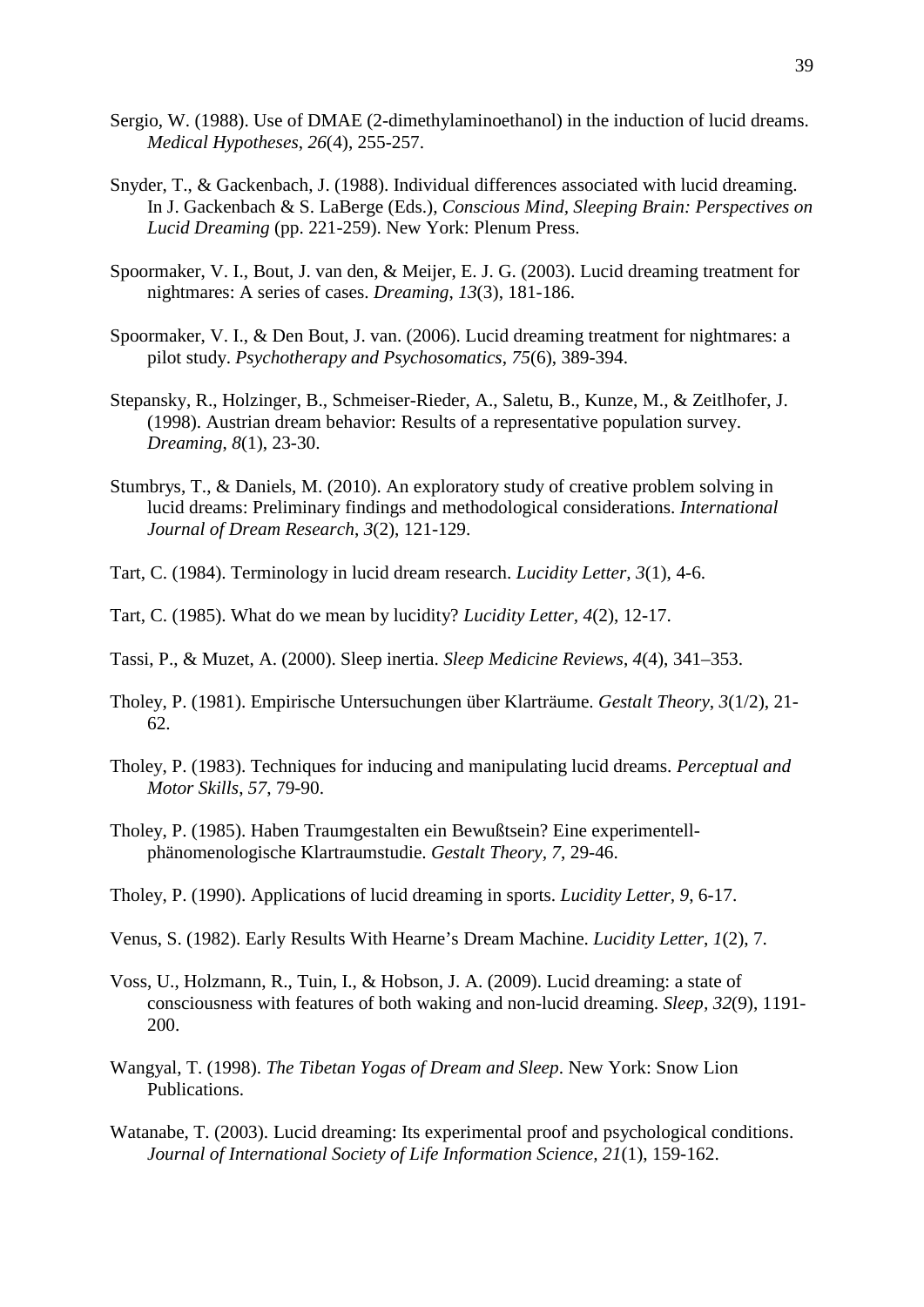Yuschak, T. (2006). *Advanced Lucid Dreaming. The Power of Supplements*. Lulu Press.

- Zadra, A. (1991). *Lucid Dreaming as a Learnable Skill: Empirical and Clinical Findings*. Unpublished Master's thesis. McGill University, Canada.
- Zadra, A. L., Donderi, D. C., & Pihl, R. O. (1992). Efficacy of lucid dream induction for lucid and non-lucid dreamers. *Dreaming*, *2*(2), 85-97.
- Zadra, A. L., & Pihl, R. O. (1997). Lucid dreaming as a treatment for recurrent nightmares. *Psychotherapy and Psychosomatics*, *66*(1), 50-55.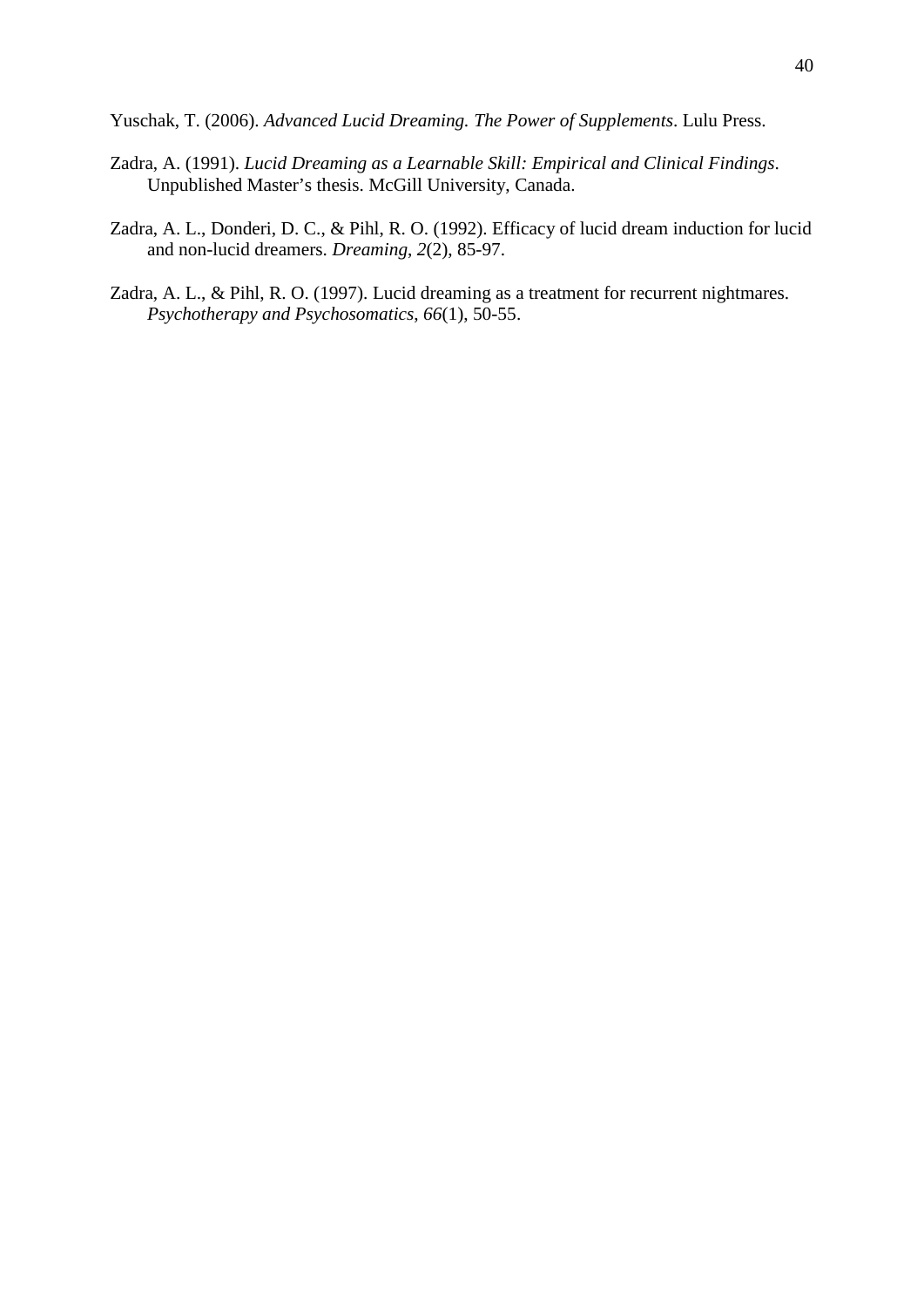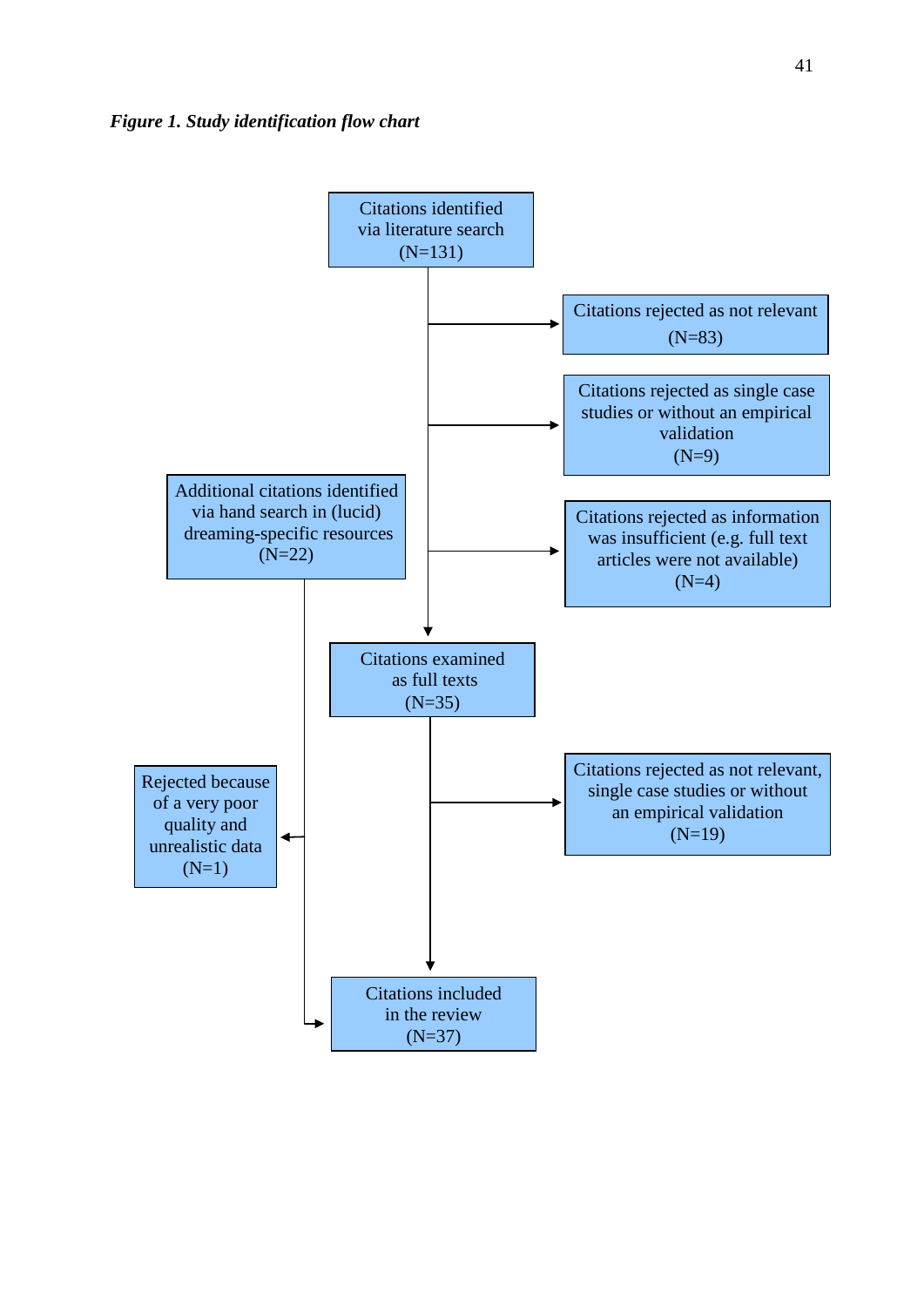## *Table 1. Included studies*

| N <sub>0</sub> | <b>Reference</b> | <b>Type</b> | <b>Methods</b>                    | <b>Sample</b> | <b>Techniques</b> | <b>Main results</b>                                 | Quality    |
|----------------|------------------|-------------|-----------------------------------|---------------|-------------------|-----------------------------------------------------|------------|
|                |                  |             |                                   |               | used              |                                                     |            |
| $\mathbf{1}$   | Levitan, 1989    | Field       | 4 weeks; different technique      | $N=62$        | MILD,             | BL: 20% participants had LDs; 0.21                  | $8$ (poor) |
|                |                  | (within)    | each week $(1st week - baseline)$ | (lucid        | reality           | participant/week.                                   |            |
|                |                  |             | with no technique).               | dreamers)     | testing,          | MILD: 26.3%; 0.37 p/w.                              |            |
|                |                  |             |                                   |               | autosuggestio     | RT: 29.1%; 0.53 p/w.                                |            |
|                |                  |             |                                   |               | n                 | AS: 19.5%; 0.21p/w.                                 |            |
| $\overline{2}$ | Levitan, 1990a   | Field       | 2 nap conditions: wake up 2 h     | $N=10$        | MILD,             | Night before naps: $\sim$ 10% of dreams were        | $5$ (poor) |
|                |                  | (within)    | earlier and take a 2 h nap (a)    | (lucid)       | <b>WBTB</b>       | lucid (9 in total).                                 |            |
|                |                  |             | after 2 h or (b) after 4 h;       | dreamers)     |                   | Naps in total: $~40\%$ (25)                         |            |
|                |                  |             | compared with the night before    |               |                   | Nap after 2 h: $~50\%$                              |            |
|                |                  |             | naps.                             |               |                   | Nap after $4 h: \sim 33\%$                          |            |
| $\overline{3}$ | Levitan, 1990b   | Field       | 2 conditions: 15 min MILD (a)     | $N=20$        | <b>MILD</b>       | Evening: 0.44 LDs/night (6 participants)            | $5$ (poor) |
|                |                  | (within)    | in the evening or $(b)$ in the    | (lucid        |                   | Morning: 0.26 LDs/night (3)                         |            |
|                |                  |             | morning                           | dreamers)     |                   |                                                     |            |
| $\overline{4}$ | Levitan, 1991a   | Field       | 3 nights, 3 conditions: (a) wake  | $N=12$        | MILD,             | a) 9 had LDs $(75\%)$ ; 8 during the nap $(67\%)$ , | $8$ (poor) |
|                |                  | (within)    | up 90 min earlier, 90 min         | (lucid        | <b>WBTB</b>       | 1 at night $(8\%)$ .                                |            |
|                |                  |             | awake, MILD and 90 min nap;       | dreamers)     |                   | b): 4 had LDs $(33\%)$ ; all 4 during the nap.      |            |
|                |                  |             | (b) wake up 90 min earlier,       |               |                   | c): 3 had LDs $(25\%)$ ; 1 during the nap $(8\%)$ , |            |
|                |                  |             | MILD and 90 min nap; (c) wake     |               |                   | 2 at night (17%).                                   |            |
|                |                  |             | up at normal time, MILD and 90    |               |                   |                                                     |            |
|                |                  |             | min nap                           |               |                   |                                                     |            |
| 5              | Levitan, 1991b   | Field       | 2 conditions: after waking up     | $N=30$        | <b>WILD</b>       | 43 LDs out of 191 attempts (23%); 66% of            | $5$ (poor) |
|                |                  | (within)    | from a dream either (a) to count  | (lucid        | (dream re-        | participants LDs following re-entry; 33% of         |            |
|                |                  |             | or (b) to focus on the body       | dreamers)     | entry)            | all re-entered dreams were lucid.                   |            |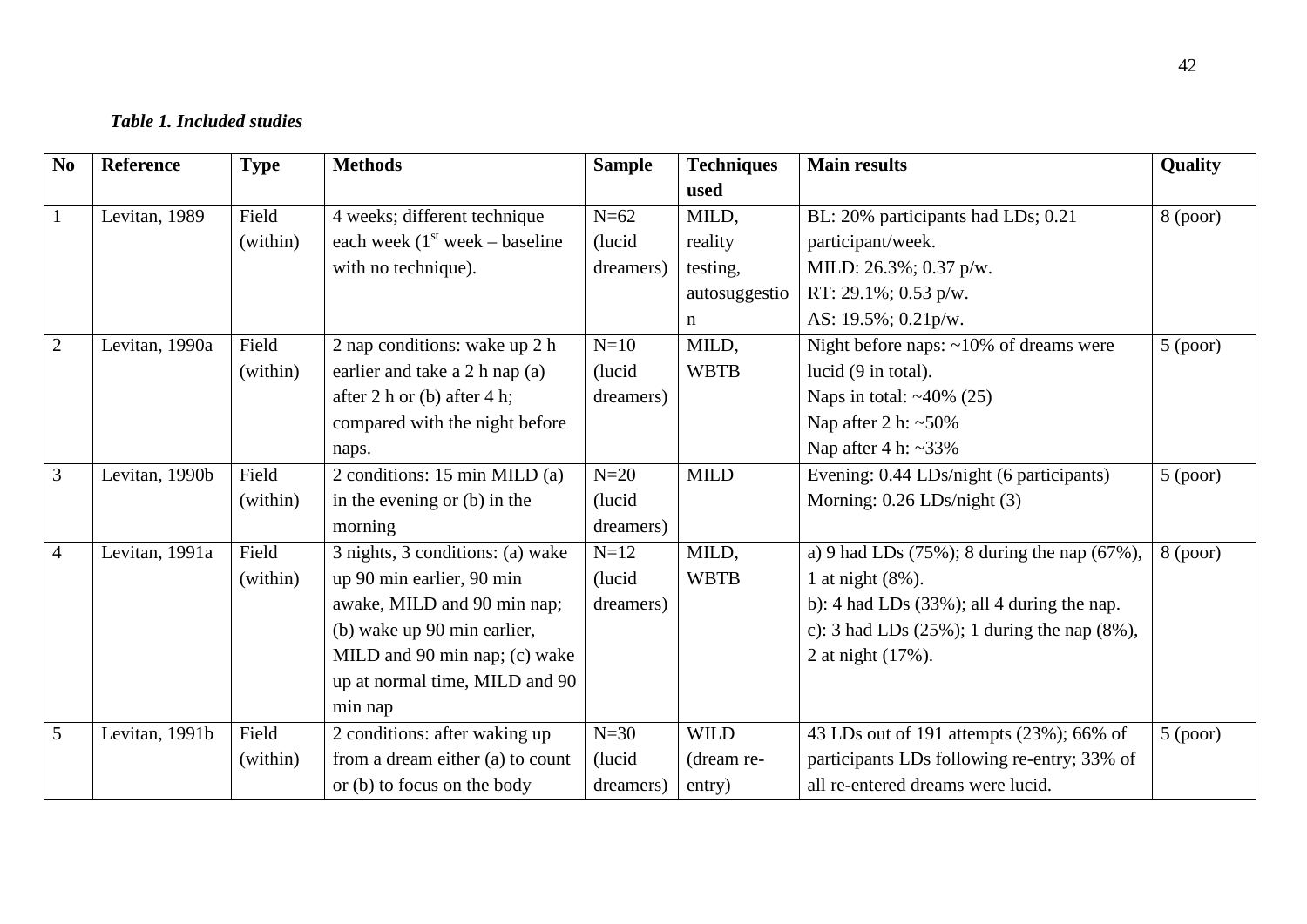|                |               |          | image                             |           |                |                                             |          |
|----------------|---------------|----------|-----------------------------------|-----------|----------------|---------------------------------------------|----------|
| 6              | Edelstein &   | Field    | 2 conditions were intended: (a)   | $N=18$    | MILD,          | 11 participants had LDs, 9 of them had more | 4 (poor) |
|                | LaBerge, 1992 | (within) | wake up 90 min earlier, 90 min    | (lucid)   | <b>WBTB</b>    | LDs during the naps than the nights.        |          |
|                |               |          | awake, MILD and 90 min nap;       | dreamers) |                | 8% of the nights and 37% of the naps had    |          |
|                |               |          | (b) go to bed 90 min later, wake  |           |                | LDs. 6% of dreams reported from the nights  |          |
|                |               |          | up at normal time, MILD and 90    |           |                | were lucid and 20% from the naps            |          |
|                |               |          | min nap. However, they were       |           |                |                                             |          |
|                |               |          | not compared due to               |           |                |                                             |          |
|                |               |          | methodological problems.          |           |                |                                             |          |
|                |               |          | Compared instead naps with the    |           |                |                                             |          |
|                |               |          | nights.                           |           |                |                                             |          |
| $\overline{7}$ | Levitan,      | Field    | 2 conditions: (AM nap) wake up    | $N=22$    | MILD,          | 32% (27 in total) of nap dreams were lucid  | 6 (poor) |
|                | LaBerge, &    | (within) | 90 min earlier, 90 min awake,     | (lucid)   | <b>WBTB</b>    | (42% of AM and 12% of PM nap dreams),       |          |
|                | Dole, 1992    |          | MILD and 90 min nap; (PM          | dreamers) |                | while only 4.1% (6 out of 145) of night     |          |
|                |               |          | nap) go to bed 14-17 hours after  |           |                | dreams were lucid.                          |          |
|                |               |          | a regular bedtime, MILD and 90    |           |                | 12 people (55%) had LDs in naps, 9 had      |          |
|                |               |          | min nap.                          |           |                | more LDs in AM than PM.                     |          |
| 8              | Levitan &     | Field    | 28 days dream diary               | $N=46$    | MILD,          | 1228 nights, 2968 logged dreams.            | 6 (poor) |
|                | LaBerge, 1994 | (within) |                                   | (lucid)   | reality        | 262 (8.8%) of all dreams were lucid (from   |          |
|                |               |          |                                   | dreamers; | testing,       | 38 participants).                           |          |
|                |               |          |                                   | 32M/14F   | hypnotic       | Light stimulus device: 3.7% LDs; MILD:      |          |
|                |               |          |                                   |           | induction,     | 5.3%; device + MILD: $8.6\%$ .              |          |
|                |               |          |                                   |           | light stimulus |                                             |          |
| 9              | LaBerge,      | Field    | 3 conditions: (a) 50 min later to | $N=22$    | MILD,          | Baseline (last 6 months): 1 LD in 7 nights. | 6 (poor) |
|                | Phillips, $&$ | (within) | bed, wake up 10 min earlier, 10   | (lucid)   | <b>WBTB</b>    | Nap (a): 1 LD in 11 nights (5 LDs in total) |          |
|                | Levitan, 1994 |          | min reading about LD, MILD        | dreamers; |                | Nap (b): 1 LD in 2 nights (20 LDs)          |          |
|                |               |          | and 90 min nap; (b) 30 min later  | 12M/10F)  |                | Nap (c): $1$ LD in 1.6 nights (25 LDs)      |          |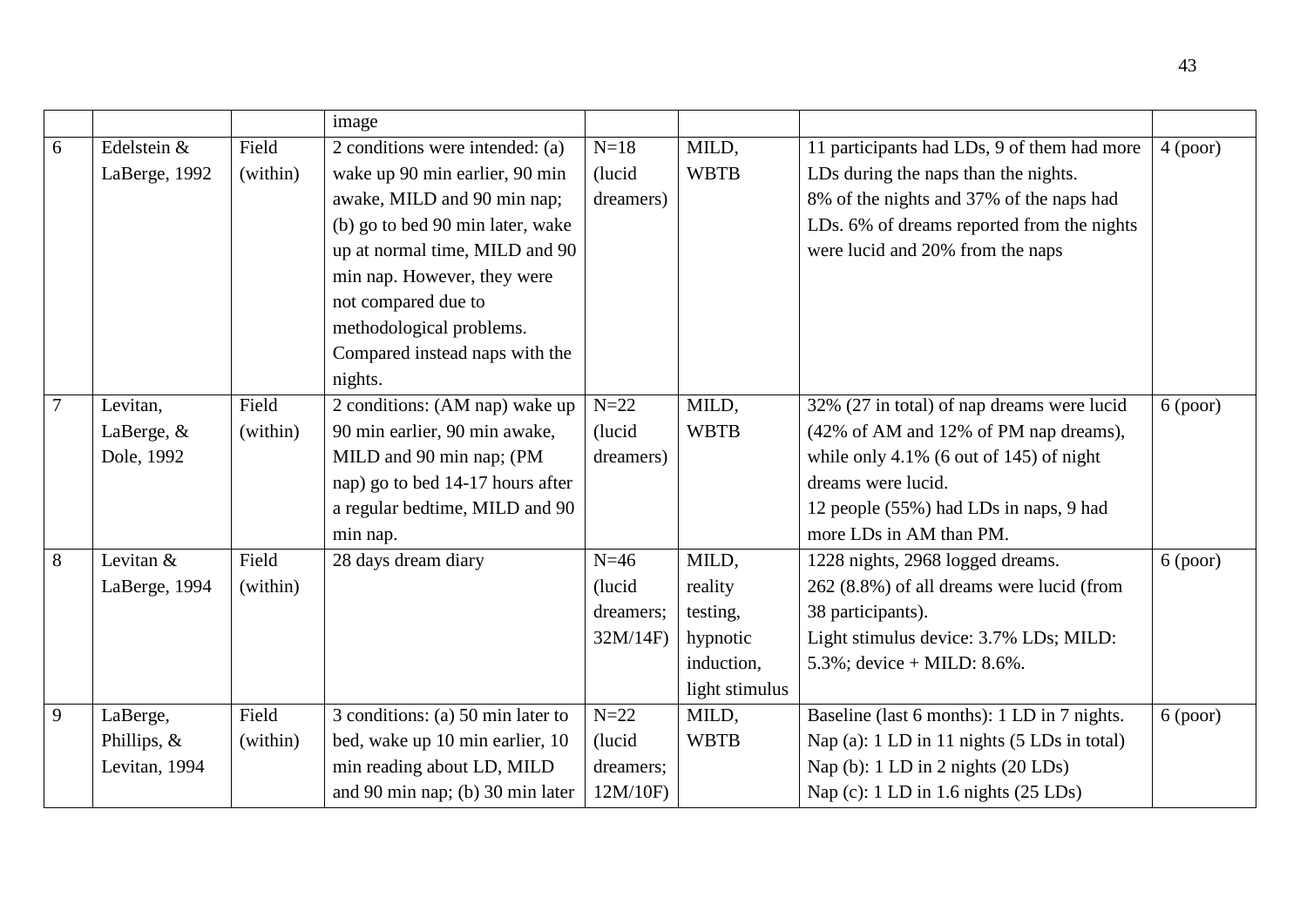|    |                |           | to bed, wake up 30 min earlier,<br>30 min reading about LD,<br>MILD and 90 min nap; (c)<br>regular time to bed, wake up 60<br>min earlier, 60 min reading<br>about LD, MILD and 90 min<br>nap |           |                | 50 out of 189 naps dreams (27%) were lucid,<br>while only 3 out 235 night dreams (1.3%) |            |
|----|----------------|-----------|-----------------------------------------------------------------------------------------------------------------------------------------------------------------------------------------------|-----------|----------------|-----------------------------------------------------------------------------------------|------------|
| 10 | LaBerge &      | Field     | 4-24 nights $(M=11)$ , 2                                                                                                                                                                      | $N=14$    | Light          | 162 reports (81 in each condition).                                                     | 14         |
|    | Levitan, 1995  | (within)  | conditions: device producing                                                                                                                                                                  | (lucid)   | stimulus       | 32 LDs in total: 22 (69%) Q-ON and 10                                                   | (moderate) |
|    |                |           | light cues (Q-ON) and                                                                                                                                                                         | dreamers: |                | (31%) Q-OFF. Mean rate (participant/night):                                             |            |
|    |                |           | producing no light cues (Q-                                                                                                                                                                   | 10M/4F    |                | Q-ON 0.30±0.24; Q-OFF 0.09±0.15                                                         |            |
|    |                |           | OFF). Reports evaluated by                                                                                                                                                                    |           |                | $(p<0.025)$ .                                                                           |            |
|    |                |           | blinded judges.                                                                                                                                                                               |           |                | 6 LDs (5 participants) were trigered by a cue                                           |            |
|    |                |           |                                                                                                                                                                                               |           |                | $(6 \text{ in } Q\text{-ON}, 0.071 \pm 0.10 \text{ vs. } 0 \text{ in } Q\text{-OFF};$   |            |
|    |                |           |                                                                                                                                                                                               |           |                | p<0.025                                                                                 |            |
|    |                |           |                                                                                                                                                                                               |           |                | 8 LDs (6 ps) were initiated by the Reality                                              |            |
|    |                |           |                                                                                                                                                                                               |           |                | Testing Button (6 in Q-ON, $0.091 \pm 0.16$ vs. 2                                       |            |
|    |                |           |                                                                                                                                                                                               |           |                | in Q-OFF, $0.016 \pm 0.04$ ; p<0.10)                                                    |            |
|    |                |           |                                                                                                                                                                                               |           |                | 18 LDs (9 ps) had dreams triggered by any                                               |            |
|    |                |           |                                                                                                                                                                                               |           |                | occurrence of the device $(Q-ON, 0.174 \pm 0.21)$                                       |            |
|    |                |           |                                                                                                                                                                                               |           |                | vs. Q-OFF, 0.04±0.09; p<0.05).                                                          |            |
| 11 | Purcell et al, | Field     | 3 weeks; 5 groups: (1) Baseline                                                                                                                                                               | $N=48$    | Reflection,    | Baseline: 0 LDs                                                                         | 13         |
|    | 1986           | (between) | $-$ dream reports only; (2)                                                                                                                                                                   | (undergra | reality        | Contrast: 1 LD                                                                          | (moderate) |
|    |                |           | Contrast -dream reports, weekly                                                                                                                                                               | d         | testing, post- | Rossi: 7 LDs                                                                            |            |
|    |                |           | group contact, report skills                                                                                                                                                                  | students; | hypnotic       | Mnemonic: 15 LDs                                                                        |            |
|    |                |           | questionaire [RSQ] and                                                                                                                                                                        | 22M/26F)  | suggestion     | Hypnosis: 0 LDs                                                                         |            |
|    |                |           | motivated to make more                                                                                                                                                                        |           |                |                                                                                         |            |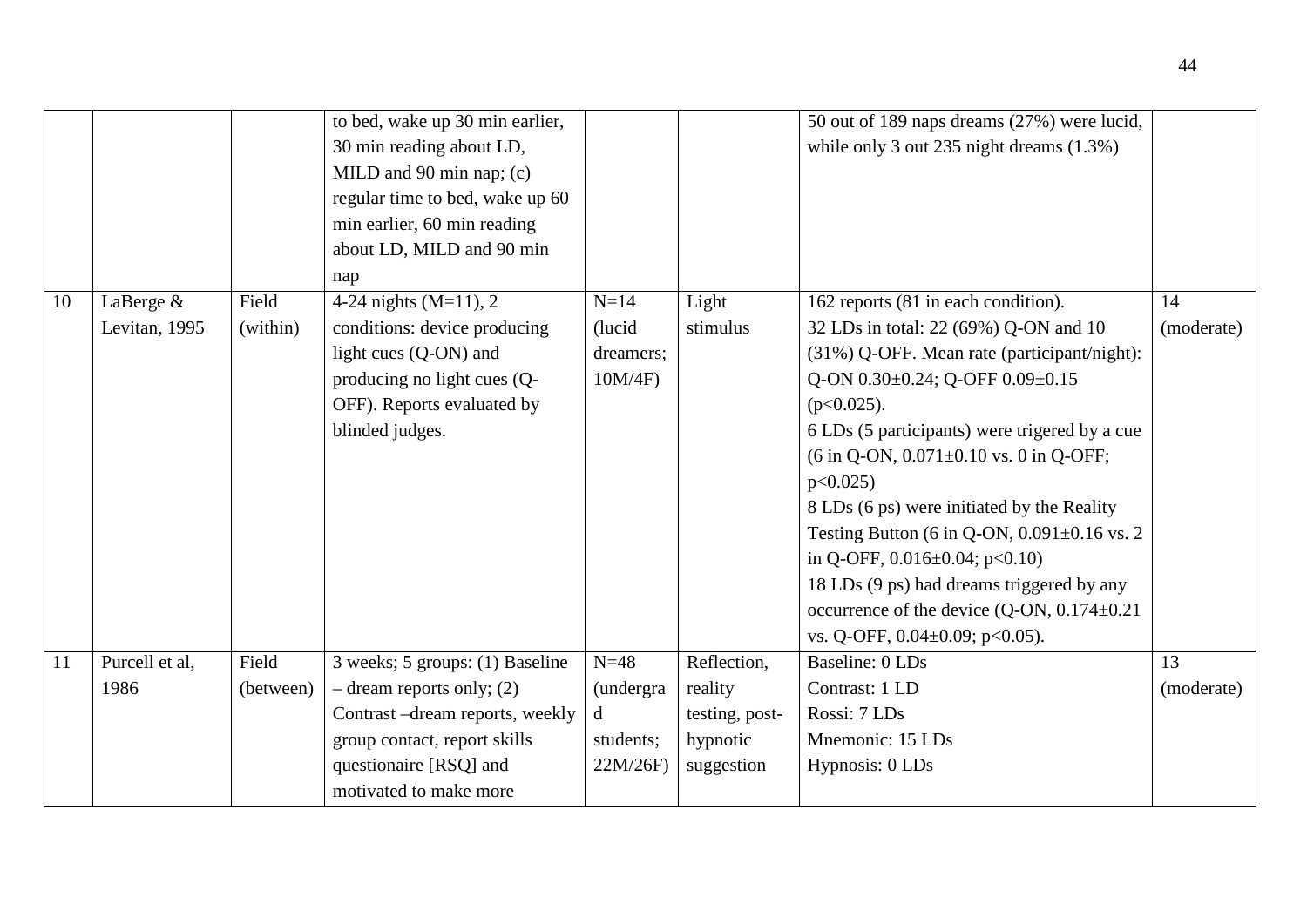|    |                 |           | detailed reports; $(3)$ Rossi –<br>dream reports, weekly group<br>contact, self-reflectiveness [SR]<br>and motivated to advance SR;<br>$(4)$ Mnemonic – dream reports,<br>weekly group contact, RSQ,<br>reality testing and motivated to<br>LD; $(5)$ Hypnosis – dream<br>reports, weekly individual<br>contact and post-hypnotic<br>suggestion (with individual<br>variations) |            |                |                                              |            |
|----|-----------------|-----------|---------------------------------------------------------------------------------------------------------------------------------------------------------------------------------------------------------------------------------------------------------------------------------------------------------------------------------------------------------------------------------|------------|----------------|----------------------------------------------|------------|
| 12 | Zadra, Donderi, | Field     | 6 weeks, 3 groups: No                                                                                                                                                                                                                                                                                                                                                           | $N=47$     | Tholey's       | NENT: 2 LDs from 2 participants              | 16         |
|    | & Pihl, 1992    | (between) | Experience, No Technique                                                                                                                                                                                                                                                                                                                                                        | (universit | combined       | $(M=0.13[SD=0.35])$ ; 6 PreLDs (0.40 [0.63]) | (moderate) |
|    | Zadra, 1991     |           | (NENT); No Experience,                                                                                                                                                                                                                                                                                                                                                          | y          | technique      | NET: 23 LDs from 9 ps (1.44 [1.93]); 13      |            |
|    |                 |           | Technique (NET); Experience,                                                                                                                                                                                                                                                                                                                                                    | students;  |                | PreLDs (0.81 [0.75])                         |            |
|    |                 |           | Technique (ET)                                                                                                                                                                                                                                                                                                                                                                  | 17M/30F)   |                | ET: 110 LDs from all 16 ps (6.88 [6.62]); 23 |            |
|    |                 |           |                                                                                                                                                                                                                                                                                                                                                                                 |            |                | PreLDs (1.44 [1.32])                         |            |
|    |                 |           |                                                                                                                                                                                                                                                                                                                                                                                 |            |                | Both access to the technique $(p<0.05)$ and  |            |
|    |                 |           |                                                                                                                                                                                                                                                                                                                                                                                 |            |                | previous LD experience $(p<0.02)$ influenced |            |
|    |                 |           |                                                                                                                                                                                                                                                                                                                                                                                 |            |                | LD probability.                              |            |
|    |                 |           |                                                                                                                                                                                                                                                                                                                                                                                 |            |                | Lucidity: 28% spontaneously; 44%             |            |
|    |                 |           |                                                                                                                                                                                                                                                                                                                                                                                 |            |                | observation of incongruities; 23%            |            |
|    |                 |           |                                                                                                                                                                                                                                                                                                                                                                                 |            |                | nigtmares/anxiety dreams; 5% positive        |            |
|    |                 |           |                                                                                                                                                                                                                                                                                                                                                                                 |            |                | emotions.                                    |            |
| 13 | Schlag-Gies,    | Field     | 8 weeks; 5 groups:                                                                                                                                                                                                                                                                                                                                                              | $N=90$     | Autosuggesti   | A: original criteria - $16$ LDs $(2.3\%)$ /  | 18         |
|    | 1992            | (between) | Autosuggestion (A); Intention                                                                                                                                                                                                                                                                                                                                                   | (34M/56F   | on, intention, | conventional criteria - 32 LDs (4.6%)        | (moderate) |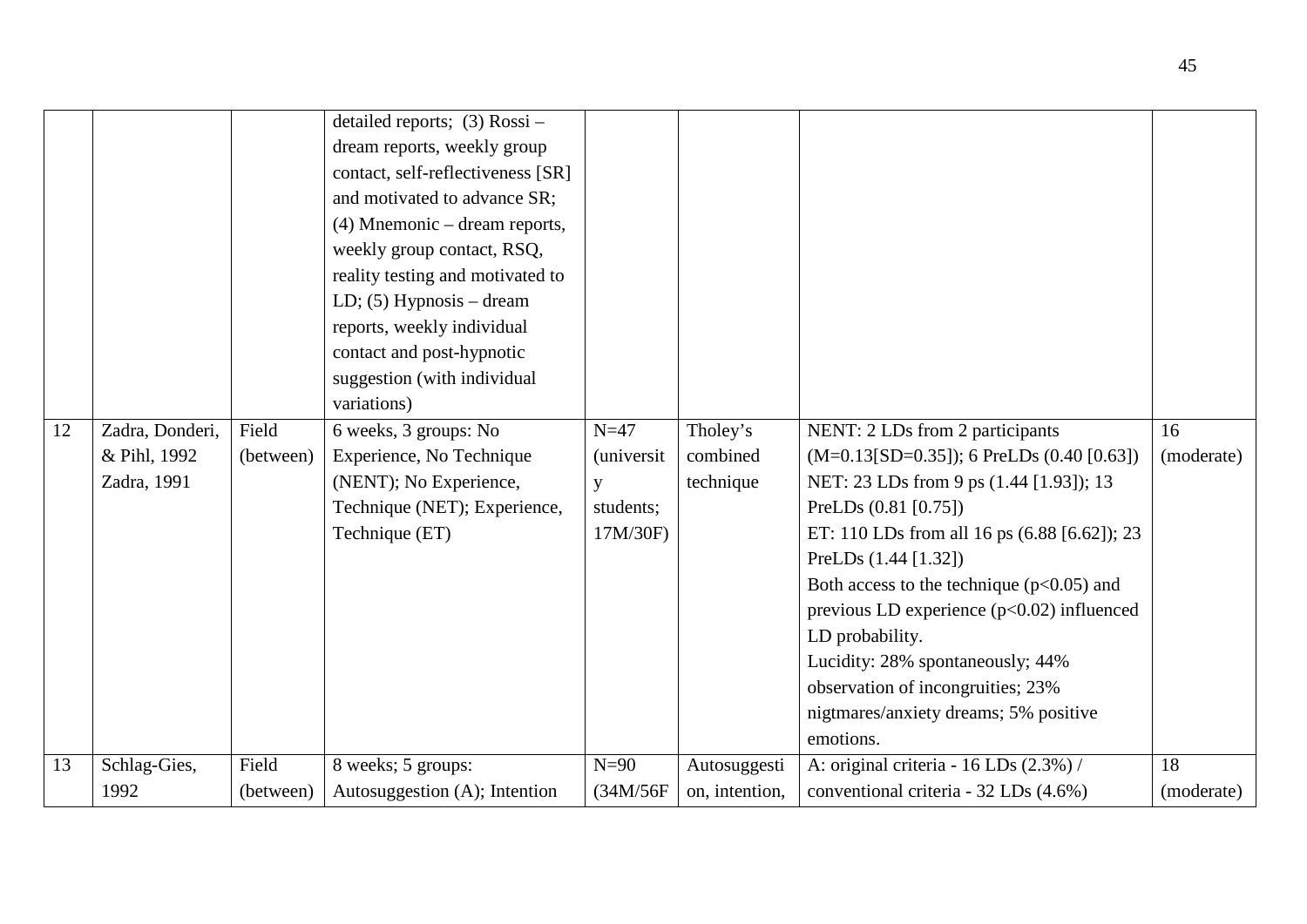|    |                |           | $(I)$ ; Reflection $(R)$ ; Control |            | reflection | I: 11 LDs $(1.7\%)$ / 31 LDs $(4.8\%)$          |            |
|----|----------------|-----------|------------------------------------|------------|------------|-------------------------------------------------|------------|
|    |                |           | group without information about    |            |            | R: $32$ LDs $(5.5\%)$ / 79 LDs $(13.6\%)$       |            |
|    |                |           | LD $(K)$ ; Control with            |            |            | K: 0 LDs $(0\%) / 2$ LDs $(0.5\%)$              |            |
|    |                |           | information about LD (X). More     |            |            | X: 3 LDs (0.7%) / 18 LDs (4.4%)                 |            |
|    |                |           | strict criteria were used for      |            |            | There were more LDs in the technique            |            |
|    |                |           | defining a dream as lucid (e.g.    |            |            | groups $(A, I, R)$ than control groups          |            |
|    |                |           | involved some action taken as a    |            |            | ( $p<.001$ ). R had more LDs than I ( $p<.01$ ) |            |
|    |                |           | consequence of awareness of        |            |            | and A $(p<.05)$                                 |            |
|    |                |           | dreaming) in comparison with       |            |            |                                                 |            |
|    |                |           | other studies.                     |            |            |                                                 |            |
| 14 | Spoormaker &   | Field     | 12 weeks; 3 groups: (A) 2 hour     | $N=23$     | Intention  | A: 4 participants became lucid and altered      | 11         |
|    | van Den Bout,  | (between) | individual LD session; (B) 2       | (nightmar) |            | nightmares                                      | (moderate) |
|    | 2006           |           | hour group LD session; $(C)$       | e          |            | B: 2 participants                               |            |
|    |                |           | waiting list. LD used as a means   | sufferers; |            | C: 0                                            |            |
|    |                |           | for nightmare treatment.           | 6M/17W     |            |                                                 |            |
| 15 | Paulsson &     | Field     | $2$ weeks (baseline – the week     | $N=20$     | Tholey's   | Baseline: LD frequency (nights/week):           | 15         |
|    | Parker, 2006   | (within)  | before)                            | (11M/9F)   | combined   | $M=0.13$ (SD=0.22).                             | (moderate) |
|    |                |           |                                    |            | technique  | $1st$ week: 11 participants had LDs (5 who      |            |
|    |                |           |                                    |            |            | never had before); LD frequency: 0.90           |            |
|    |                |           |                                    |            |            | $(1.02)$ .                                      |            |
|    |                |           |                                    |            |            | $2nd$ week: 9 lucid participants; LD            |            |
|    |                |           |                                    |            |            | frequency: $1.25$ (1.86).                       |            |
|    |                |           |                                    |            |            | Technique significantly increased LD            |            |
|    |                |           |                                    |            |            | frequency ( $p<0.05$ ).                         |            |
| 16 | LaBerge et al, | Sleep lab | 1-2 nights each; 5-10 min after    | $N=4$      | Acoustic   | 15 trials in total, lucidity in 5 (33%) cases.  | $5$ (poor) |
|    | 1981           | (within)  | beginning of each REM period,      |            | stimulus   | Incorporation with lucidity: 3 (20%)            |            |
|    |                |           | phrase "This is a dream" was       |            |            | Incorporation without lucidity: 2 (13%)         |            |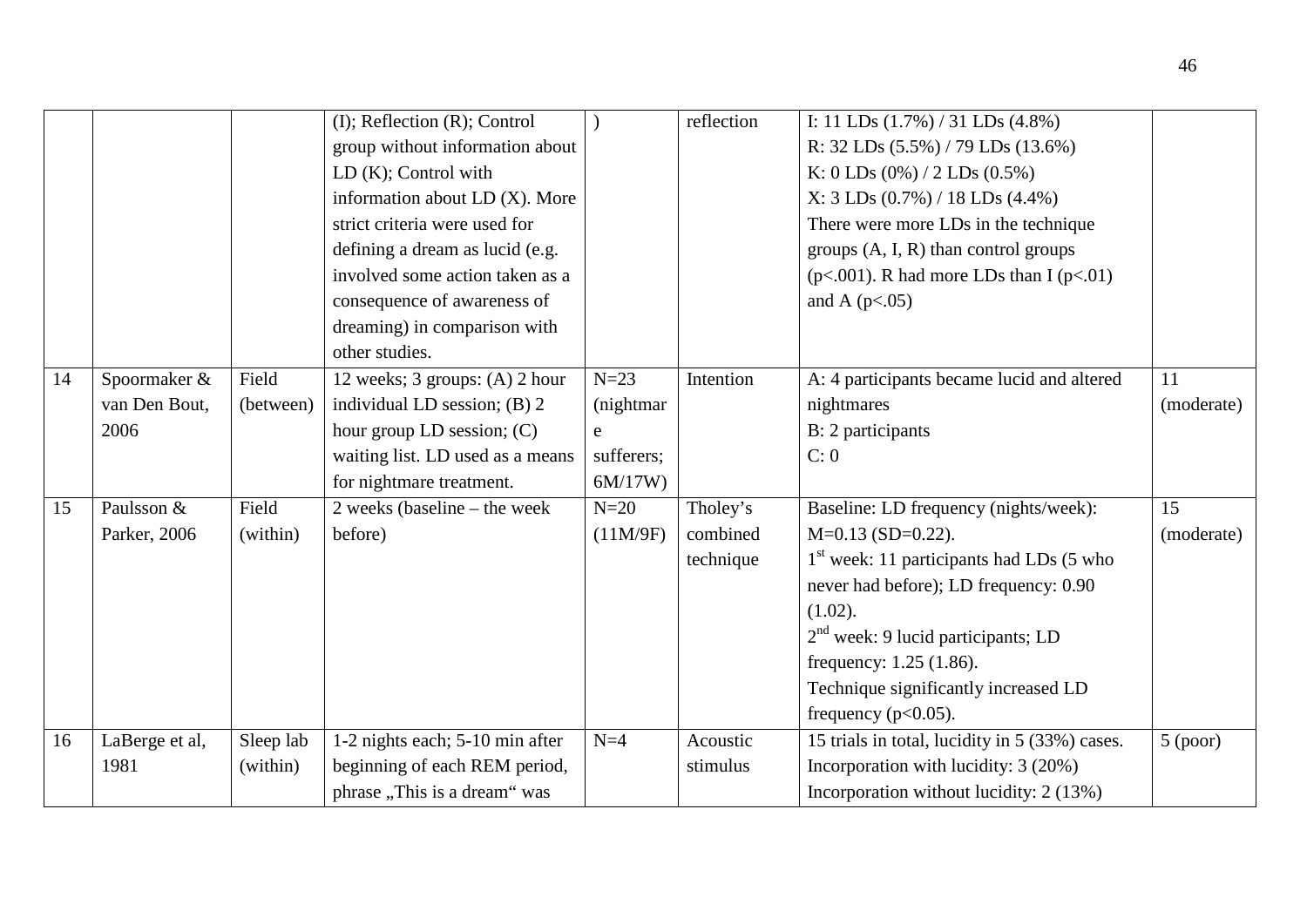|    |                |           | played repeatedly with             |            |                 | Lucidity without incorporation: 2 (13%)       |                 |
|----|----------------|-----------|------------------------------------|------------|-----------------|-----------------------------------------------|-----------------|
|    |                |           | increasing volume.                 |            |                 | Awakening without incorporation: 8 (53%)      |                 |
| 17 | LaBerge et al, | Sleep lab | 1-5 nights each (58 in total);     | $N=44$     | Light           | 25 participants (55%) had LDs                 | 4 (poor)        |
|    | 1988           | (within)  | flashing light during REM sleep    |            | stimulus        | 50 LDs in total: 5 (10%) in REMPs before      |                 |
|    | LaBerge, 1987  |           |                                    |            |                 | the stimulus; $11 (22%)$ in REMPs after the   |                 |
|    |                |           |                                    |            |                 | stimulus, but not triggered by the stimulus;  |                 |
|    |                |           |                                    |            |                 | 33 (66%) triggered by the stimulus; 1 LD      |                 |
|    |                |           |                                    |            |                 | from NREM2.                                   |                 |
| 18 | LaBerge, 1988  | Field     | 8 weekly group meetings;           | $N=49$     | Light           | Baseline: 3.7% of LDs                         | $5$ (poor)      |
|    |                | (within)  | participants had access to         |            | stimulus,       | DreamLight without MILD: 5.5% LDs             |                 |
|    |                |           | DreamLight devices.                |            | MILD,           | MILD without DreamLight: 13% LDs              |                 |
|    |                |           |                                    |            | reality testing | MILD with DreamLight: 20% LDs                 |                 |
|    |                |           |                                    |            |                 | DreamLight usage correlation with LDs:        |                 |
|    |                |           |                                    |            |                 | $r=0.098\pm0.095$ , p<0.022                   |                 |
|    |                |           |                                    |            |                 | MILD: $r=0.124\pm0.087$ , $p<0.003$           |                 |
|    |                |           |                                    |            |                 | Reality testing: $r=0.036\pm0.102$ , $p<0.24$ |                 |
| 19 | Hearne, 1983   | Sleep lab | 1 night each; 4 electric impulses  | $N=12$     | Electric        | 6 participants got lucid; 2 participants      | 9 (poor)        |
|    |                | (within)  | to the wrist during REM sleep;     | (mostly)   | stimulus        | became lucid but woke up at signalling; and   |                 |
|    |                |           | one "catch trial" (awakening       | students;  |                 | 1 participant falsely perceived stimulation   |                 |
|    |                |           | after no stimulation)              | 12F        |                 | and became lucid.                             |                 |
| 20 | Dane, 1984;    | Sleep lab | 1 night each; 4 conditions         | $N=30$     | Post-hypnotic   | 3 types of LDs indentified: Unambiguous       | $\overline{15}$ |
|    | Dane & Van De  | (between) | (instructions have shifted during) | (hypnotic  | suggestion,     | REM LDs (UREMLDs); Ambiguous REM              | (moderate)      |
|    | Castle, 1984   |           | the course of study - participants | ally       | reflection      | LDs (AREMLDs); NREM LDs                       |                 |
|    |                |           | were encouraged to signal even     | susceptibl |                 | (NREMLDs).                                    |                 |
|    |                |           | if they were not sure whether      | e women;   |                 | PHS + OWI: 3 UREMLDs (from 3                  |                 |
|    |                |           | awake or dreaming [revised:        | 30F)       |                 | participants); 4 AREMLDs (3); 9               |                 |
|    |                |           | whether awake or sleeping]):       |            |                 | NREMLDs (4); 7 (of 8) participants in total.  |                 |

47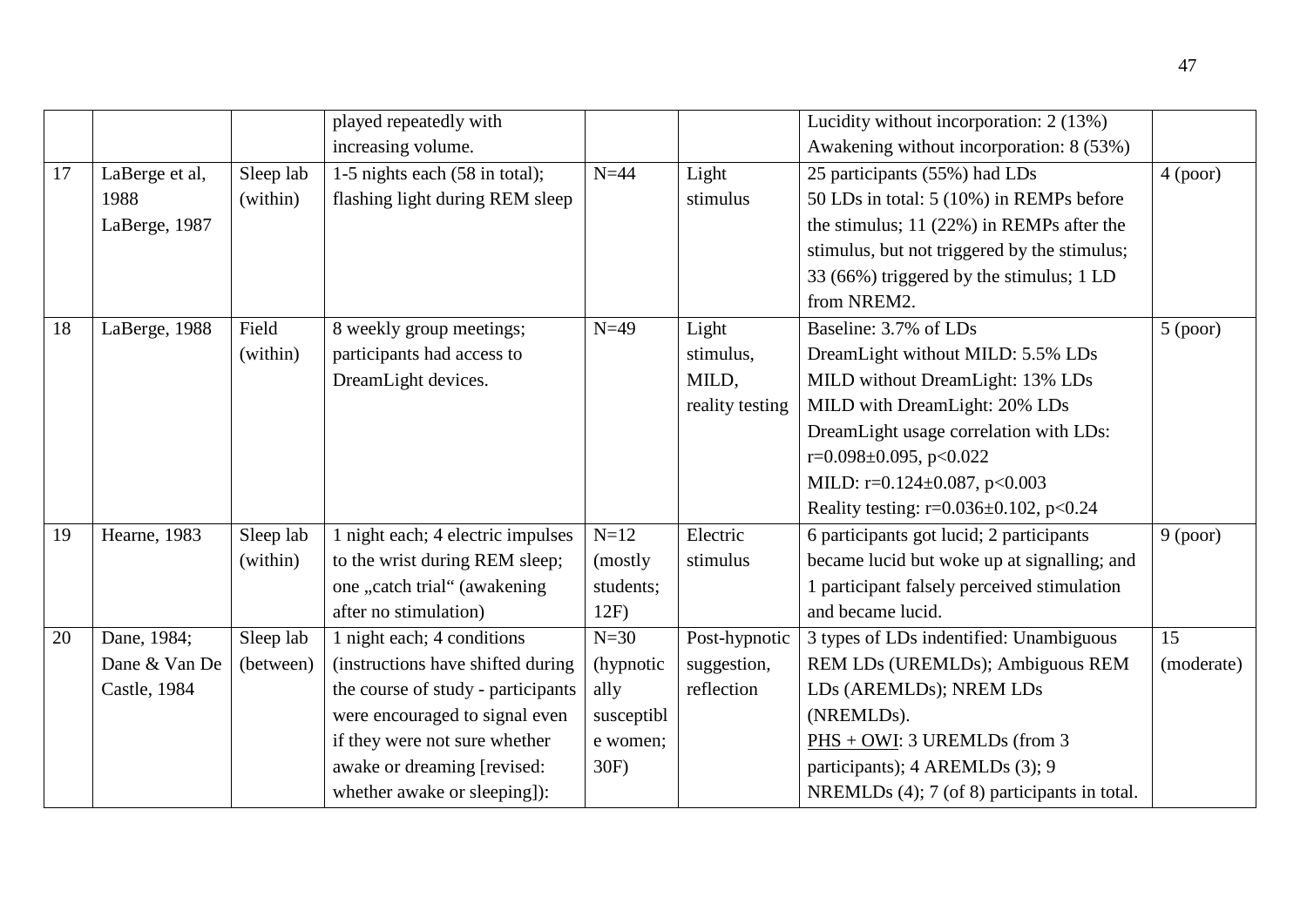|    |               |            | Posthypnotic Suggestion (PHS)              |                    |             | PHS + RWI: 2 UREMLDs (2); 3 AREMLDs              |            |
|----|---------------|------------|--------------------------------------------|--------------------|-------------|--------------------------------------------------|------------|
|    |               |            | + Original Waking Instructions             |                    |             | (2); 12 NREMLDs (7); 7 (of 7) ps.                |            |
|    |               |            | $(OWI)$ ; PHS + Revised Waking             |                    |             | OWI: 3 NREMLDs (1); 1 (of 8) ps.                 |            |
|    |               |            | Instructions (RWI); OWI only;              |                    |             | RWI: 3 UREMLDs (3); 3 AREMLDs (3); 6             |            |
|    |               |            | RWI only. PHS employed                     |                    |             | NREMLDs (5); 6 (of 7) ps.                        |            |
|    |               |            | personal symbols.                          |                    |             | All other conditions were significantly better   |            |
|    |               |            |                                            |                    |             | than OWI.                                        |            |
| 21 | Reis, 1989    | Field      | 1-4 nights each; varying                   | $N=8$              | Vibration,  | Vibration + reflection (5 participants; 13       | 6 (poor)   |
|    |               | (within)   | conditions (in some cases                  | (4M/4F)            | acoustic    | nights): 2 LDs from 2 participants.              |            |
|    |               |            | individual training sessions               |                    | stimulus,   | Vibration only $(1 p; 2 n)$ : 0 LDs              |            |
|    |               |            | varied in kind, number and                 |                    | reflection  | Sound only $(1 p; 1 n)$ : $0 LDs$                |            |
|    |               |            | length)                                    |                    |             | Vibration + sound + reflection $(1 p; 3 n)$ : 2  |            |
|    |               |            |                                            |                    |             | LDs.                                             |            |
| 22 | Leslie &      | Sleep lab  | 2 nights each sleeping in a                | $N=7$              | Vestibular  | 45 valid reports, subset of 28 REM periods       | 14         |
|    | Ogilvie, 1996 | (within)   | hammock; 2 counterbalanced                 | <i>(universit)</i> | stimulation | (4 per participant) used.                        | (moderate) |
|    |               |            | conditions: stationary hammock             | V                  |             | Peak self-reflectiveness (PSR): rocking in       |            |
|    |               |            | (control); rocking hammock (at             | students)          |             | early morning $(M=4.90)$ and late morning        |            |
|    |               |            | 1 Hz frequency for 5 min).                 |                    |             | $(4.62)$ vs. stationary early $(2.95)$ and late  |            |
|    |               |            | Reports from $2^{nd}$ -4 <sup>th</sup> REM |                    |             | $(4.43)$ (p<0.05).                               |            |
|    |               |            | periods. Measures included self-           |                    |             | Mentation continuum (MC): rocking early          |            |
|    |               |            | reflectiveness scale and                   |                    |             | $(3.00)$ and late $(1.91)$ vs. stationary early  |            |
|    |               |            | mentation continuum scale.                 |                    |             | $(1.05)$ and late $(2.33)$ (p $\leq$ =0.05).     |            |
|    |               |            |                                            |                    |             | PSR and MC correlation $r=0.80$ ( $p\leq0.001$ ) |            |
|    |               |            |                                            |                    |             | Lucid: 25% (6 out of 24) of rocking dreams       |            |
|    |               |            |                                            |                    |             | vs. 14% (3 out of 21) of control dreams.         |            |
| 23 | Kueny, 1985   | Sleep lab  | 3 weeks MILD training                      | $N=16$             | Acoustic    | MILD only: 6 confirmed LDs from 5                | 12         |
|    |               | (within/b) | program; 4 non consecutive                 |                    | stimulus,   | participants (19 reported LDs from 5 ps).        | (moderate) |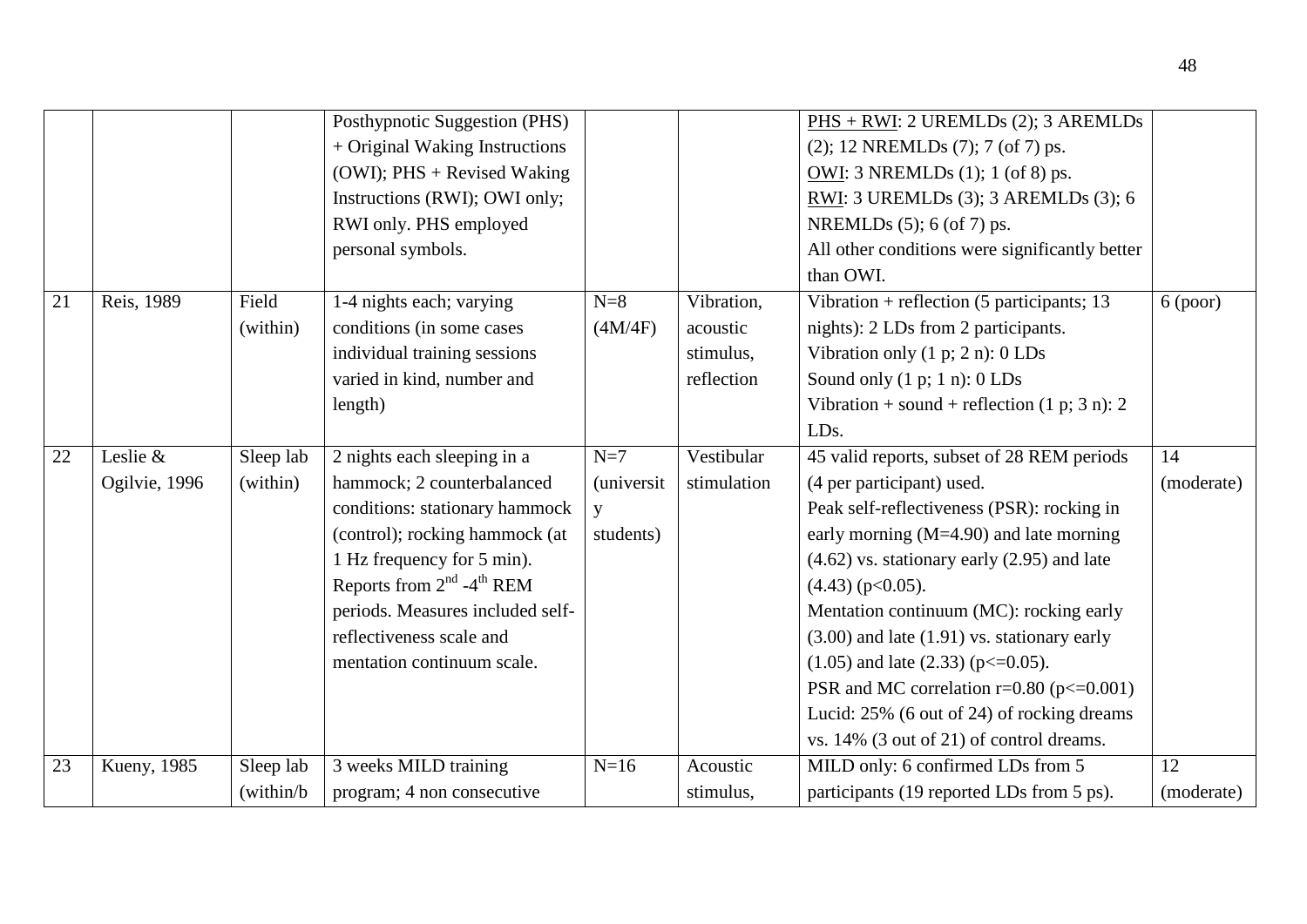|    |                                                | etween)               | nights in a lab each: $1st$ and $2nd$<br>nights: MILD only; $3rd$ and $4th$<br>nights: $MILD + acoustic$<br>stimulus during REM. Acoustic<br>stimulus: (a) voice "Remember,<br>this is a dream", 5 dB increase<br>every 20 s (Step-Voice); (b)<br>voice, Remember, this is a  |                                 | <b>MILD</b>          | MILD + acoustic stimulus: 5 from 5 (22)<br>from $9$ )<br>Step-Voice: 3 from 3 (12 from 4)<br>Constant-Voice: 1(1)<br>Step-Tone: $0(5 from 4)$<br>Constant-Tone: 1 (4 from 2)<br>Trend $(p<0.1)$ for Step condition to be more<br>effective than Constant.                   |          |
|----|------------------------------------------------|-----------------------|-------------------------------------------------------------------------------------------------------------------------------------------------------------------------------------------------------------------------------------------------------------------------------|---------------------------------|----------------------|-----------------------------------------------------------------------------------------------------------------------------------------------------------------------------------------------------------------------------------------------------------------------------|----------|
|    |                                                |                       | dream", 4 dB increase every 4<br>min (Constant-Voice); (c)<br>musical tone, 5 dB increase<br>every 20 s (Step-Tone); (d)<br>musical tone, 4 dB increase<br>every 4 min (Constant-Tone).                                                                                       |                                 |                      |                                                                                                                                                                                                                                                                             |          |
| 24 | Ogilvie at al,<br>1983                         | Sleep lab<br>(within) | 1-4 nights in a lab; acoustic<br>stimulus (buzzer) after 15 min<br>of REM in the presence of<br>either high or low REM activity.<br>Participants were asked to<br>signal with their eyes after a<br>stimulus. Awakenings after eye<br>signalling or 30-60s after<br>stimulus. | $N=8$<br>(lucid<br>dreamers)    | Acoustic<br>stimulus | Total: 57% lucid, 21% prelucid, 22% non-<br>lucid dreams<br>Spontaneous eye signaling $(n=14)$ : 64%<br>lucid, 27% prelucid, 22% nonlucid<br>Cued high $(n=16)$ : 43% lucid, 21% prelucid,<br>36% nonlucid.<br>Cued low $(n=15)$ : 69% lucid, 12% prelucid,<br>36% nonlucid | 2 (poor) |
| 25 | Spoormaker,<br>van den Bout,<br>& Meijer, 2003 | Field<br>(within)     | 2 months; LD used as a means<br>for nightmare treatment.                                                                                                                                                                                                                      | $N=8$<br>(nightmar<br>${\rm e}$ | Intention            | 4 participants became lucid, 3 of them were<br>able to alter the nightmare                                                                                                                                                                                                  | 7 (poor) |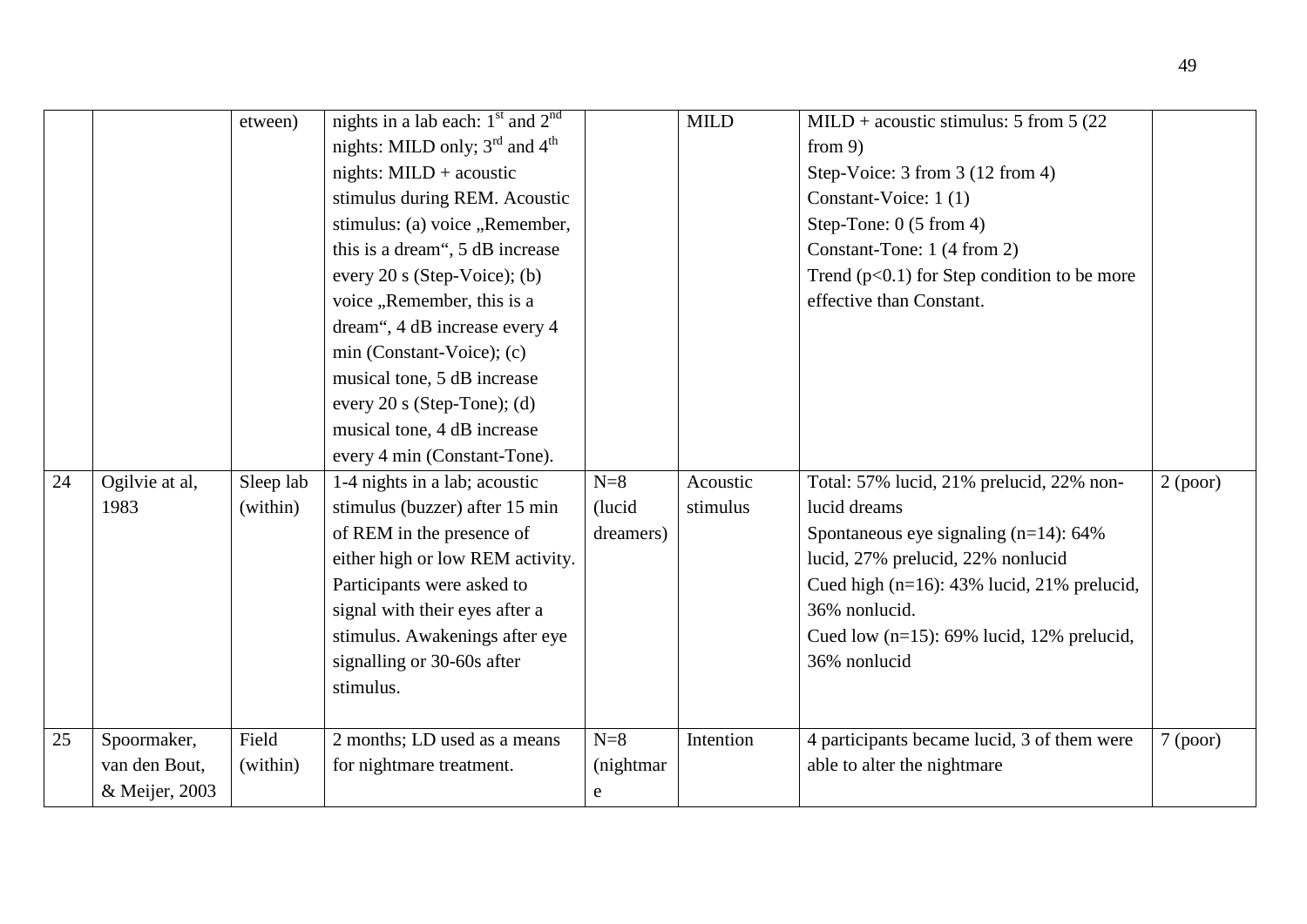|    |               |            |                                  | sufferers;        |              |                                              |            |
|----|---------------|------------|----------------------------------|-------------------|--------------|----------------------------------------------|------------|
|    |               |            |                                  | 2M/6F             |              |                                              |            |
| 26 | Galvin, 1993  | Sleep lab  | 5 nights (baseline $+4$          | $N=8$             | Posthypnotic | Only 1 participants had verified LD in a     | 11         |
|    |               | (within)   | experimental nights) in a lab    | (nightmar)        | suggestion   | sleep lab on 3 occasions (REM/NREM2;         | (moderate) |
|    |               |            | over 9 weeks. Posthypnotic       | ${\rm e}$         |              | NREM2; unclear)                              |            |
|    |               |            | suggestion (PHS) was repeated    | sufferers;        |              |                                              |            |
|    |               |            | before each of experimental      | 2M/6F             |              |                                              |            |
|    |               |            | nights.                          |                   |              |                                              |            |
| 27 |               | Field      | 9 weeks period; dream diary;     |                   |              | 6 out of 8 participants reported LDs in home | 14         |
|    |               | (within)   | PHS delivered on weeks 4, 5, 7,  |                   |              | settings (9 LDs in total out of 446 dream    | (moderate) |
|    |               |            | & 8 at the lab and the           |                   |              | reports [2%]); self-reflectiveness increased |            |
|    |               |            | participants were also given a   |                   |              | over the time $(p=.035)$ .                   |            |
|    |               |            | tape-recording for home use.     |                   |              |                                              |            |
| 28 | Malamud, 1979 | Qualitativ | Dialectical approach; about 12   | $N=6$             | Reflection   | 4 participants had LDs during or shortly     | $8$ (poor) |
|    |               | e          | weeks period (varying)           | (2M/4F)           |              | after the training                           |            |
| 29 | Purcell, 1988 | Field      | $3$ weeks; $3$ conditions: $(1)$ | $N=94$            | Reflection   | Baseline: 4 (12.5%) lucid participants, 7    | 17         |
|    |               | (between)  | Baseline -dream reports only;    | <i>(undergra)</i> |              | LDs out of 433 dreams $(1.6\%)$              | (moderate) |
|    |               |            | (2) Attention Control - dream    | d                 |              | Attention Control: 3 (10%) lucids, 3 LDs out |            |
|    |               |            | reports, report skills           | students;         |              | of 345 (0.9%)                                |            |
|    |               |            | questionnaire (RSQ), weekly      | 49M/46F;          |              | Schema [Reflection]: 16 (50%) LDs, 57 LDs    |            |
|    |               |            | meeting; (3) Schema: the same    | 54 high           |              | out of 434 (13.1%)                           |            |
|    |               |            | as $(2)$ + dream control         | and 41            |              | Number of lucid participants vs non-lucids – |            |
|    |               |            | questionnaire and a cue          | low               |              | significant differences across groups        |            |
|    |               |            | (bracelet). Dream reports scored | dream             |              | $(p<.001)$ . Dream control training had      |            |
|    |               |            | by judges.                       | recallers)        |              | significant effect $(p=.026)$                |            |

50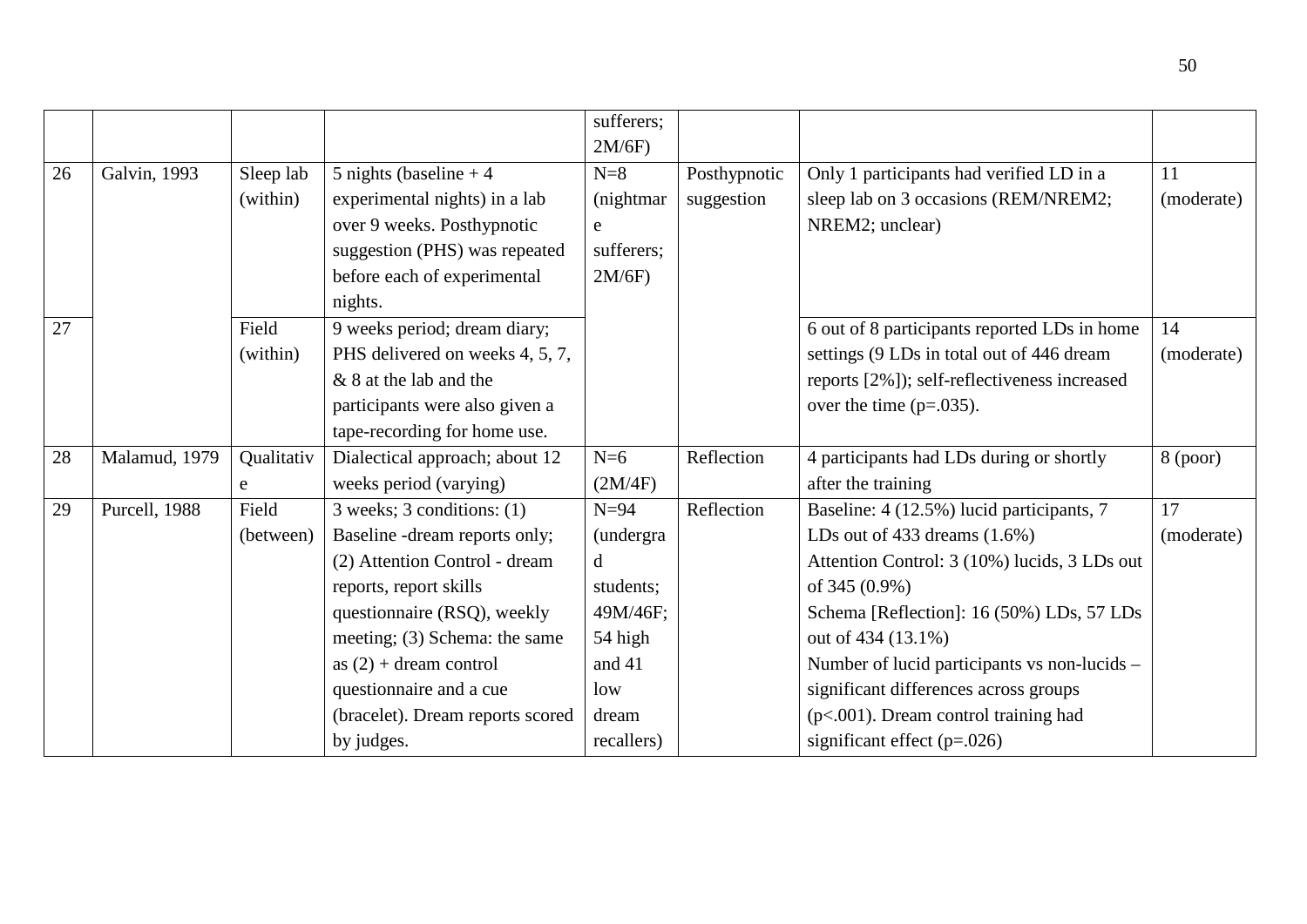| $\overline{30}$ | Hickey, 1988   | Sleep lab  | 4 non consecutive nights in a      | $N=4$              | MILD,           | 2 out of 4 children (50%) had verified LDs   | 7 (poor)   |
|-----------------|----------------|------------|------------------------------------|--------------------|-----------------|----------------------------------------------|------------|
|                 |                | (within)   | lab                                | (children          | reflection, re- | in a sleep lab; $6$ LDs in 16 nights $(38%)$ |            |
|                 |                |            |                                    | aged 10-           | dreaming and    |                                              |            |
|                 |                |            |                                    | 12)                | other           |                                              |            |
| 31              |                | Field      | 6 weeks training program           | $N=13$             |                 | 12 out of 13 children (92%) had LDs (24 in   | 7 (poor)   |
|                 |                | (within)   | (included also art activities)     | (children          |                 | total) during the training programme         |            |
|                 |                |            |                                    | aged 10-           |                 |                                              |            |
|                 |                |            |                                    | 12)                |                 |                                              |            |
| 32              | Ogilvie et al, | Sleep lab  | 2 nights in a lab; 2 groups: $(1)$ | $N=10$             | Alpha           | AFT had no effect on lucidity / REM alpha    | 11         |
|                 | 1982           | (within/b) | with alpha feedback training       | (lucid             | feedback        | levels; arousals from high alpha had higher  | (moderate) |
|                 |                | etween)    | $(AFT)$ ; (2) without AFT.         | dreamers;          |                 | lucidity ratings than arousals from low      |            |
|                 |                |            | Awakened 4 times during REM        | $5M/5F$ )          |                 | alpha.                                       |            |
|                 |                |            | sleep (twice with high alpha and   |                    |                 |                                              |            |
|                 |                |            | twice with low alpha). 7 point     |                    |                 |                                              |            |
|                 |                |            | lucidity and 15 point              |                    |                 |                                              |            |
|                 |                |            | lucidity/dream control scales      |                    |                 |                                              |            |
|                 |                |            | used.                              |                    |                 |                                              |            |
| 33              | Zadra & Pihl,  | Field      | Case series; 2 participants        | $N=5$              | Intention       | Case 1: LD after 4 weeks                     | $5$ (poor) |
|                 | 1997           | (within)   | (cases 1-2) had progressive        | (nightmar          |                 | Cases 2-3: No LDs                            |            |
|                 |                |            | muscle relaxation, guided          | $\mathbf e$        |                 | Case 4: LD after 1.5 weeks                   |            |
|                 |                |            | imagery, and LD induction;         | sufferers)         |                 | Case 5: LD after $2.5$ (?) weeks             |            |
|                 |                |            | other 3 participants (cases 3-5)   |                    |                 |                                              |            |
|                 |                |            | LD induction alone (with some      |                    |                 |                                              |            |
|                 |                |            | guided imagery).                   |                    |                 |                                              |            |
| 34              | Hearne, 1978   | Sleep lab  | 1 night in a lab $(+adaptation$    | $N=10$             | Water           | None of the participants had LDs. Water-     | 12         |
|                 |                | (within)   | night before); 2 awakenings        | <i>(universit)</i> | stimulus        | spray theme was present in 6 out of 10       | (moderate) |
|                 |                |            | during late REM periods: (1)       | y                  |                 | experimental reports, but not in 10 control  |            |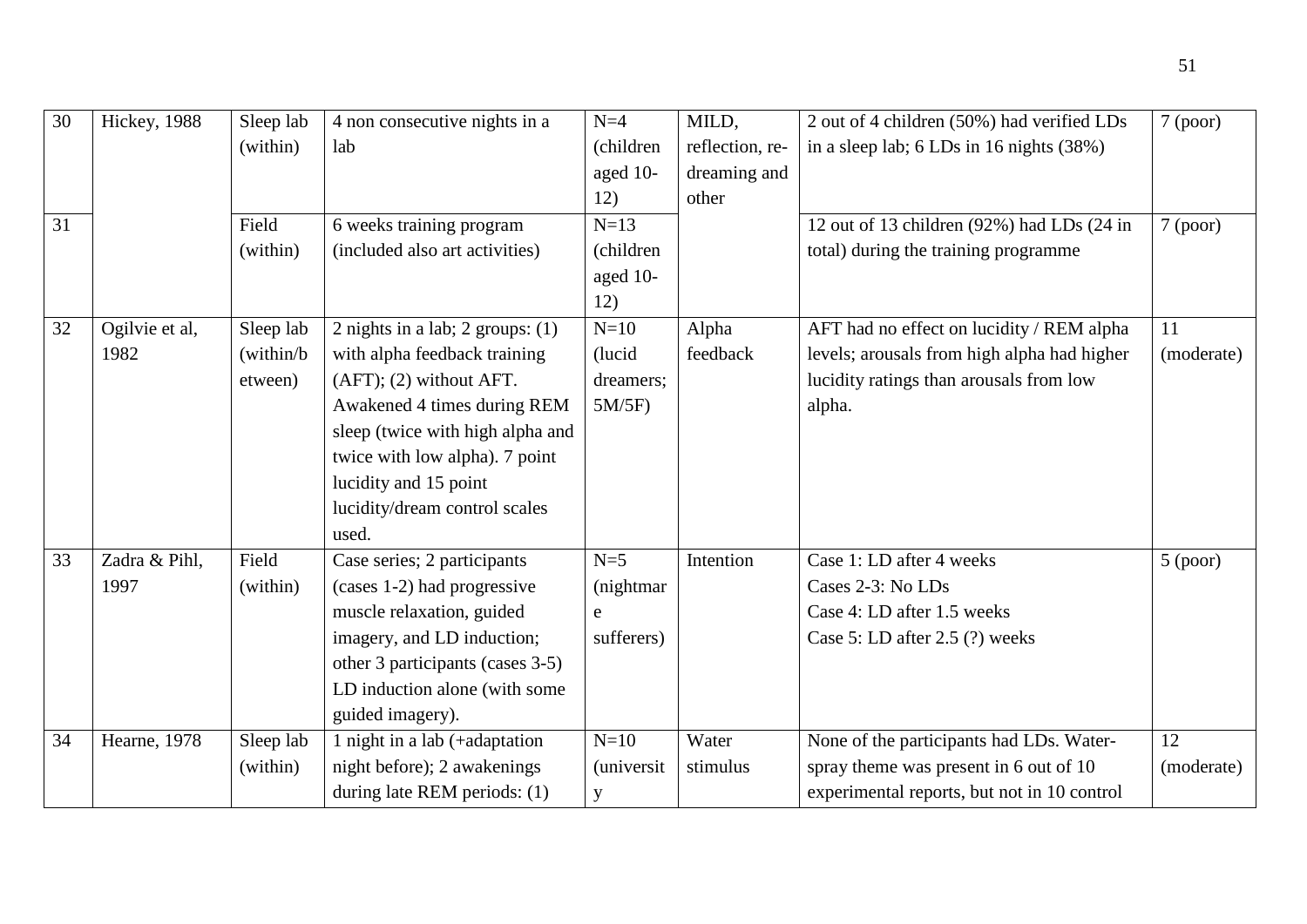|    |               |          | experimental condition -after       | students; |           | reports.                                         |          |
|----|---------------|----------|-------------------------------------|-----------|-----------|--------------------------------------------------|----------|
|    |               |          | splashing some water on their       | $2M/8F$ ) |           |                                                  |          |
|    |               |          | face or hand with a syringe; $(2)$  |           |           |                                                  |          |
|    |               |          | control condition - only            |           |           |                                                  |          |
|    |               |          | standing with a syringe (without    |           |           |                                                  |          |
|    |               |          | splashing water). Dream reports     |           |           |                                                  |          |
|    |               |          | rated by judges.                    |           |           |                                                  |          |
| 35 | LaBerge, 2004 | Field    | $3$ nights, $3$ conditions: $(1)$   | $N=10$    | Donepezil | 9 of 10 reported LDs on Donepezil nights,        | 7 (poor) |
|    |               | (within) | Placebo; $(2)$ Donepezil 5mg; $(3)$ | (7M/3F)   | ingestion | while 1 out of 10 only on control nights.        |          |
|    |               |          | Donepezil 10mg.                     |           |           | LD rates per night: $0.031$ for placebo; $0.429$ |          |
|    |               |          |                                     |           |           | for 5mg Donepezil; 0.754 for 10mg                |          |
|    |               |          |                                     |           |           | Donepezil. 10mg Donepezil vs placebo             |          |
|    |               |          |                                     |           |           | $(p<.001)$ .                                     |          |
|    |               |          |                                     |           |           | Donepezil was also associated with an            |          |
|    |               |          |                                     |           |           | increased sleep paralysis rate and 40%           |          |
|    |               |          |                                     |           |           | increase in estimated time awake.                |          |

*Note:* If more than one study reference is provided, the first in the list was the used as the primary one (e.g. for which methodological quality was

assessed)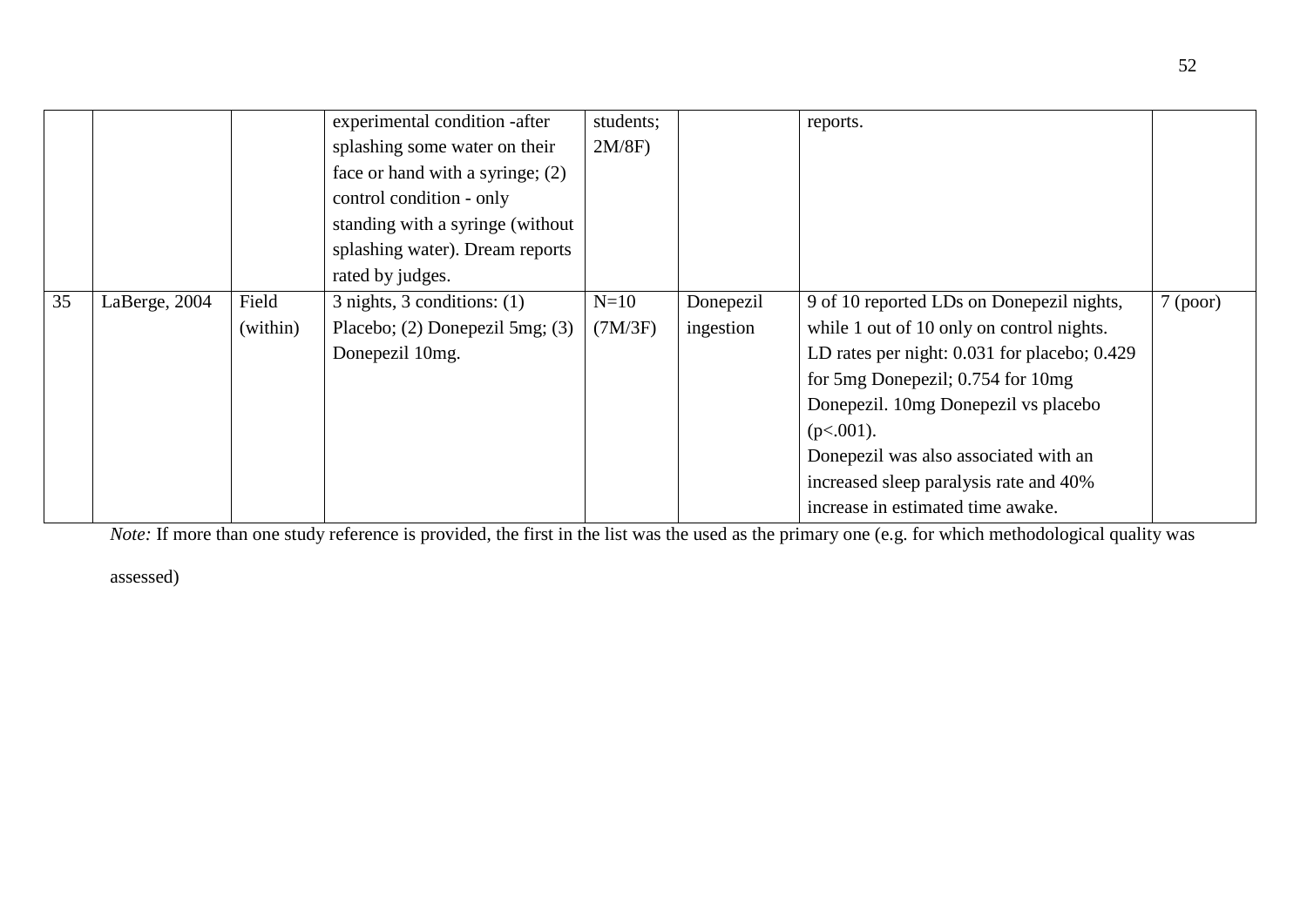| Item number on the Downs & Black's (1998) checklist<br>N <sub>0</sub><br>Reference |                                   |                |                  |                  |                         |                |                |                  |                |                | <b>Total</b>   |                |                |                |                |                |                  |                |                |                |                |                |                |                |                  |                |                |                |                         |
|------------------------------------------------------------------------------------|-----------------------------------|----------------|------------------|------------------|-------------------------|----------------|----------------|------------------|----------------|----------------|----------------|----------------|----------------|----------------|----------------|----------------|------------------|----------------|----------------|----------------|----------------|----------------|----------------|----------------|------------------|----------------|----------------|----------------|-------------------------|
|                                                                                    |                                   |                | $\boldsymbol{2}$ | 3                | $\overline{\mathbf{4}}$ | 5              | 6              |                  | 8              | 9              | 10             | 11             | 12             | 13             | 14             | 15             | 16               | 17             | 18             | 19             | <b>20</b>      | 21             | 22             | 23             | 24               | 25             | 26             | 27             | score                   |
|                                                                                    | Levitan, 1989                     |                | $\overline{0}$   |                  |                         | $\overline{0}$ | $\overline{0}$ | $\overline{0}$   | $\overline{0}$ | $\overline{0}$ | $\overline{0}$ | $\overline{0}$ | $\overline{0}$ |                | $\overline{0}$ | $\overline{0}$ | $\overline{0}$   |                | $\overline{0}$ |                | $\overline{0}$ |                |                | $\overline{0}$ | $\overline{0}$   | $\overline{0}$ | $\theta$       | $\overline{0}$ | 8                       |
| $\overline{2}$                                                                     | Levitan, $1990a$                  |                | $\overline{0}$   | $\overline{0}$   | $\mathbf{1}$            | $\overline{0}$ | $\overline{0}$ | $\overline{0}$   | $\overline{0}$ | $\overline{0}$ | $\theta$       | $\mathbf{0}$   | $\theta$       |                | $\overline{0}$ | $\theta$       | $\overline{0}$   | $\overline{0}$ | $\overline{0}$ | $\overline{0}$ | $\overline{0}$ |                |                | $\Omega$       | $\Omega$         | $\overline{0}$ | $\Omega$       | $\overline{0}$ | 5                       |
| 3                                                                                  | Levitan, 1990b                    |                | $\overline{0}$   | $\theta$         | $\mathbf{1}$            | $\overline{0}$ | $\overline{0}$ | $\overline{0}$   | $\overline{0}$ | $\theta$       | $\theta$       | $\overline{0}$ | $\overline{0}$ |                | $\theta$       | $\theta$       | $\Omega$         | $\theta$       | $\Omega$       | $\overline{0}$ | $\overline{0}$ |                |                | $\Omega$       | $\Omega$         | $\Omega$       | $\Omega$       | $\overline{0}$ | 5                       |
|                                                                                    | Levitan, 1991a                    |                | $\overline{0}$   | $\theta$         | $\mathbf{1}$            | $\Omega$       | $\mathbf{1}$   | $\overline{0}$   | $\overline{0}$ | $\overline{0}$ | $\theta$       | $\mathbf{0}$   | $\overline{0}$ |                | $\overline{0}$ | $\overline{0}$ |                  |                | $\overline{0}$ | $\mathbf{0}$   | $\overline{0}$ |                |                | $\overline{0}$ | $\theta$         | $\Omega$       | $\Omega$       | $\overline{0}$ | 8                       |
| 5                                                                                  | Levitan, 1991b                    |                | $\overline{0}$   | $\theta$         |                         | $\overline{0}$ | $\overline{0}$ | $\Omega$         | $\Omega$       | $\Omega$       | $\overline{0}$ | $\theta$       | $\theta$       |                | $\theta$       | $\Omega$       | $\theta$         | $\theta$       | $\Omega$       | $\theta$       | $\overline{0}$ |                |                | $\overline{0}$ | $\Omega$         | $\Omega$       | $\Omega$       | $\overline{0}$ | 5                       |
| 6                                                                                  | Edelstein & LaBerge, 1992         | $\overline{0}$ | $\Omega$         | $\Omega$         |                         | $\Omega$       | $\Omega$       | $\theta$         | $\Omega$       | $\Omega$       | $\theta$       | $\overline{0}$ | $\theta$       |                | $\overline{0}$ | $\Omega$       | $\theta$         | $\overline{0}$ | $\theta$       | $\overline{0}$ | $\overline{0}$ |                |                | $\theta$       | $\Omega$         | $\theta$       | $\Omega$       | $\theta$       | 4                       |
| 7                                                                                  | Levitan, LaBerge & Dole, 1992     |                | $\boldsymbol{0}$ | $\Omega$         | $\mathbf{1}$            | $\Omega$       | $\theta$       | $\theta$         | $\Omega$       | $\theta$       | $\theta$       | $\overline{0}$ | $\overline{0}$ |                | $\Omega$       | $\Omega$       | $\Omega$         | $\Omega$       | $\Omega$       |                | $\overline{0}$ |                |                | $\Omega$       | $\Omega$         | $\Omega$       | $\Omega$       | $\theta$       | 6                       |
| 8                                                                                  | Levitan & LaBerge, 1994           |                | $\overline{0}$   |                  | $\theta$                | $\overline{0}$ | $\overline{0}$ | $\theta$         | $\overline{0}$ | $\theta$       | $\overline{0}$ | $\overline{0}$ | $\theta$       |                | $\theta$       | $\Omega$       | $\theta$         | $\overline{0}$ | $\overline{0}$ |                | $\overline{0}$ |                |                | $\overline{0}$ | $\theta$         | $\overline{0}$ | $\Omega$       | $\overline{0}$ | 6                       |
| 9                                                                                  | LaBerge, Phillips & Levitan, 1994 |                | $\overline{0}$   | $\theta$         | $\mathbf{1}$            | $\overline{0}$ | $\overline{0}$ | $\overline{0}$   | $\overline{0}$ | $\theta$       | $\theta$       | $\overline{0}$ | $\overline{0}$ |                | $\Omega$       | $\Omega$       | $\overline{0}$   | $\theta$       | $\Omega$       |                | $\overline{0}$ |                |                | $\Omega$       | $\Omega$         | $\overline{0}$ | $\Omega$       | $\overline{0}$ | 6                       |
| 10                                                                                 | Levitan & LaBerge, 1995           |                | $\mathbf{1}$     |                  |                         | $\overline{0}$ | 1              |                  | $\mathbf{0}$   | $\overline{0}$ | $\overline{0}$ | $\mathbf{0}$   | $\mathbf{0}$   |                |                |                |                  | $\overline{0}$ |                |                |                |                | $\overline{0}$ | $\theta$       | $\overline{0}$   | $\overline{0}$ | $\overline{0}$ | $\overline{0}$ | 14                      |
| 11                                                                                 | Purcell et al, 1986               | $\Omega$       | $\Omega$         |                  | 1                       | $\Omega$       |                |                  | $\Omega$       |                |                | $\overline{0}$ | $\overline{0}$ |                | $\Omega$       | $\Omega$       | $\Omega$         |                |                | $\overline{0}$ |                |                |                |                | $\Omega$         | $\Omega$       | $\Omega$       | $\overline{0}$ | 13                      |
| $\overline{12}$                                                                    | Zadra, Donderi & Pihl, 1992       |                |                  |                  |                         |                |                |                  | $\overline{0}$ |                | $\overline{0}$ | $\overline{0}$ | $\overline{0}$ |                | $\overline{0}$ |                | $\overline{0}$   |                |                | $\overline{0}$ |                |                |                | $\overline{0}$ | $\overline{0}$   | $\overline{0}$ |                | $\overline{0}$ | 16                      |
| 13                                                                                 | Schlag-Gies, 1992                 |                |                  |                  |                         |                |                |                  | $\Omega$       |                |                | $\theta$       | $\overline{0}$ |                | $\Omega$       | $\Omega$       | $\Omega$         |                |                |                |                |                |                |                | $\Omega$         | $\Omega$       | $\Omega$       |                | 18                      |
| 14                                                                                 | Spoormaker & van den Bout, 2006   | $\overline{0}$ | $\overline{0}$   |                  | $\Omega$                |                | $\Omega$       | $\Omega$         | $\Omega$       |                |                | $\overline{0}$ | $\overline{0}$ |                | $\overline{0}$ | $\theta$       |                  |                |                | $\theta$       | $\theta$       | $\overline{0}$ | $\overline{0}$ |                | $\overline{0}$   |                |                | $\theta$       | 11                      |
| 15                                                                                 | Paulsson & Parker, 2006           |                |                  |                  |                         |                |                |                  | $\Omega$       |                | $\overline{0}$ | $\theta$       | $\overline{0}$ |                | $\Omega$       | $\Omega$       |                  |                |                | $\theta$       | $\Omega$       |                |                | $\Omega$       | $\Omega$         | $\Omega$       | $\Omega$       |                | 15                      |
| 16                                                                                 | LaBerge et al, 1981               |                | $\overline{0}$   | $\overline{0}$   | $\overline{0}$          | $\theta$       | 1              | $\overline{0}$   | $\theta$       |                | $\overline{0}$ | $\overline{0}$ | $\overline{0}$ | $\overline{0}$ | $\Omega$       | $\Omega$       | $\overline{0}$   | $\overline{0}$ | $\overline{0}$ |                |                | $\theta$       | $\theta$       | $\theta$       | $\overline{0}$   | $\overline{0}$ | $\Omega$       | $\overline{0}$ | 5                       |
| 17                                                                                 | LaBerge et al, 1988               |                | $\overline{0}$   | $\mathbf{0}$     | $\overline{0}$          | $\overline{0}$ | $\mathbf{1}$   | $\overline{0}$   | $\overline{0}$ | $\theta$       | $\overline{0}$ | $\overline{0}$ | $\overline{0}$ | $\overline{0}$ | $\overline{0}$ | $\Omega$       | $\overline{0}$   | $\overline{0}$ | $\overline{0}$ |                |                | $\Omega$       | $\theta$       | $\overline{0}$ | $\overline{0}$   | $\overline{0}$ | $\Omega$       | $\overline{0}$ | $\overline{\mathbf{4}}$ |
| 18                                                                                 | LaBerge, 1988                     | $\Omega$       | $\overline{0}$   | $\overline{0}$   | $\overline{0}$          | $\overline{0}$ | $\overline{0}$ | $\mathbf{1}$     | $\overline{0}$ | $\Omega$       |                | $\mathbf{0}$   | $\overline{0}$ |                | $\Omega$       | $\theta$       | $\overline{0}$   | $\overline{0}$ | $\overline{0}$ | $\overline{0}$ | $\overline{0}$ |                |                | $\Omega$       | $\Omega$         | $\overline{0}$ | $\Omega$       | $\overline{0}$ | 5                       |
| 19                                                                                 | Hearne, 1983                      |                | $\overline{0}$   |                  | $\mathbf{1}$            | $\overline{0}$ | $\mathbf{1}$   | $\overline{0}$   | $\overline{0}$ | $\theta$       | $\overline{0}$ | $\mathbf{0}$   | $\overline{0}$ | $\overline{0}$ |                | $\theta$       |                  |                | $\overline{0}$ |                |                | $\theta$       | $\Omega$       | $\Omega$       | $\theta$         | $\Omega$       | $\Omega$       | $\overline{0}$ | $\boldsymbol{9}$        |
| 20                                                                                 | Dane, 1984                        |                |                  |                  |                         |                |                | $\overline{0}$   | $\overline{0}$ |                | $\Omega$       | $\overline{0}$ | $\overline{0}$ | $\overline{0}$ | $\Omega$       |                | $\overline{0}$   |                |                |                |                | $\theta$       | $\overline{0}$ |                | $\overline{0}$   |                |                | $\overline{0}$ | 15                      |
| 21                                                                                 | Reis, 1989                        | $\Omega$       | $\Omega$         | $\Omega$         |                         | $\Omega$       |                | $\Omega$         |                |                | $\Omega$       | $\overline{0}$ | $\overline{0}$ |                | $\Omega$       | $\Omega$       | $\theta$         | $\theta$       | $\Omega$       | $\theta$       | $\overline{0}$ |                | $\overline{0}$ | $\theta$       | $\Omega$         | $\Omega$       | $\Omega$       | $\overline{0}$ | 6                       |
| $\overline{22}$                                                                    | Leslie & Ogilvie, 1996            |                |                  | $\boldsymbol{0}$ |                         |                |                | $\boldsymbol{0}$ | $\theta$       |                |                | $\overline{0}$ | $\overline{0}$ | $\overline{0}$ |                |                | $\boldsymbol{0}$ |                |                |                |                | $\mathbf{0}$   | $\theta$       | $\overline{0}$ | $\boldsymbol{0}$ | $\overline{0}$ |                | $\overline{0}$ | 14                      |

# *Table 2. Methodological quality of the included studies (agreed ratings)*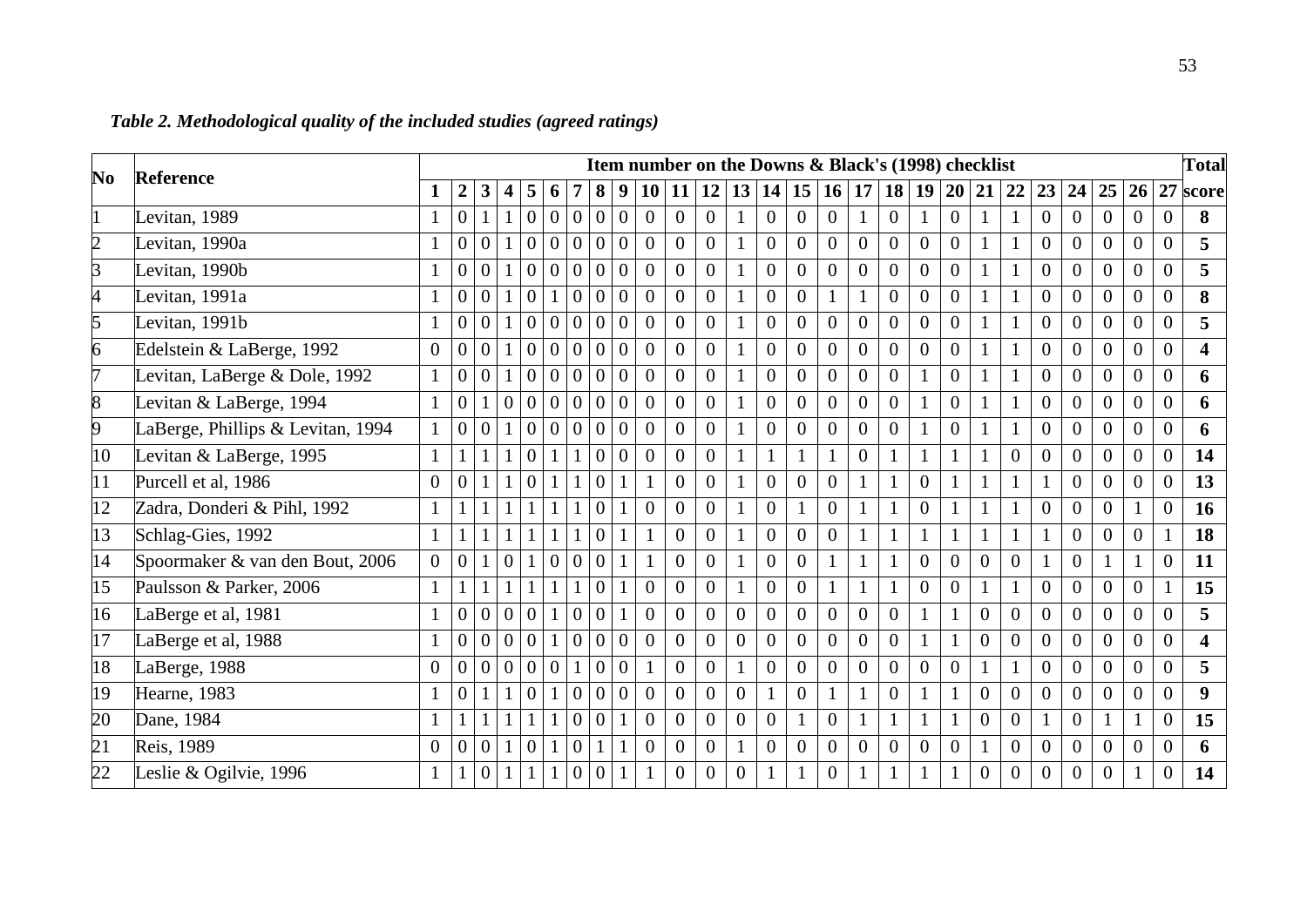| 23 | Kueny, 1985                                |                | $\theta$       |          |                |                |                | O              | v              | O              |                |                |                |                |                |                |                |                |                |                |                |                |                | $\theta$       |                |                | 12             |
|----|--------------------------------------------|----------------|----------------|----------|----------------|----------------|----------------|----------------|----------------|----------------|----------------|----------------|----------------|----------------|----------------|----------------|----------------|----------------|----------------|----------------|----------------|----------------|----------------|----------------|----------------|----------------|----------------|
| 24 | Ogilvie et al, 1983                        | $\overline{0}$ | $\overline{0}$ |          |                |                | 0 0 0          |                | $\overline{0}$ | $\overline{0}$ | $\overline{0}$ | $\overline{0}$ |                | $\overline{0}$ |                | $\overline{0}$ | $\overline{0}$ |                |                | $\overline{0}$ | $\overline{0}$ | $\overline{0}$ | $\overline{0}$ | $\overline{0}$ | $\overline{0}$ | $\overline{0}$ | $\overline{2}$ |
| 25 | Spoormaker, van den Bout & Meijer,<br>2003 |                | $\overline{0}$ | $1\vert$ |                |                | 0 0 0 0        |                |                |                | $\overline{0}$ | $\overline{0}$ | $\overline{0}$ | $\overline{0}$ | $\Omega$       |                | $\overline{0}$ | $\overline{0}$ | $\overline{0}$ | $\overline{0}$ | $\overline{0}$ | $\overline{0}$ | $\overline{0}$ | $\overline{0}$ |                | 0              |                |
| 26 | Galvin, 1993 (sleep lab)                   |                |                |          |                |                |                | $\overline{0}$ | $\overline{0}$ | $\overline{0}$ |                | $\Omega$       |                | $\theta$       | $\Omega$       |                | $\theta$       |                |                |                |                | 0              | $\overline{0}$ | $\overline{0}$ | $\overline{0}$ | $\overline{0}$ | 11             |
| 27 | Galvin, 1993 (field)                       |                |                |          |                |                |                |                | $\overline{0}$ | $\overline{0}$ |                | $\overline{0}$ |                |                |                |                |                |                | $\overline{0}$ | $\overline{0}$ |                | 0              | $\overline{0}$ | $\overline{0}$ | $\overline{0}$ | $\overline{0}$ | 14             |
| 28 | Malamud, 1979                              |                |                |          |                |                | $\overline{0}$ | $\overline{0}$ | $\overline{0}$ |                |                |                |                |                |                |                |                | $\Omega$       | $\Omega$       |                |                |                | $\overline{0}$ | $\overline{0}$ | $\Omega$       | 0              | 8              |
| 29 | Purcell, 1988                              |                |                |          |                | $\Omega$       |                |                | $\overline{0}$ |                |                | $\overline{0}$ |                | $\overline{0}$ |                |                |                |                |                |                |                |                | 0              | $\overline{0}$ |                | $\overline{0}$ | 17             |
| 30 | Hickey, 1988 (sleep lab)                   |                |                | $\Omega$ | $\overline{0}$ | $\theta$       | $\overline{0}$ | $\overline{0}$ | $\overline{0}$ |                |                |                |                |                |                |                |                |                |                | $\theta$       | $\theta$       | $\overline{0}$ | $\overline{0}$ | $\overline{0}$ | $\overline{0}$ | $\overline{0}$ | 7              |
| 31 | Hickey, 1988 (field)                       |                |                | $\theta$ | $\theta$       | $\theta$       | $\overline{0}$ | $\Omega$       | $\overline{0}$ |                |                |                |                |                |                |                |                |                | $\overline{0}$ | $\theta$       |                |                | $\overline{0}$ | 0              |                |                | 7              |
| 32 | Ogilvie et al, 1982                        | $\theta$       | $\overline{0}$ |          |                | $\overline{0}$ | $\overline{0}$ | $\overline{0}$ | $\overline{0}$ |                | $\overline{0}$ |                |                |                |                |                |                |                |                |                |                |                | 0              | $\Omega$       |                | $\theta$       | 11             |
| 33 | Zadra & Phil, 1997                         | $\theta$       | $\theta$       |          |                | $\theta$       | $\overline{0}$ | $\overline{0}$ | $\overline{0}$ |                |                |                |                |                |                | $\overline{0}$ | $\Omega$       | $\overline{0}$ | $\overline{0}$ | $\overline{0}$ | $\overline{0}$ | $\overline{0}$ | $\overline{0}$ | $\overline{0}$ |                |                | 5              |
| 34 | Hearne, 1978                               |                |                |          |                | $\theta$       |                | $\theta$       | $\overline{0}$ |                |                |                |                |                |                |                |                |                |                | 0              |                |                | $\overline{0}$ | 0              |                | $\overline{0}$ | 12             |
| 35 | LaBerge, 2004                              |                | $\overline{0}$ |          |                | $\overline{0}$ | $\overline{0}$ | $\overline{0}$ | $\overline{0}$ |                | $\overline{0}$ |                |                |                | $\overline{0}$ | $\theta$       |                | 0              | $\overline{0}$ | $\overline{0}$ |                |                | $\overline{0}$ | 0              |                |                | 7              |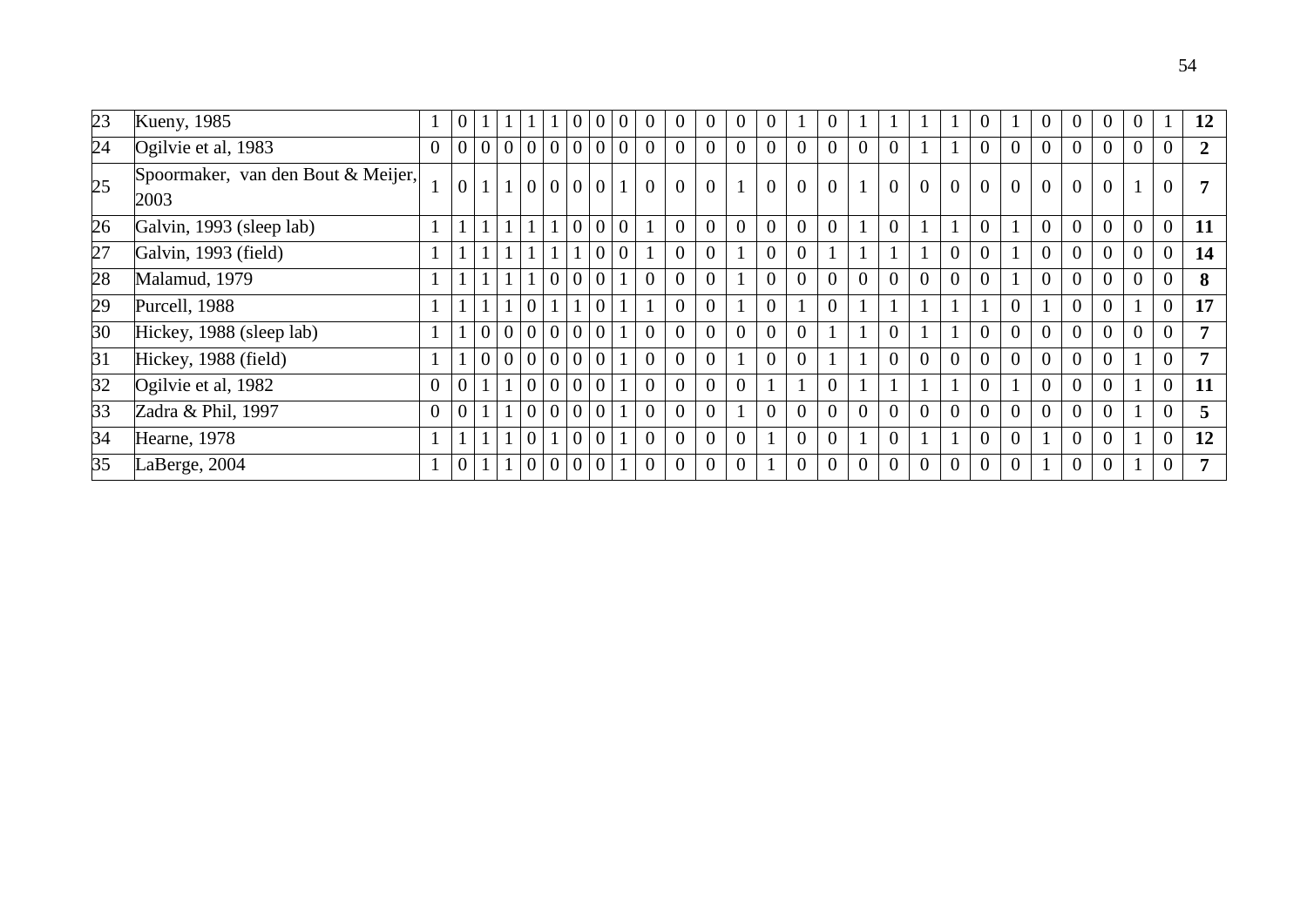| <b>Method</b>                       | <b>Effectiveness</b> | <b>References</b>                                                     |
|-------------------------------------|----------------------|-----------------------------------------------------------------------|
|                                     | evidence level       |                                                                       |
| 1. Cognitive techniques             |                      |                                                                       |
| 1.1. Dream-initiated (DILD)         |                      |                                                                       |
| 1.1.1. MILD                         | Green                | Edelstein & LaBerge, 1992; Kueny, 1985; LaBerge, 1988; LaBerge et al, |
|                                     |                      | 1994; Levitan, 1989; 1990a; 1990b; 1991a; Levitan & LaBerge, 1994;    |
|                                     |                      | Levitan et al, 1992                                                   |
| 1.1.2. Reflection / reality testing | Green                | Dane, 1984; LaBerge, 1988; Levitan, 1989; Levitan & LaBerge, 1994;    |
|                                     |                      | Malamud, 1979; Purcell, 1988; Purcell et al, 1986; Schlag-Gies, 1992  |
| 1.1.3. Intention                    | Green                | Schlag-Gies, 1992; Spoormaker et al, 2003; Spoormaker & van den Bout, |
|                                     |                      | 2006; Zadra & Pihl, 1997                                              |
| 1.1.4. Autosuggestion               | Yellow               | Levitan, 1989; Schlag-Gies, 1992                                      |
| 1.1.5. Tholey's combined technique  | Green                | Paulsson & Parker, 2006; Zadra et al, 1992                            |
| 1.1.6. Post-hypnotic suggestion     | Yellow               | Dane, 1984; Galvin, 1993; Purcell et al, 1986                         |
| 1.1.7. Alpha feedback               | Red                  | Ogilvie et al, 1982                                                   |

*Table 3. Empirically based Taxonomy of lucid dream induction techniques*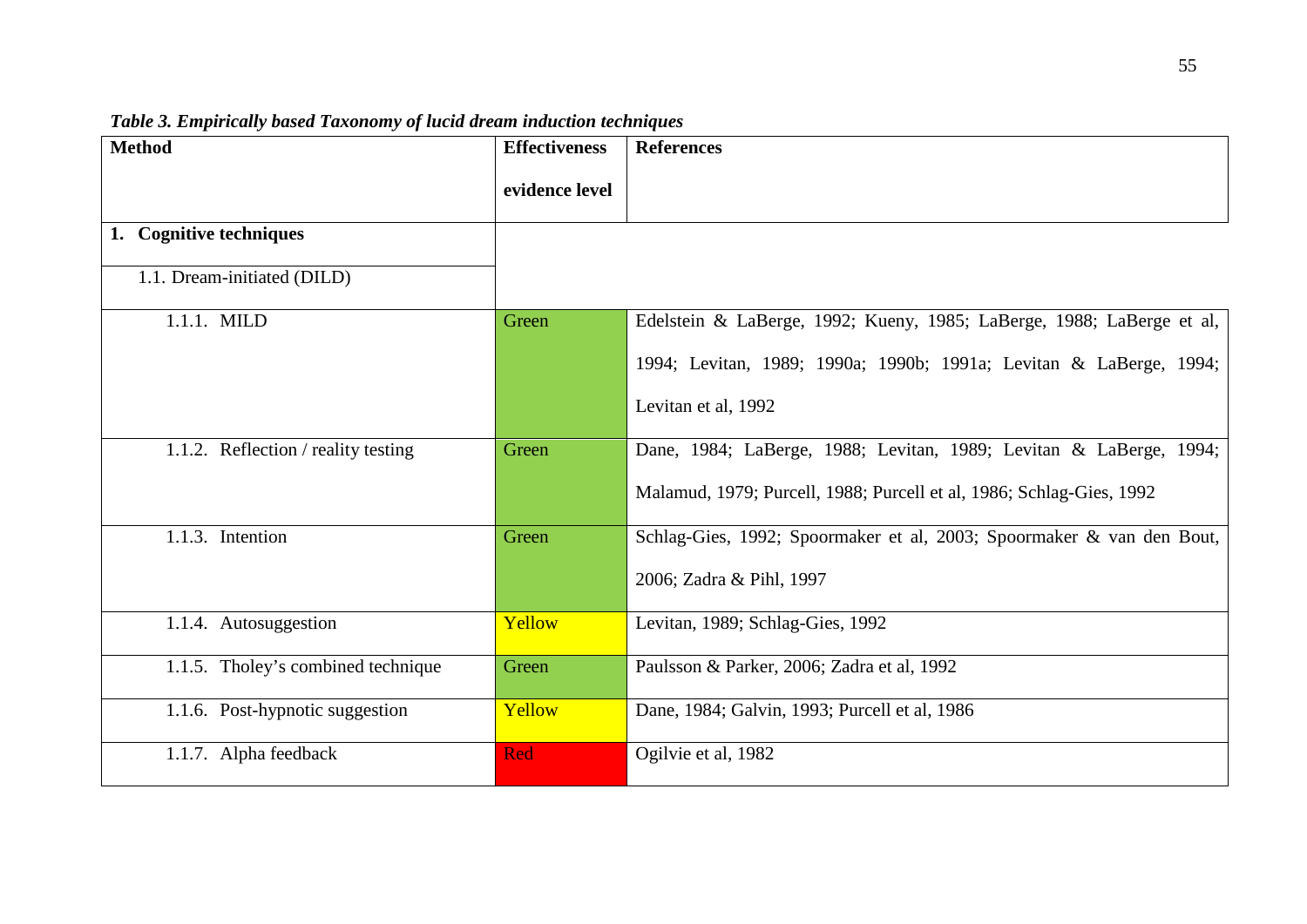| 1.2. Wake-initiated (WILD)    |            |                                                                        |
|-------------------------------|------------|------------------------------------------------------------------------|
| 1.2.1. Counting               | Yellow     | Levitan, 1991b                                                         |
| 1.2.2. Body image             | Yellow     | Levitan, 1991b                                                         |
| 2. External stimulation       |            |                                                                        |
| 2.1. Light stimulus           | Green      | LaBerge, 1988; LaBerge et al, 1988; LaBerge & Levitan, 1995; Levitan & |
|                               |            | LaBerge, 1994                                                          |
| 2.2. Acoustic stimulus        | Yellow     | Kueny, 1985; LaBerge et al, 1981; Ogilvie et al, 1983; Reis, 1989      |
| 2.3. Vibro-tactile stimulus   | Yellow     | Reis, 1989                                                             |
| 2.4. Electro-tactile stimulus | Yellow     | Hearne, 1983                                                           |
| 2.5. Vestibular stimulation   | Yellow     | Leslie & Ogilvie, 1996                                                 |
| 2.6. Water stimulus           | <b>Red</b> | Hearne, 1983                                                           |
| 3. Miscellaneous              |            |                                                                        |
| 3.1. Drug application         |            |                                                                        |
| 3.1.1. Donepezil              | Yellow     | LaBerge, 2004                                                          |
| 3.2. WBTB*                    | Green      | Edelstein & LaBerge, 1992; LaBerge et al, 1994; Levitan, 1990a; 1991a; |
|                               |            | Levitan et al, 1992                                                    |